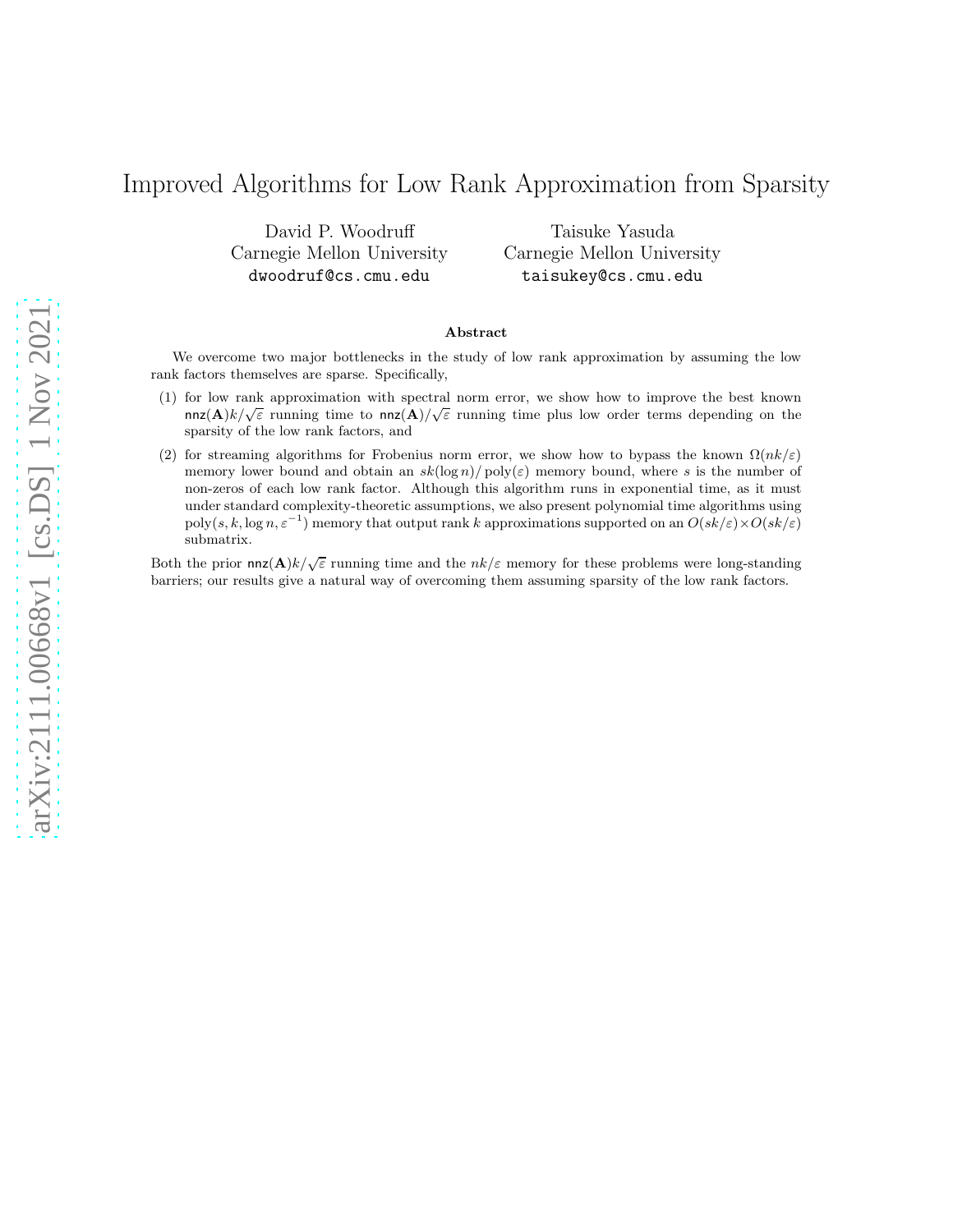# 1 Introduction

In modern computational problems, one often encounters large scale and high dimensional datasets that are too large and complex to be understood as is. A common approach to dealing with this complexity is to find *low rank approximations* to these datasets. That is, given a matrix  $\mathbf{A} \in \mathbb{R}^{n \times d}$  and a target rank k, one seeks a rank k matrix  $\mathbf{B} \in \mathbb{R}^{n \times d}$  such that **A** is well-approximated by **B**. This is advantageous, as a rank k matrix can be written as  $\mathbf{B} = \mathbf{U} \cdot \mathbf{V}^\top$  for an  $n \times k$  matrix **U** and a  $d \times k$  matrix **V**, which only takes  $(n+d)k$  parameters to describe rather than nd. Oftentimes, the task of finding this **B** is accomplished by computing a rank k matrix **B** that approximately minimizes the reconstruction error  $\|\mathbf{A} - \mathbf{B}\|$ , where  $\|\cdot\|$  is some norm, e.g., the Frobenius norm or the spectral norm.

In practice, the coordinates often have physical interpretations, and in such cases, it is desirable to be able to interpret the low rank approximation found. However, B as obtained above, now described with  $(n+d)$ k parameters, is often still too large to interpret easily. Thus, one could further ask for the low rank approximation factor  $\bf{B}$  to be sparse as well. One way to formalize this is to require that  $\bf{B}$  can be written as the sum of k rank 1 matrices, each of which is supported on an  $s \times s$  submatrix for some sparsity parameter s. We refer to such a B as being an s × s*-sparse rank* k *matrix*.

<span id="page-1-0"></span>**Definition 1.1** (s × s-sparse rank k matrix). For a sparsity parameter  $s \in \mathbb{N}$  and rank parameter  $k \leq n$ , and  $n \times d$  *matrix* **B** *is*  $s \times s$  *sparse rank* k *if it can be written as* 

$$
\mathbf{B} = \sum_{i=1}^k \tau_i \mathbf{x}_i \mathbf{y}_i^{\top}
$$

 $where \tau_i \in \mathbb{R}$  and  $\mathbf{x}_i \in \mathbb{R}^n$  and  $\mathbf{y}_i \in \mathbb{R}^d$  are *s*-sparse unit vectors for each  $i \in [k]$ . When the ambient  $d$ *imensions* n and  $d$  are clear from context, we write  $S_{s,k} \subseteq \mathbb{R}^{n \times d}$  for the set of  $s \times s$ -sparse rank k matrices.

The above notion of sparse low rank matrices can be either used as an *assumption* or a *constraint*. We study both variants of the low rank approximation problem, and in both cases, we obtain improved algorithms over prior low rank approximation algorithms in certain settings.

In the first setting, one *assumes* that the optimal rank k approximation takes the form of a sparse low rank matrix. This scenario is a phenomenon known as *localization* of eigenvectors, and occurs frequently in many applications  $[\text{HBCY21}, \text{ZYC+20}]$ , for example in quantum many-body problems  $[\text{LVTW09}, \text{NH15}]$ and network analysis [\[PSC18\]](#page-47-2). In this case, the optimal solution to the low rank approximation problem can be computed by an SVD, which has efficient approximation algorithms [CW13, MM15, ZL16]. However, one may further ask the question of whether we can do better than the best known algorithms for approximate SVD under this additional sparsity assumption on the singular vectors. This question was studied in the work of  $[\text{HBCY21}]$  and a followup work of  $[\text{ZYC+20}]$ , which studied algorithms for computing eigenvectors in symmetric matrices with localized eigenvectors. In [HBCY21], the authors study an algorithm for finding a small submatrix containing the supports of the leading eigenvectors by greedily adding rows and columns without formal guarantees, and [ZYC<sup>+</sup>20] seek to improve this approach using reinforcement learning techniques.

In the second setting, we instead deal with an arbitrary input matrix  $\bf{A}$ , but still seek a sparse low rank matrix to approximate A. Thus, we *constrain* our low rank approximation to be sparse, and optimize over this smaller space instead. It turns out that this constraint makes the problem significantly harder in time complexity (as we show later), which is a phenomenon that is well-documented in the context of the related sparse PCA problem (see Section [1.4](#page-7-0) for a discussion). Nonetheless, we show that this formulation of the problem is in fact *easier* than the unconstrained low rank approximation problem in the context of streaming algorithms.

# <span id="page-1-1"></span>1.1 Randomized Block Krylov Methods for Sparse Singular Vectors

Our first contribution gives new algorithms for the spectral low rank approximation problem, when we are promised that the top k singular components are s-sparse. Let  $\mathbf{A} \in \mathbb{R}^{n \times d}$  be a rank r matrix whose top k left and right singular vectors are s-sparse. The best previous known general case algorithm of [MM15] (see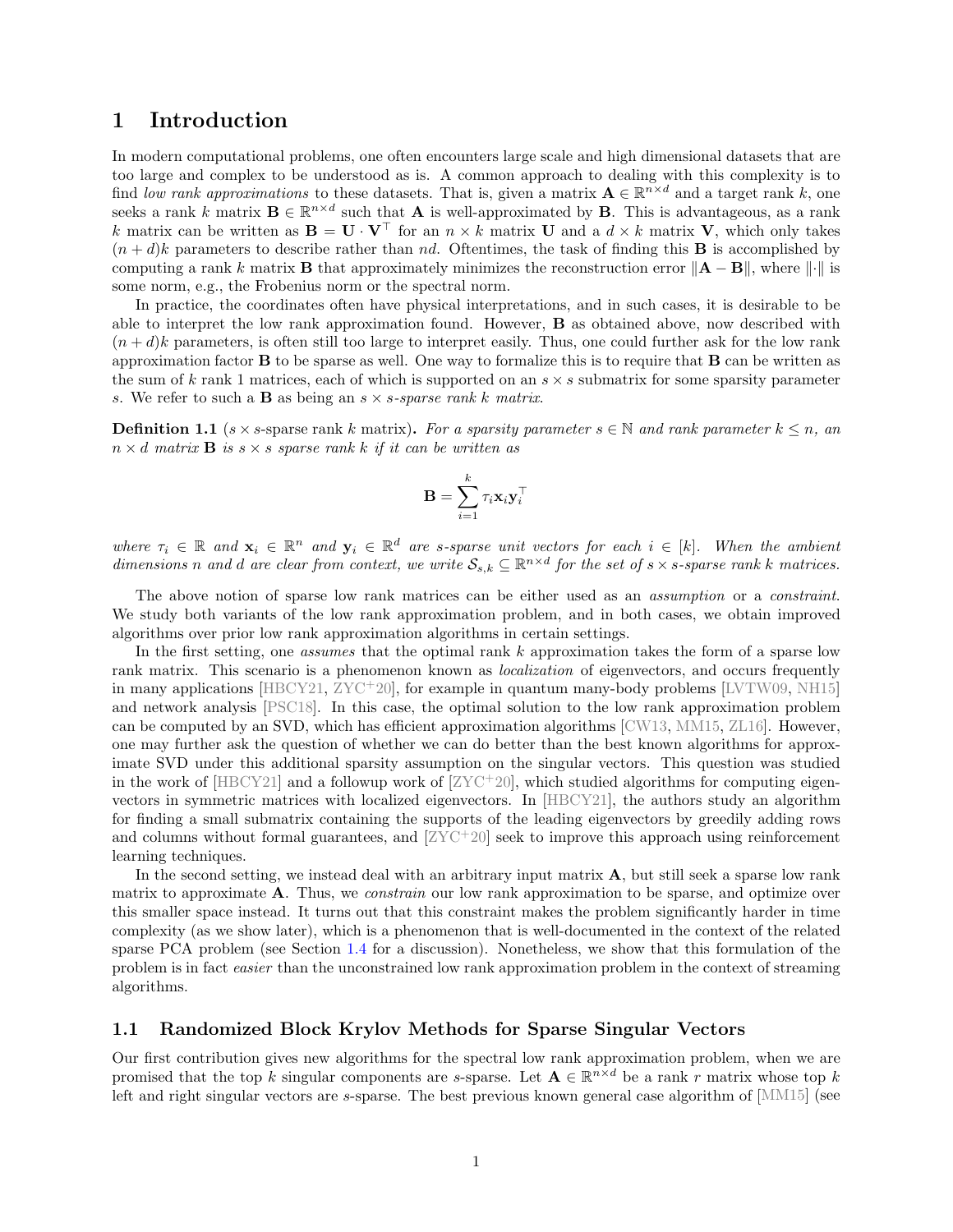Theorem [1.11\)](#page-8-0), based on block Krylov methods, runs in time dominated by roughly

$$
\frac{\text{nnz}(\mathbf{A})k}{\sqrt{\varepsilon}}.
$$

We improve this bound to roughly

$$
\frac{\mathsf{nnz}(\mathbf{A})}{\sqrt{\varepsilon}}.
$$

<span id="page-2-0"></span>**Theorem 1.2** (Spectral low rank approximation for sparse singular vectors). Let  $A \in \mathbb{R}^{n \times d}$  be a rank r *matrix whose top* k *left and right singular vectors are supported on* s *coordinates. Then, there is an algorithm which outputs* Aˆ *such that*

$$
\left\|\mathbf{A} - \hat{\mathbf{A}}\right\|_{2}^{2} \leq (1+\varepsilon) \|\mathbf{A} - \mathbf{A}_{k}\|_{2}^{2}
$$

*in time*

$$
O\bigg(\frac{\mathtt{nnz}(\mathbf{A})}{\sqrt{\varepsilon}}+\frac{n}{\varepsilon}\bigg)\log\frac{srk\log n}{\varepsilon}+\mathrm{poly}\bigg(s,k,\frac{1}{\varepsilon},\log n\bigg).
$$

<span id="page-2-2"></span>Remark 1.3. *By a simple modification of our analyses, the condition for* s*-sparse singular vectors can be replaced by an approximate sparsity condition, such that for the* j*th singular component, there is a set of* s *coordinates which captures a*

$$
1 - \frac{\varepsilon}{k\sqrt{r}} \frac{\sigma_{k+1}}{\sigma_j}
$$

*fraction of the*  $\ell_2$  *mass of the left singular vector, and similarly for the right singular vector.* 

*We note that this robustness condition is a strong assumption, and we believe that an important direction for future work is to find algorithms that handle more relaxed assumptions on the approximate sparsity of the singular vectors.*

Our algorithm proceeds in two steps: (1) we first identify small subsets of coordinates  $S \subset [n]$  and  $T \subset [d]$  that contain all large coordinates of the sparse left and right singular vectors (2) we proceed with standard low rank approximation algorithms on the subset of coordinates. The idea is that finding top singular vectors in the smaller submatrix is sufficient to find the top singular vectors in the original matrix, since all of our original singular vectors roughly retain their singular values in the submatrix, while the other singular components can only decrease. The observation for this general approach has already been made in [HBCY21, ZYC<sup>+</sup>20]. However, to implement this idea efficiently, several additional new ideas are needed, and our algorithm carefully combines power method, Chebyshev polynomials, and binary search to obtain the result of Theorem [1.2.](#page-2-0)

### <span id="page-2-1"></span>1.1.1 Overview of Techniques

Our first idea is that with a budget of  $nnz(\mathbf{A})/\sqrt{\varepsilon}$  running time, we can run naïve power method for  $1/\sqrt{\varepsilon}$ iterations initialized with a single random Gaussian vector  $\mathbf{g} \sim \mathcal{N}(0, \mathbf{I}_d)$  to compute  $(\mathbf{A}\mathbf{A}^{\top})^{1/\sqrt{\varepsilon}}\mathbf{A}\mathbf{g}$ . Using the SVD  $\mathbf{A} = \mathbf{U} \boldsymbol{\Sigma} \mathbf{V}^{\top}$  of  $\mathbf{A}$ , we may write this as  $\mathbf{U} \boldsymbol{\Sigma}^{O(1/\sqrt{\varepsilon})} \mathbf{V}^{\top} \mathbf{g}$ . Then by the rotational invariance of the Gaussian, this random vector is distributed as a random linear combination of the left singular vectors of **A**, where the *i*th left singular vector is scaled by roughly  $\sigma_i^{1/\sqrt{\epsilon}}$ . Then if  $i \in [k]$  is such that  $\sigma_i \geq (1+\sqrt{\varepsilon})\sigma_{k+1}$ , then  $\sigma_i^{1/\sqrt{\varepsilon}}$  is a constant factor larger than  $\sigma_{k+1}^{1/\sqrt{\varepsilon}}$ , so the s entries corresponding to the ith left singular vector stand out in  $(AA^T)^{1/\sqrt{\varepsilon}}Ag$ . Thus, selecting the top sk entries with largest absolute value in  $(AA^{\top})^{1/\sqrt{\varepsilon}}$  Ag retrieves a superset of the support of the left singular vectors with singular value  $\sigma_i$  for which  $\sigma_i \geq (1+\sqrt{\varepsilon})\sigma_{k+1}$ . We can repeat on the right side as well to obtain the support of the large right singular vectors.

The above approach is enough to find the large singular components with singular value at least  $(1 +$  $\sqrt{\varepsilon}$ ) $\sigma_{k+1}$ , but we must find singular values all the way down to  $(1+\varepsilon)\sigma_{k+1}$  for a  $(1+\varepsilon)$  relative error approximation. To do this, we use the approach of [MM15] of using Chebyshev polynomials, which, given a location parameter  $\alpha$ , gives us a degree  $1/\sqrt{\varepsilon}$  polynomial p for which  $p(x)$ , for all  $x \ge (1+\varepsilon)\alpha$ , is a constant times greater than any  $p(x)$  for  $x \le \alpha$  (see Lemma [3.9](#page-17-0) for the mathematical statement). If we knew the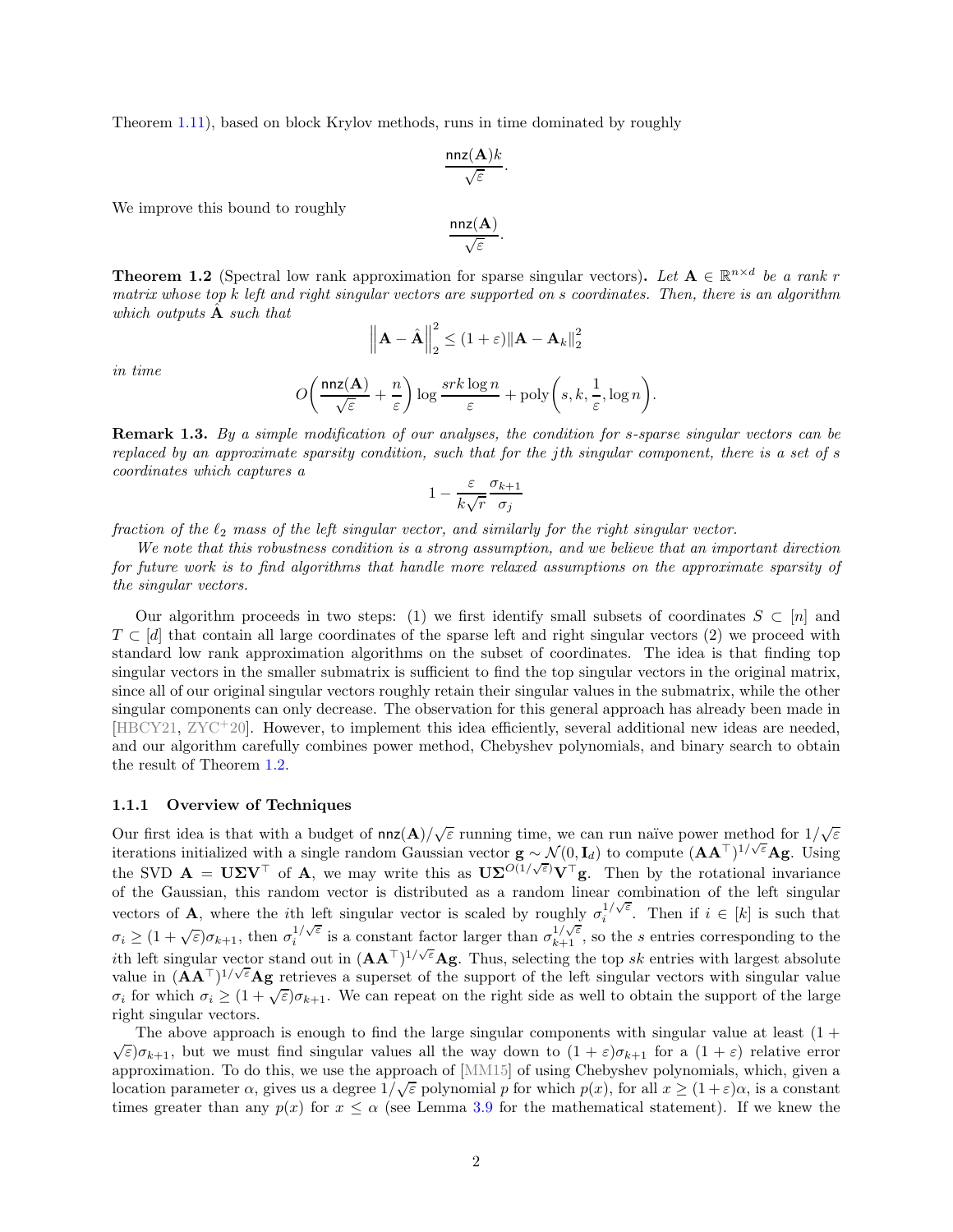location  $\alpha = \sigma_{k+1}$ , then we could compute  $p(A)g$  in  $nnz(A)/\sqrt{\varepsilon}$  time and use the same approach as before to find the support of all singular components i for which  $\sigma_i \geq (1+\varepsilon)\sigma_{k+1}$ . The challenge, of course, is that we do not know  $\sigma_{k+1}$ .

We first show how to find the value of  $\sigma_{k+1}$  up to a  $(1+\sqrt{\varepsilon})$  factor. To this end, we first show that if  $\sigma_i$  for  $i \in [k]$  is large, i.e.  $\sigma_i \geq (1 + \sqrt{\varepsilon})\sigma_{k+1}$ , then we can find  $\sigma_i$  up to a  $(1 + \varepsilon)$  factor using the set of sk large coordinates on the left and right located before, using the power method. However, note that we do not know for which i this is true. That is, if we let  $\hat{A}$  be the  $sk \times sk$  submatrix supported on the large coordinates identified using the power method, we expect the large singular values of  $\bf{A}$  to be good estimates of the large singular values of A, but we do not know which of them are large enough to actually be good estimates.

To address this, let  $i \in [k]$ , and first note that  $\sigma_i(\hat{\mathbf{A}})$  is always a lower bound on  $\sigma_i(\mathbf{A})$  by the Cauchy interlacing theorem. Furthermore, suppose that  $\hat{\mathbf{B}}$  is a rank  $i-1$  approximation to  $\hat{\mathbf{A}}$ . Then,  $\left\|\mathbf{A}-\hat{\mathbf{B}}\right\|_2$ serves as an upper bound for  $\sigma_i(\mathbf{A})$ , as

$$
\sigma_i(\mathbf{A}) = \min_{\text{rank } i-1} \mathbf{C} \|\mathbf{A} - \mathbf{C}\|_2 \le \left\|\mathbf{A} - \hat{\mathbf{B}}\right\|_2.
$$

We show that for  $i \in [k]$  such that  $\sigma_i \geq (1+\sqrt{\varepsilon})\sigma_{k+1}$ , these are good lower and upper bounds on the singular value  $\sigma_i(\mathbf{A})$ , i.e., they are within  $(1 + \varepsilon)$  factors of each other. Furthermore, they can both be computed in time roughly

$$
\frac{\mathtt{nnz}(\mathbf{A})}{\sqrt{\varepsilon}} + \mathrm{poly}(s,k,\varepsilon^{-1}).
$$

Thus, we have an extremely efficient way to certify our estimates to the singular values  $\sigma_i(\mathbf{A})$ , if they are large enough. We then consider the following binary search strategy over the singular values: if the upper and lower bounds are within  $(1 + \varepsilon)$  factors of each other, then we keep searching lower, and otherwise, we search higher. If the  $\sigma_{i_{*}}(A)$  found is such that  $\sigma_{i_{*}}(A) \geq (1+\sqrt{\varepsilon})\sigma_{k+1}(A)$ , then the top  $i_{*}$  singular components are found in the initial power method step accurately enough so that  $\left\|\mathbf{A} - \hat{\mathbf{B}}\right\|_2$  is close to  $\sigma_{i_*+1}(\mathbf{A}) \leq (1+\sqrt{\varepsilon})\sigma_{k+1}(\mathbf{A}),$  where  $\hat{\mathbf{B}}$  is a rank  $i_*$  approximation  $\hat{\mathbf{B}}$  of  $\hat{\mathbf{A}}$ . Otherwise,  $\sigma_{i_*}(\mathbf{A})$  itself is within  $a(1+\sqrt{\varepsilon})$  factor of  $\sigma_{k+1}(\mathbf{A})$ .

Now that we are within a  $(1 + \sqrt{\varepsilon})$  factor of  $\sigma_{k+1}(\mathbf{A})$ , we just need  $1/\sqrt{\varepsilon}$  guesses in powers of  $(1 + \varepsilon)$ in order to guess  $\sigma_{k+1}(\mathbf{A})$  up to a factor of  $(1+\varepsilon)$ . We can in fact afford to guess all of these locations  $\alpha$ , compute the corresponding Chebyshev polynomial p, compute  $p(\mathbf{A})g$  from precomputed Krylov iterates, select the top sk entries, and then add the entries to the support that we consider.

With the support superset in hand, we finish the algorithm by performing an approximate SVD on this submatrix. Our full discussion can be found in Section [3.](#page-11-0)

## <span id="page-3-0"></span>1.2 Streaming Frobenius Low Rank Approximation with Sparse Factors

We now discuss our results on the Frobenius norm sparse low rank approximation problem. For the Frobenius norm, a variant of the sparse low rank approximation problem has previously been studied in [ZZS02, ZZS04], who slightly relax the sparsity requirement compared to our formulation.

We consider the *streaming setting*, in which our input matrix **A** arrives as one pass over entrywise additive updates  $A_{i,j} \leftarrow A_{i,j} + \Delta$  for  $\Delta \in \mathbb{R}$ . The goal is to design algorithms which use low space. A standard approach is to consider *sketching algorithms*, in which we choose a random  $m \times (nd)$  matrix **S** and maintain  $\mathbf{S}(vec(\mathbf{A}))$ , where  $vec(\mathbf{A})$  is the flattening of the  $n \times d$  matrix **A** into an nd-dimensional vector, and then postprocess  $\mathbf{S}(\text{vec}(\mathbf{A}))$  for the final result. This yields an algorithm of space roughly  $O(m)$ , up to bit complexity factors. We refer to each row of S as a *measurement*. In fact, it is known that, with some restrictions, any turnstile streaming algorithm can be implemented as a linear sketch with roughly the same amount of memory [LNW14, AHLW16, KP20], so in some sense, the number of measurements required for a sketching algorithm in a turnstile stream captures the space complexity of the streaming problem.

For the standard Frobenius norm low rank approximation problem, it is known since the work of [CW09, BWZ16] that  $\Theta(nk/\varepsilon)$  measurements are necessary and sufficient to output a rank k approximation of an  $n \times d$  matrix **A** with a relative error Frobenius norm guarantee.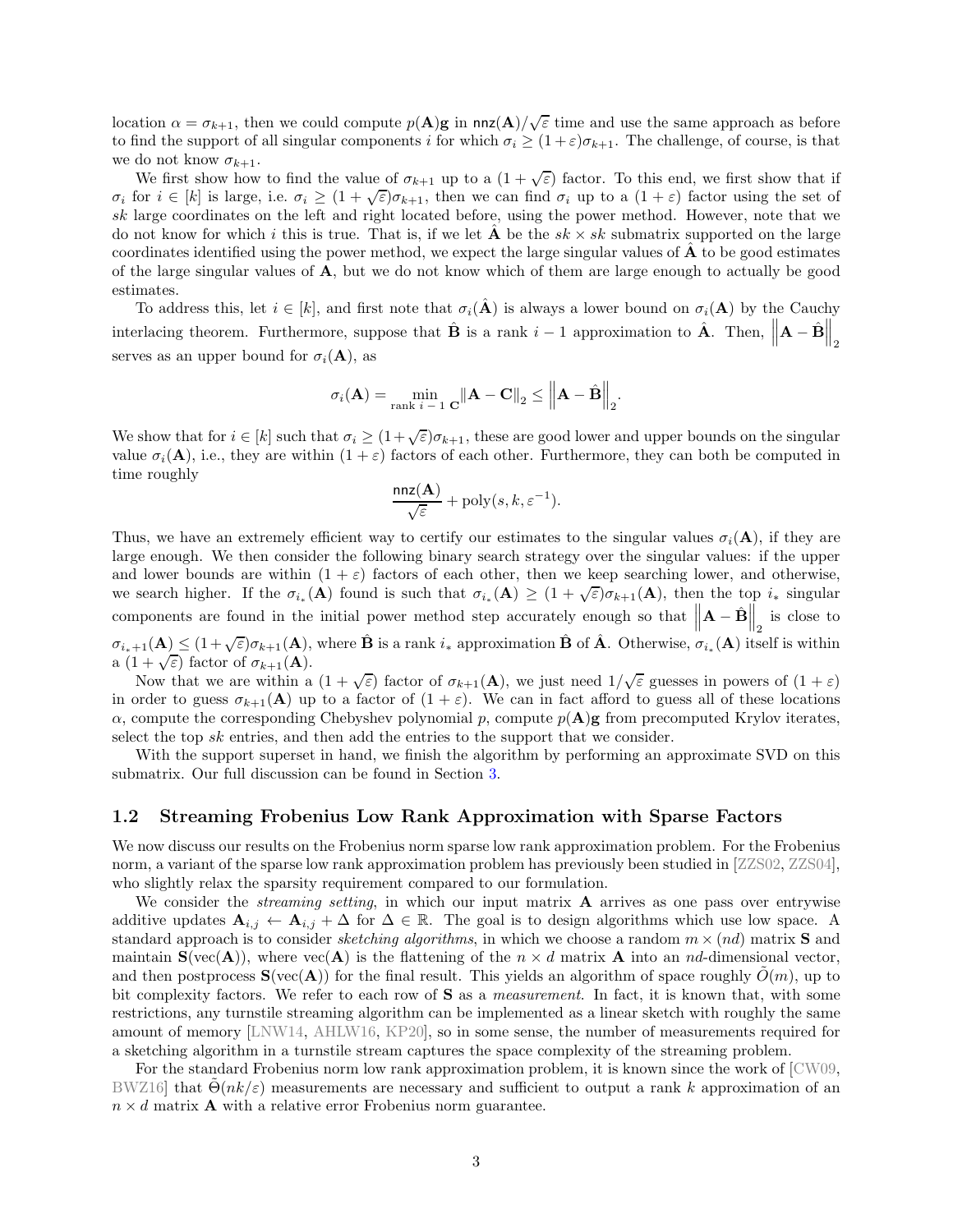<span id="page-4-0"></span>**Theorem 1.4** ([CW09, BWZ16]). Let  $A \in \mathbb{R}^{n \times d}$ . Then, any randomized sketching algorithm which outputs *a rank* k *matrix* B *such that*

$$
\|\mathbf{A} - \mathbf{B}\|_F^2 \le (1 + \varepsilon) \min_{rank k} \frac{\mathbf{C}}{\mathbf{C}} \|\mathbf{A} - \mathbf{C}\|_F^2
$$

*with probability at least*  $2/3$  *requires*  $\Theta((n+d)k/\varepsilon)$  *measurements, and this lower bound is tight up to constant factors.*

### 1.2.1 Upper Bounds

We overcome the above negative result by showing that we can find an  $s \times s$ -sparse rank k matrix **B** such that

$$
\left\|\mathbf{A} - \mathbf{B}\right\|_{F}^{2} \leq (1+\varepsilon) \min_{\mathbf{C} \in \mathcal{S}_{s,k}} \left\|\mathbf{A} - \mathbf{C}\right\|_{F}^{2}
$$

in only  $O(sk(\log n)/\varepsilon^2)$  measurements, which for constant  $\varepsilon$  replaces the dependence on the ambient dimension  $n$  by a dependence of s on the desired sparsity. Our algorithm achieving this space bound iterates over a net and runs in exponential time, which is necessary as we show in Section [4.2.](#page-30-0) We additionally present polynomial time algorithms with some relaxations by allowing the output to be  $s' \times s'$ -sparse rank k, for  $s' = O(sk/\varepsilon)$ , one with a *relative error guarantee* introduced above, as well as an improved algorithm with the weaker *additive error guarantee*, i.e.,

$$
\|\mathbf{A} - \mathbf{B}\|_F^2 \le \min_{\mathbf{C} \in \mathcal{S}_{s,k}} \|\mathbf{A} - \mathbf{C}\|_F^2 + \varepsilon \|\mathbf{A}\|_F^2.
$$

<span id="page-4-1"></span>

| Theorem     | Sparsity                                                 | Measurements                                         | Running Time     | Error                 |
|-------------|----------------------------------------------------------|------------------------------------------------------|------------------|-----------------------|
| Theorem 4.3 | $S \times S$                                             | $sk \cdot poly(\log n, \varepsilon^{-1})$            | Exponential Time | Relative Error        |
|             | Theorem 4.4 $O(sk/\varepsilon) \times O(sk/\varepsilon)$ | $s^2k^2 \cdot \text{poly}(\log n, \varepsilon^{-1})$ | Polynomial Time  | Relative Error        |
|             | Theorem 4.8 $O(sk/\varepsilon) \times O(sk/\varepsilon)$ | $sk^2 \cdot \text{poly}(\log n, \varepsilon^{-1})$   | Polynomial Time  | <b>Additive Error</b> |

Table 1: Our results for Frobenius norm sparse low rank approximation.

Both of our polynomial time bicriteria algorithms proceed by identifying  $O(s k/\epsilon)$  heavy rows and columns that must contain an approximately optimal  $s \times s$ -sparse rank k matrix, and then computing an approximate SVD on them. Although this algorithm is simple in the offline model, the challenge here is to implement this algorithm in one pass over a stream with low memory.

By employing variations on classical techniques for finding heavy hitters in a stream, we show that the identification of the indices of  $O(sk/\varepsilon)$  heavy rows and columns can be done in roughly  $O(sk/\varepsilon)$  measurements. For our first relative error algorithm, we also maintain a separate heavy hitters data structure which recovers every entry of A up to an additive error of

$$
\frac{\varepsilon^4}{s^2k^2}\Big\|{\bf A}_{\overline{[s^2k^2/\varepsilon^4]}}\Big\|_F^2,
$$

where  $\mathbf{A}_{\overline{[s^2k^2/\varepsilon^4]}}$  denotes the matrix obtained by deleting the  $s^2k^2/\varepsilon^4$  largest entries of **A** in absolute value. This takes an additional  $s^2k^2/\varepsilon^4$  measurements. Then, we recover the  $O(sk/\varepsilon) \times O(sk/\varepsilon$  submatrix of the heavy rows and columns up to an overall additive Frobenius norm error of

$$
O\left(\frac{sk}{\varepsilon}\right) \cdot O\left(\frac{sk}{\varepsilon}\right) \cdot \frac{\varepsilon^4}{s^2 k^2} \left\| \mathbf{A}_{\overline{\left[s^2 k^2/\varepsilon^4\right]}} \right\|_F^2 \le O(\varepsilon^2) \|\mathbf{A} - \mathbf{B}\|_F^2
$$

where **B** is any matrix supported on at most  $s^2k^2/\varepsilon^4$  entries. This is small enough so that we can simply perform an offline approximate SVD on the recovered entries.

In order to improve upon the measurement bound of this simple algorithm, we change our approximate SVD routine from a black box offline SVD algorithm to the  $\ell_2$  sampling based approach of [FKV04, DKM06], which first performs an adaptive sampling routine in order to reduce the dimension before performing an SVD. Although this has a weaker additive error guarantee, we show that by carefully combining this approach with heavy hitter algorithms, we can remove a factor of s in the measurement bound.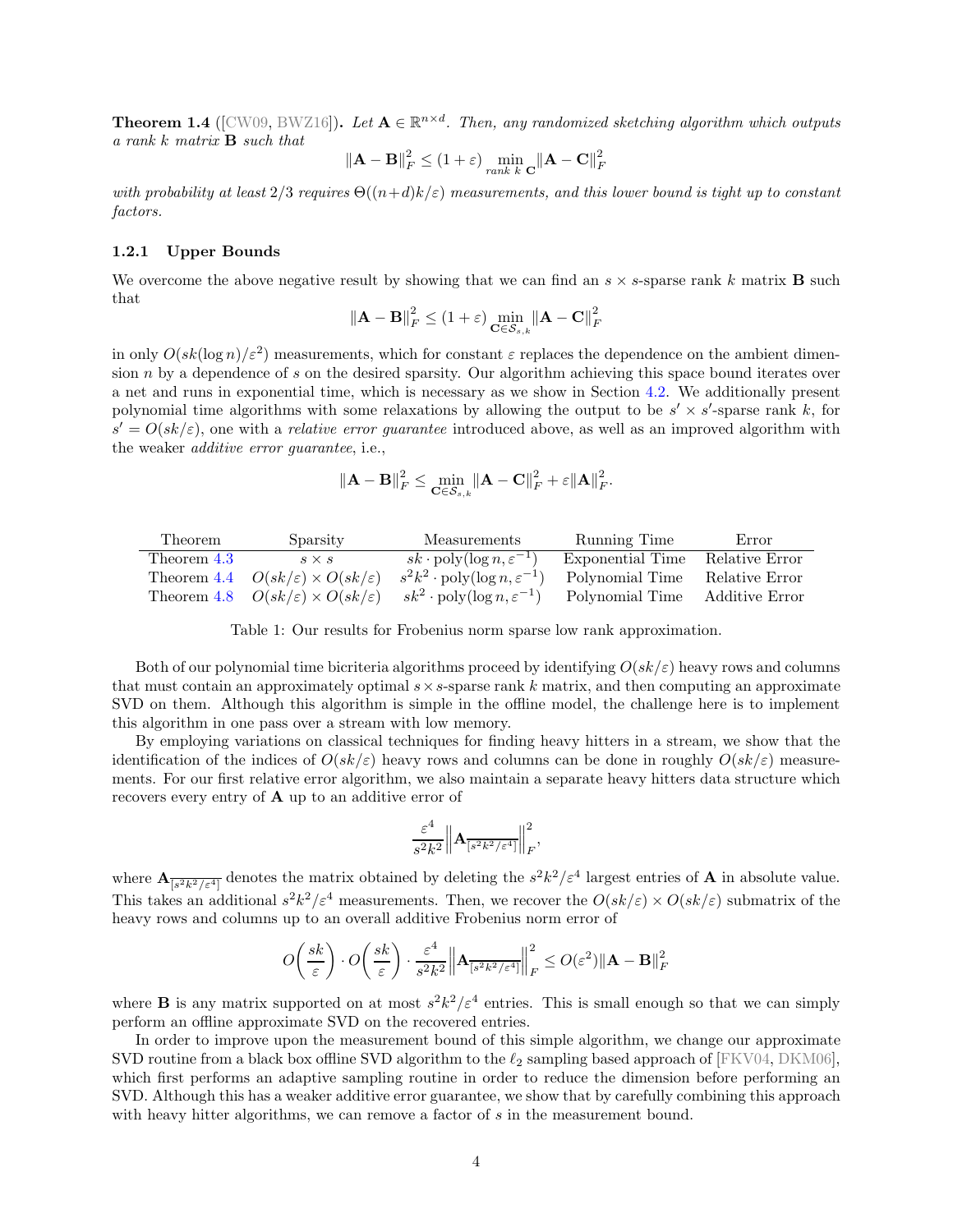#### 1.2.2 Lower Bounds

Our upper bounds are complemented by relatively straightforward reductions from known lower bounds for related problems. Perhaps the most obvious is the lower bound for the usual Frobenius norm low rank approximation problem (Theorem [1.4\)](#page-4-0), which already gives an  $\Omega(s k/\varepsilon)$  lower bound.

<span id="page-5-1"></span>Corollary 1.5. Let  $A \in \mathbb{R}^{n \times d}$  be such that there exists a unique  $B \in \mathcal{S}_{s,k}$  that minimizes  $||A - B||_F^2$ F *over*  $B \in \mathcal{S}_{s,k}$  that is supported on an  $s \times s$  submatrix and has orthogonal factors. Then, any randomized sketching *algorithm which outputs a matrix*  $\mathbf{B} \in \mathcal{S}_{s,k}$  *such that* 

$$
\|\mathbf{A} - \mathbf{B}\|_F^2 \le (1 + \varepsilon) \min_{rank k} \frac{\|\mathbf{A} - \mathbf{C}\|_F^2}{\|k\|_F^2}
$$

*with probability at least*  $2/3$  *requires*  $\Omega(sk/\varepsilon)$  *measurements.* 

Importantly, this lower bound holds even when there is a unique optimal solution that is promised to lie on an  $s \times s$  submatrix, and the sparse low rank factors are orthogonal. Note that none of these properties is guaranteed for the general problem. In fact, given the promise that an optimal solution exists on an  $s \times s$  submatrix, our additive error polynomial time algorithm improves to a measurement bound of  $sk \cdot \text{poly}(\log n, \varepsilon^{-1})$ , which has a tight dependence on s and k.

Despite this natural lower bound, tighter lower bounds can be obtained from reductions from work in the sparse recovery literature when the optimal solution need not be supported on an  $s \times s$  submatrix. In the sparse recovery problem, one is given a hidden vector  $\mathbf{x} \in \mathbb{R}^n$ , and the goal is to output an s-sparse vector  $\hat{\mathbf{x}}$  such that

$$
\|\mathbf{x} - \hat{\mathbf{x}}\|_2^2 \le (1+\varepsilon) \min_{s\text{-sparse } \mathbf{x}'} \|\mathbf{x} - \mathbf{x}'\|_2^2,
$$

given linear measurements of the vector. The following lower bounds are known for this problem:

<span id="page-5-3"></span>**Theorem 1.6** ( $[PW11]$ ). Let  $\mathbf{x} \in \mathbb{R}^n$ . Then, any randomized sketching algorithm which outputs an  $\hat{\mathbf{x}}$  such *that*

$$
\|\mathbf{x} - \hat{\mathbf{x}}\|_2^2 \le (1 + \varepsilon) \min_{s\text{-sparse } \mathbf{x}'} \|\mathbf{x} - \mathbf{x}'\|_2^2
$$

*with probability at least*  $2/3$  *requires*  $\Omega(s(\log(n/s))/\epsilon)$  *measurements. Furthermore, if the algorithm guarantees that*  $\hat{\mathbf{x}}$  *is s-sparse, then*  $\Omega(s/\varepsilon^2)$  *measurements are required.* 

Note that an  $sk$ -sparse vector can be written as the sum of  $k$  many  $s$ -sparse vectors. This simple observation immediately gives the following:

<span id="page-5-2"></span>**Corollary 1.7.** Let  $A \in \mathbb{R}^{n \times d}$ . Then, any randomized sketching algorithm which outputs a  $\hat{B}$  such that

$$
\left\| \mathbf{A} - \hat{\mathbf{B}} \right\|_F^2 \le (1 + \varepsilon) \min_{\mathbf{C} \in \mathcal{S}_{s,k}} \left\| \mathbf{A} - \mathbf{C} \right\|_2^2
$$

*with probability at least*  $2/3$  *requires*  $\Omega(s k(\log(n/sk))/\epsilon)$  *measurements. Furthermore, if the algorithm guarantees that*  $\hat{\mathbf{B}}$  *is in*  $\mathcal{S}_{s,k}$ *, then*  $\Omega(sk/\varepsilon^2)$  *measurements are required.* 

<span id="page-5-0"></span>Thus, in the general case, both the log n factor as well as the quadratic dependence on  $\varepsilon$  are required. Table [2](#page-5-0) summarizes the above discussion:

| <b>Theorem</b> | Lower Bound                  | <b>Notes</b>                                         |
|----------------|------------------------------|------------------------------------------------------|
| Corollary 1.5  | $sk/\varepsilon$             | Optimal solution supported on $s \times s$ submatrix |
| Corollary 1.7  | $sk(\log(n/sk))/\varepsilon$ | Non-sparse output allowed                            |
| Corollary 1.7  | $sk/\varepsilon^2$           | Output required to be in $S_{s,k}$                   |

Table 2: Measurement lower bounds for Frobenius norm sparse low rank approximation.

Our full discussion can be found in Section [4.](#page-18-0)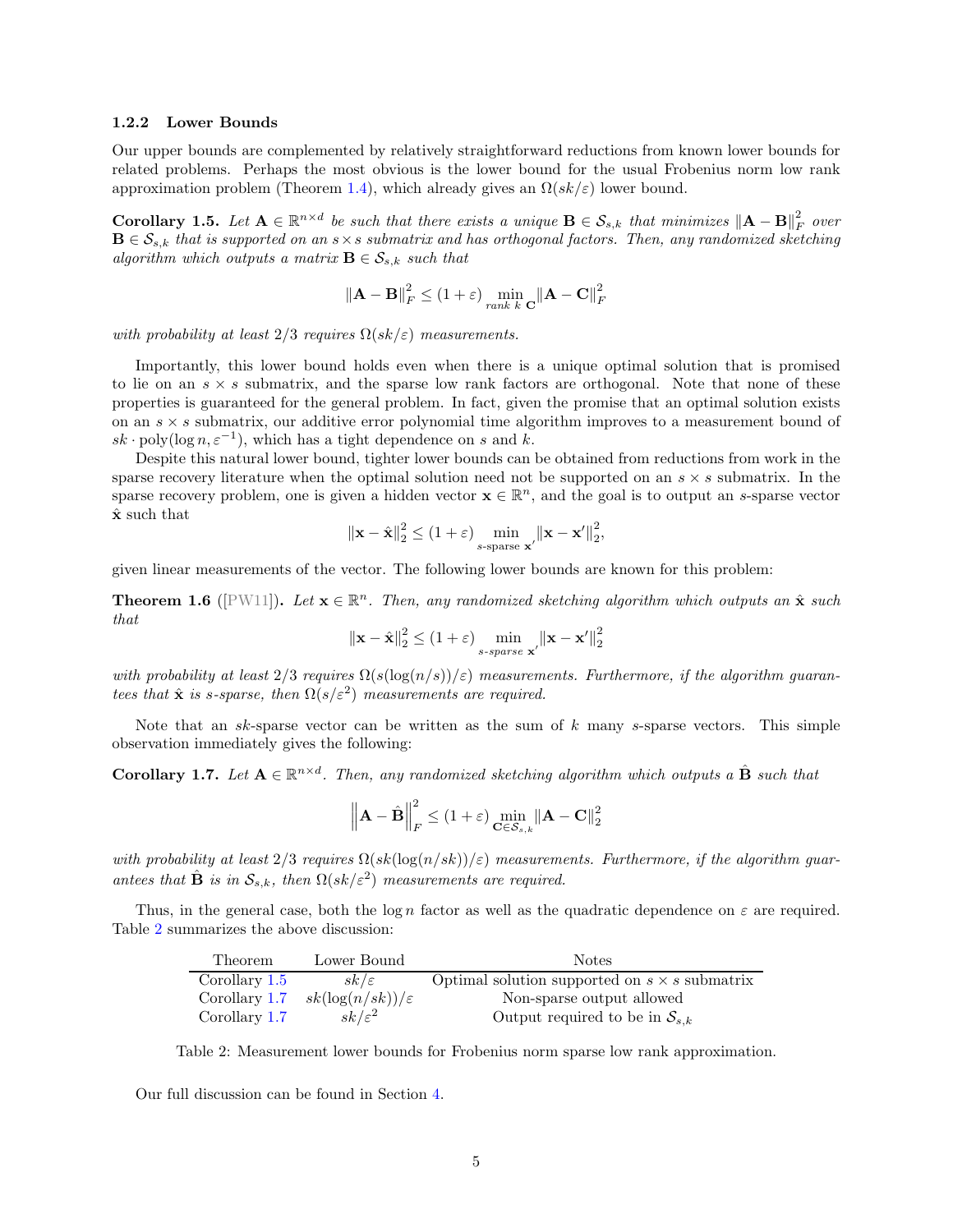# <span id="page-6-2"></span>1.3 Gaussian Noise Spectral Sparse Low Rank Approximation

As a final contribution, we study the sketching complexity of sparse low rank approximation in the common setting where the input matrix  $\mathbf{A} \in \mathbb{R}^{n \times n}$  is the sum of a low rank signal and additive Gaussian noise. That is,

$$
\mathbf{A} = \lambda \mathbf{X} + \mathbf{G}
$$

where  $\mathbf{G}_{i,j} \sim \mathcal{N}(0,1)$ ,  $\|\mathbf{X}\|_2 = 1$ , and  $\lambda$  is roughly  $O(\sqrt{n})$ . This "low rank signal plus Gaussian noise" setting is ubiquitous in both theory and in practice, in areas such as matrix denoising (see, e.g., [SN13, CST13] and references therein) which has applications to image denoising. Here, the normalization is such that two parts  $G$  and  $\lambda X$  have roughly the same operator norm. Two common computational problems in this setting are

- <span id="page-6-3"></span>(1) detection, the problem of distinguishing between the above distribution and  $\mathbf{A} \sim \mathcal{N}(0, 1)^{n \times n}$ , and
- (2) estimation, the problem of computing an estimate  $\hat{\mathbf{X}}$  such that  $\left\|\hat{\mathbf{X}} \mathbf{X}\right\|_2$  is small.

We study these two problems in the streaming setting, where the main resource of study is the number of measurements required for the computational task.

It is known that without the sparsity requirement for  $X, \Omega(n^2)$  measurements are required to even detect the presence of a rank  $1 \times$  [LNW19, Corollary 3.3], that is, one must essentially read every entry of the matrix.

<span id="page-6-0"></span>**Theorem 1.8** ([LNW19]). Let  $\mathbf{A} \in \mathbb{R}^{n \times n}$  be drawn as either  $\mathbf{G} \sim \mathcal{N}(0, 1)^{n \times n}$  or  $\mathbf{G} + \lambda \mathbf{u} \mathbf{v}^{\top}$  for  $\mathbf{u} \sim \mathcal{N}(0, \mathbf{I}_n)$ and  $\mathbf{v} \sim \mathcal{N}(0, \mathbf{I}_{d})$  *drawn independently and*  $\lambda = \Theta(1/\sqrt{n})$ *. Then, any randomized sketching algorithm that* distinguishes between these two cases must make at least  $\Omega(n^2)$  measurements.

As in the previous setting of Frobenius norm low rank approximation, we ask whether this bound can be improved when we assume that **X** is  $s \times s$ -sparse rank k. In this setting, we further restrict our attention to X with disjoint support, in order to obtain space-efficient algorithms.

<span id="page-6-1"></span>**Definition 1.9** (Disjoint s × s-sparse rank k matrix). An s × s-sparse rank k matrix  $\mathbf{B} \in \mathcal{S}_{s,k}$  for

$$
\mathbf{B} = \sum_{i=1}^k \tau_i \mathbf{x}_i \mathbf{y}_i^{\top}
$$

 $i$ *s disjoint if the support of the component matrices*  $\mathbf{x}_i \mathbf{y}_i^{\top}$  *are pairwise disjoint. When the ambient dimensions n* and *d* are clear from the context, we write  $\mathcal{O}_{s,k} \subseteq \mathbb{R}^{n \times d}$  for the set of disjoint  $s \times s$ -sparse rank *k* matrices.

It is often desirable for the components of a sparse low rank approximation to be orthogonal [Mac08, BSBP16], and one could view this assumption as a strengthening of this notion.

For the problem of detecting the "signal"  $X$ , we obtain a lower bound of

$$
\tilde{\Omega}(n+s^2k)
$$

measurements, where the first term comes from a 4-norm estimation lower bound of [AKO11], while the second term is achieved by a generalization of the construction of Theorem [1.8.](#page-6-0) We complement these lower bounds with algorithms achieving a measurement bound of

$$
\tilde{O}(n + s^2 k^{4/3})
$$

which is off by a factor of  $k^{1/3}$  compared to the lower bound. The  $\tilde{O}(n)$  term follows also from a 4-norm estimation algorithm, while the  $O(s^2k^{4/3})$  term comes from an analysis of an algorithm which samples a submatrix and iterates over a net to detect the signal.

For the problem of estimation of **X**, we show that,  $\Theta(nsk \log(n/s))$  measurements is tight for obtaining an X' such that  $||X - X'||_2 \leq \frac{1}{10}\sqrt{n}$ . The upper bound again is a net iteration argument, while the lower bound is a modification of sparse recovery lower bounds of [PW11].

Our full discussion can be found in Section [5.](#page-31-0)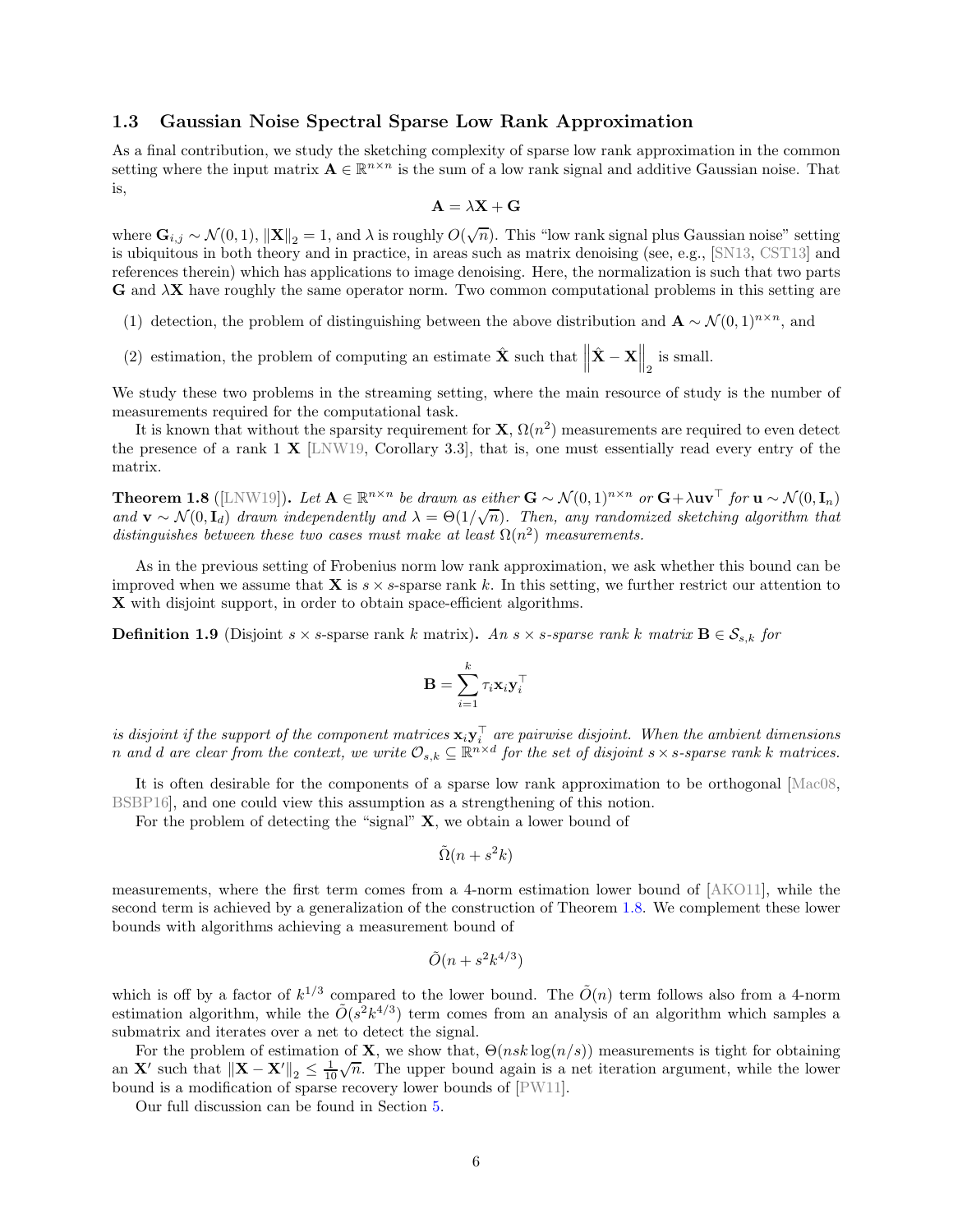<span id="page-7-1"></span>

| Problem                                | Upper Bound             | Lower Bound                  |
|----------------------------------------|-------------------------|------------------------------|
| Detection $(s \leq \sqrt{n/k \log n})$ | O(n)                    | $\tilde{\Omega}(n)$ [ANPW13] |
| Detection $(s \geq \sqrt{n/k \log n})$ | $\tilde{O}(s^2k^{4/3})$ | $\Omega(s^2k)$               |
| Estimation                             | O(nsk)                  | $\Omega(nsk)$ [PW11]         |

Table 3: Sketching complexity of Gaussian noise sparse low rank approximation.

## <span id="page-7-0"></span>1.4 Other Related Work

<span id="page-7-2"></span>Sparse PCA. The closely related problem of sparse PCA also seeks sparse low rank approximations and has been studied intensely in a variety of settings. In this problem, one seeks only a sparse right factor, that is, an s-sparse unit vector x that maximizes the quantity  $x^{\top}A^{\top}Ax$ . We refer to [\[NmJ15,](#page-47-3) ZX18] for surveys on various formulations, algorithms, and hardness results on sparse PCA. Note the distinction between this problem and our problem, which seeks to minimize the reconstruction error with both sparse left and right factors. From the perspective of computational complexity, it is known that sparse PCA is NP-hard even to approximate [MWA06, Mag17], with improved inapproximability results under other complexity theoretic assumptions [CPR16]. Sparse PCA has also recently been studied from an average-case complexity perspective under the natural input distribution of the form "signal plus noise", see e.g., [BB19].

# 1.5 Notation

We denote the *i*th standard basis vector  $(0,0,\ldots,0,1,0,\ldots,0)$  by  $e_i$ . For a matrix  $\mathbf{A} \in \mathbb{R}^{n \times d}$ , we denote the number of nonzero entries in  $A$  by  $nnz(A)$ , the spectral norm by

$$
\|\mathbf{A}\|_2 = \max_{\mathbf{x} \neq 0} \frac{\|\mathbf{A}\mathbf{x}\|_2}{\|\mathbf{x}\|_2},
$$

and the Frobenius norm by

$$
\|\mathbf{A}\|_{F} = \sqrt{\sum_{i=1}^{n} \sum_{j=1}^{d} (\mathbf{A}_{i,j})^{2}}.
$$

We will often use coordinate projection and sampling matrices:

<span id="page-7-3"></span>**Definition 1.10.** For a set  $S \subseteq [n]$ , we write  $\mathbf{P}_S$  for the  $n \times n$  coordinate projection matrix that zeros out *all rows except for those indexed by* S*, i.e.,*

$$
(\mathbf{P}_S)_{i,j} = \begin{cases} 1 & \text{if } i = j \in S \\ 0 & \text{otherwise} \end{cases}
$$

and we write  $S_S$  *for the*  $|S| \times n$  sampling matrix *for S, i.e.*,

$$
(\mathbf{S}_S)_{i,j} = \begin{cases} 1 & \text{if } j \in S \text{ is the } i\text{th element of } S \\ 0 & \text{otherwise} \end{cases}
$$

For a matrix  $\mathbf{A} \in \mathbb{R}^{n \times d}$ , we write

$$
\mathbf{A} = \mathbf{U} \mathbf{\Sigma} \mathbf{V}^\top = \sum_{i=1}^{\text{rank}(\mathbf{A})} \sigma_i(\mathbf{A}) \mathbf{u}_i \mathbf{v}_i^\top
$$

for its singular value decomposition (SVD), where U and V have orthonormal columns,  $\Sigma$  is a diagonal matrix with  $\sigma_i(A)$  along its diagonal, and  $\mathbf{u}_i$  and  $\mathbf{v}_i$  are the *i*th columns of U and V, respectively. For  $k \in [\text{rank}(\mathbf{A})],$  we write  $\mathbf{A}_k = \mathbf{U}_k \mathbf{\Sigma}_k \mathbf{V}_k^{\top}$  for the truncated SVD of **A**. Here,  $\mathbf{U}_k$  is an  $n \times k$  matrix with the first k  $\mathbf{u}_i$  as its columns,  $\mathbf{V}_k$  is a  $d \times k$  matrix with the first k  $\mathbf{v}_i$  as its columns, and  $\mathbf{\Sigma}_k$  is the  $k \times k$  diagonal matrix with the first  $k \sigma_i(\mathbf{A})$  along the diagonal.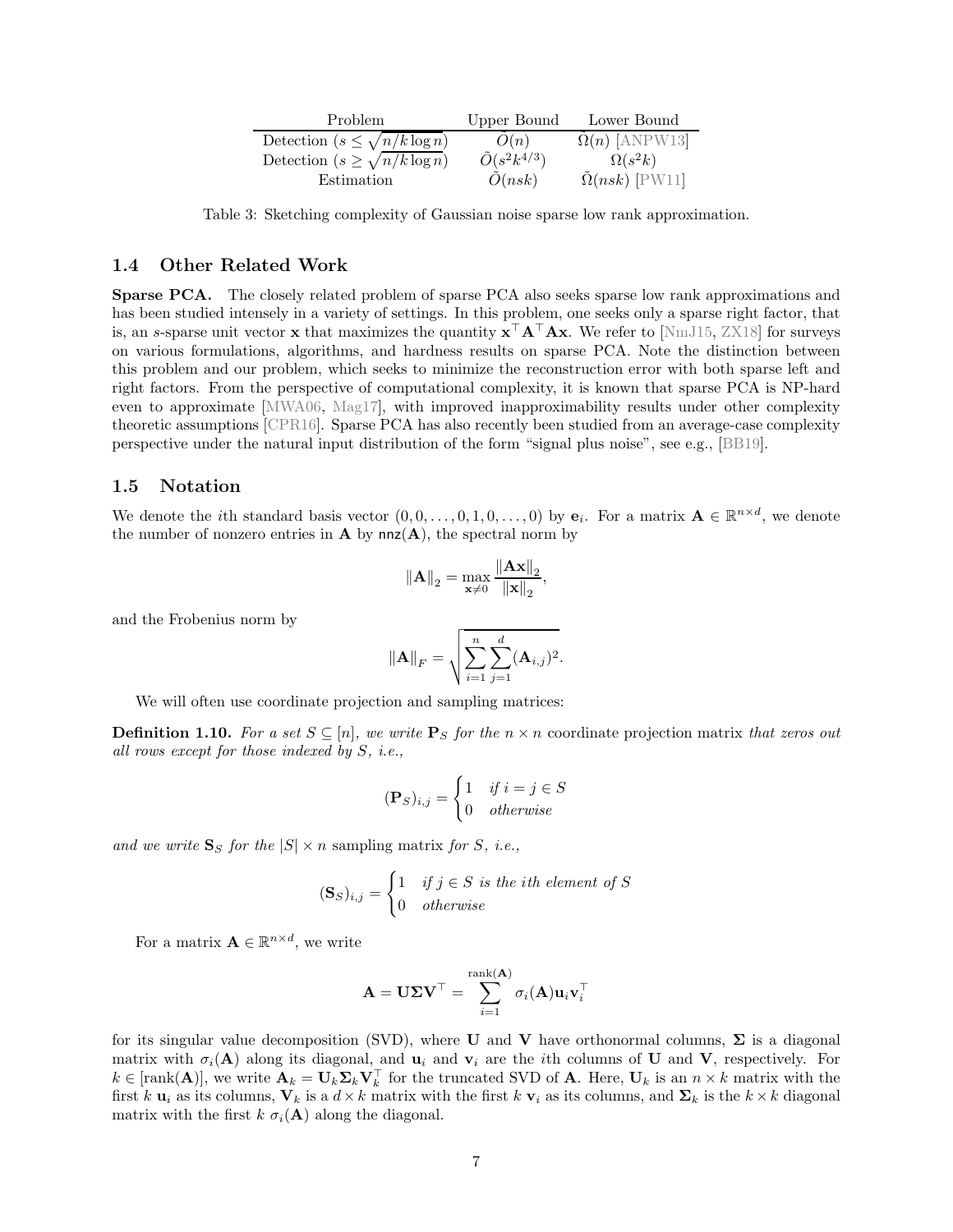By now, extremely efficient approximation algorithms for the SVD are known [CW13, MM15, ZL16]. In particular, [MM15] show the following for relative error spectral norm SVD using the *randomized block Krylov iteration* algorithm:

<span id="page-8-0"></span>**Theorem 1.11** (Randomized block Krylov iteration [MM15]). Let  $\mathbf{A} \in \mathbb{R}^{n \times d}$ . Then, there is an algorithm *[MM15, Algorithm 2] running in time*

$$
O\!\left(\mathsf{nnz}(\mathbf{A})\frac{k\log d}{\sqrt{\varepsilon}}\right) + n\operatorname{poly}(k,\log d,\varepsilon^{-1})
$$

[*MM15*, Theorem 7] which outputs a matrix  $\mathbf{Z} \in \mathbb{R}^{n \times k}$  with orthogonal columns with the following guarantee *[MM15, Theorem 10]:*

$$
\left\|\mathbf{A} - \mathbf{Z}\mathbf{Z}^\top \mathbf{A}\right\|_2 \leq (1+\varepsilon) \|\mathbf{A} - \mathbf{A}_k\|_2
$$

# <span id="page-8-3"></span>2 Preliminaries

# 2.1  $\varepsilon$ -Nets

We will need the notion of  $\varepsilon$ -nets for our analyses. See, e.g., Section 4.2 of [\[Ver18\]](#page-48-0) for a standard reference.

**Definition 2.1** ( $\varepsilon$ -net). For a set K, a subset  $\mathcal{N} \subseteq K$  is an  $\varepsilon$ -net of K if for every  $\mathbf{x} \in K$  there exists an xˆ *such that*

$$
\left\|\mathbf{x}-\hat{\mathbf{x}}\right\|_2 \leq \varepsilon.
$$

For  $K = \mathbb{S}^{d-1}$  the unit sphere in d dimensions, there exist small  $\varepsilon$ -nets.

<span id="page-8-1"></span>**Lemma 2.2** (Corollary 4.2.13, [\[Ver15\]](#page-48-1)). Let  $\varepsilon \in (0,1)$ . There exists an  $\varepsilon$ -net N of  $\mathbb{S}^{d-1}$  of size at most

$$
|\mathcal{N}| \leq \bigg(\frac{3}{\varepsilon}\bigg)^d.
$$

Using this, we can construct an  $\varepsilon$ -net for  $\mathcal{S}_{s,k} \cap \mathbb{S}^{n \times d-1}$ , where  $\mathbb{S}^{n \times d-1}$  denotes the set of all  $n \times d$  matrices with Frobenius norm 1, provided that the coefficients  $\tau_i$  in Definition [1.1](#page-1-0) are bounded by  $poly(n)$ .

<span id="page-8-2"></span>**Corollary 2.3** ( $\varepsilon$ -net for  $\mathcal{S}_{s,k}$ ). Let  $\varepsilon \in (0,1)$ . There exists an  $\varepsilon$ -net N of  $\mathcal{S}_{s,k}^{\text{bounded}} \cap \mathbb{S}^{n \times d-1}$  of size at most

$$
|\mathcal{N}| \le \text{poly}(nk/\varepsilon)^{sk},
$$

where  $S_{s,k}^{\text{bounded}}$  is the set of  $s \times s$ -sparse rank k matrices with  $\tau_i$  bounded by  $\text{poly}(n)$ .

*Proof.* We first construct an  $\varepsilon$ -net N over rank 1 s × s sparse matrices in the Frobenius norm and bound its size. Consider an  $(\varepsilon/2)$ -net for  $\mathbb{S}^{s-1}$ , of size at most  $(6/\varepsilon)^s$  (see Lemma [2.2\)](#page-8-1). Then for any rank 1 s × s sparse matrix  $\sigma \mathbf{u} \mathbf{v}^{\dagger}$ , we may find vectors  $\mathbf{u}'$  and  $\mathbf{v}'$  in the net such that

$$
\|\mathbf{u}\mathbf{v}^{\top} - \mathbf{u}'(\mathbf{v}')^{\top}\|_{F} \leq \|\mathbf{u}\mathbf{v}^{\top} - \mathbf{u}'\mathbf{v}^{\top}\|_{F} + \|\mathbf{u}'\mathbf{v}^{\top} - \mathbf{u}'(\mathbf{v}')^{\top}\|_{F}
$$
  
\n
$$
\leq \|\mathbf{u} - \mathbf{u}'\|_{2}\|\mathbf{v}\|_{2} + \|\mathbf{u}'\|_{2}\|\mathbf{v} - \mathbf{v}'\|_{2}
$$
  
\n
$$
\leq \varepsilon.
$$

Then we choose a sparsity pattern for this submatrix, which requires a net of total size at most

$$
\binom{n}{s}^2 \left(\frac{6}{\varepsilon}\right)^{2s} \le \left(\frac{6en}{\varepsilon s}\right)^{2s}
$$

Now suppose  $\mathbf{X} \in \mathcal{S}_{s,k}$  with

$$
\mathbf{X} = \sum_{i=1}^k \tau_i \mathbf{x}_i \mathbf{y}_i^{\top}.
$$

We now approximate each component up to  $\varepsilon/k$  Frobenius norm error. Because  $\tau_i \leq \text{poly}(n)$ , for each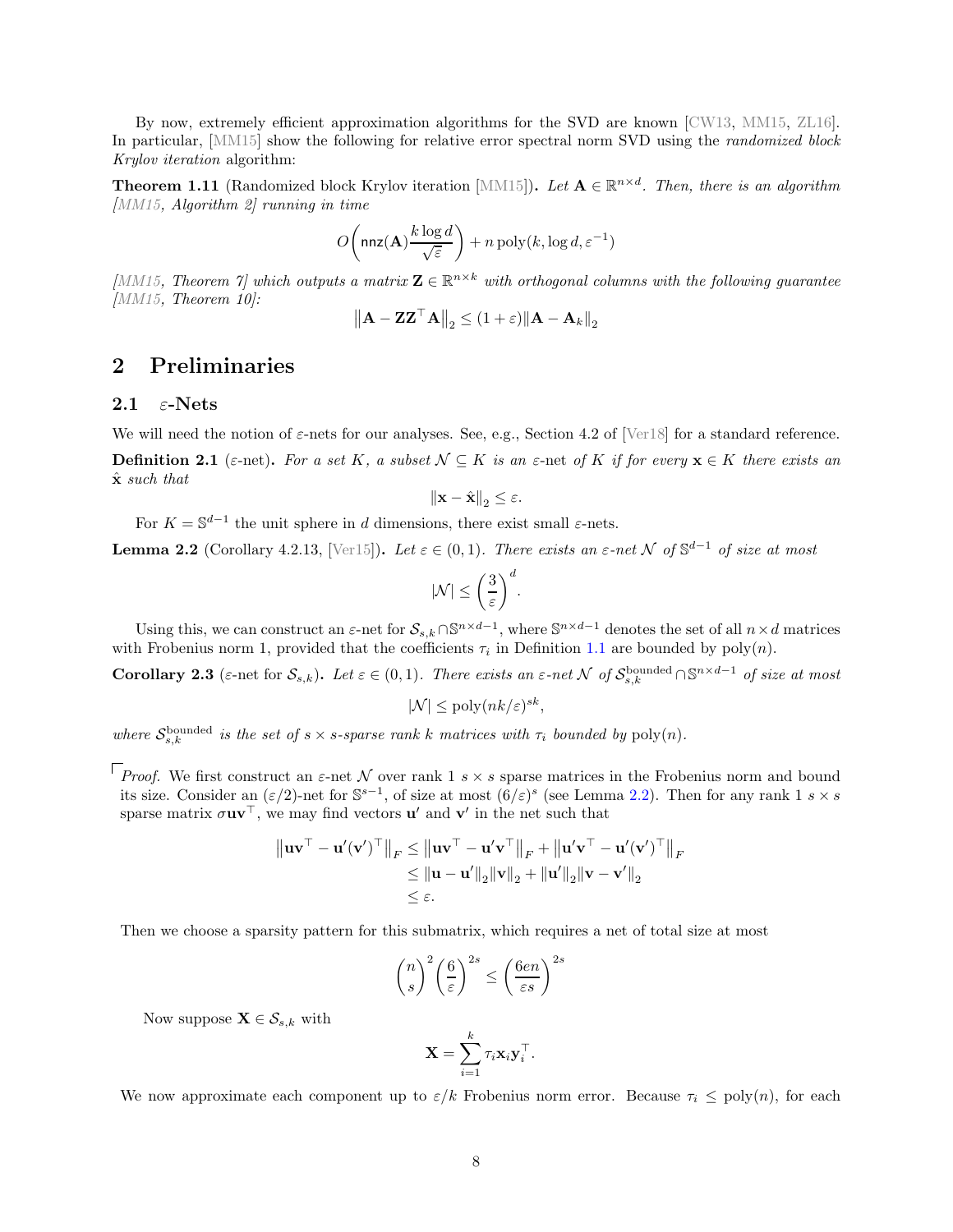$i \in [k]$ , we can find a  $\tau'_{i}$  among at most  $\text{poly}(n)k/\varepsilon$  candidates such that

$$
|\tau_i-\tau'_i|\leq \frac{\varepsilon}{2k}.
$$

Furthermore, we find  $\mathbf{x}'_i$  and  $\mathbf{y}'_i$  in an  $\varepsilon$  / poly $(n)k$ -net for  $s \times s$ -sparse rank 1 matrices such that

$$
\left\|{\mathbf{x}_i'\mathbf{y}_i'}^{\top} - \mathbf{x}_i\mathbf{y}_i^{\top}\right\|_F \leq \frac{\varepsilon}{\text{poly}(n)k}.
$$

Then,

$$
\begin{aligned}\n\left\|\tau_i'\mathbf{x}_i'\mathbf{y}_i'^\top - \tau_i\mathbf{x}_i\mathbf{y}_i^\top\right\|_F &\le \left\|\tau_i'\mathbf{x}_i'\mathbf{y}_i'^\top - \tau_i'\mathbf{x}_i\mathbf{y}_i^\top\right\|_F + \left\|\tau_i'\mathbf{x}_i\mathbf{y}_i^\top - \tau_i\mathbf{x}_i\mathbf{y}_i^\top\right\|_F \\
&\le |\tau_i|\|\mathbf{x}_i'\mathbf{y}_i'^\top - \mathbf{x}_i\mathbf{y}_i^\top\|_F + |\tau_i - \tau_i'||\|\mathbf{x}_i\mathbf{y}_i^\top\|_F \\
&\le \frac{\varepsilon}{2k} + \frac{\varepsilon}{2k} \\
&\le \frac{\varepsilon}{k}.\n\end{aligned}
$$

Then summing over the k components, we find an  $\mathbf{X}' \in \mathcal{S}_{s,k}$  for

$$
\mathbf{X}' = \sum_{i=1}^k \tau_i' \mathbf{x}_i' {\mathbf{y}_i'}^\top
$$

that is at most a distance of  $\varepsilon$  to **X**, by the triangle inequality. The total net size is

$$
\left[\frac{\text{poly}(n)k}{\varepsilon} \left(\frac{\text{poly}(n)k}{\varepsilon s}\right)^{2s}\right]^k = \text{poly}(nk/\varepsilon)^{sk}
$$

.

 $\mathrel{\sqsubseteq}$ 

# <span id="page-9-0"></span>2.2 CountSketch [CCF04]

We collect some results on CountSketch [CCF04], a versatile primitive for the design of sketching algorithms.

<span id="page-9-2"></span>Definition 2.4 (CountSketch [CCF04]). *<sup>A</sup>* CountSketch *matrix is a distribution over* <sup>r</sup>×<sup>n</sup> *matrices* <sup>S</sup> *where samples are drawn as follows. Let*  $h : [n] \to [r]$  *and*  $\sigma : [n] \to \{\pm 1\}$  *be random hash functions. Then,* 

$$
(\mathbf{S})_{i,j} = \begin{cases} \sigma_j & \text{if } i = h(j) \\ 0 & \text{otherwise} \end{cases}
$$

.

*Equivalently,*

 $S = HD$ 

*where*  $\mathbf{D}$  *is an*  $n \times n$  *diagonal matrix with*  $\sigma(j)$  *in the jth diagonal position for*  $j \in [n]$ *, and*  $\mathbf{H}$  *is an*  $r \times n$ *matrix where the jth column is the random standard basis vector*  $\mathbf{e}_{h(j)}$  for  $j \in [n]$ *.* 

*That is,* S *acts on a vector by multiplying each coordinate by a random sign and hashing it to one of* r *buckets.*

## <span id="page-9-3"></span>2.2.1 Tail Error Guarantee

The first guarantee achieved by CountSketch, introduced by [CCF04], is the *tail error guarantee*.

<span id="page-9-1"></span>**Lemma 2.5** (Tail error guarantee [CCF04]). *Let*  $\mathbf{x} \in \mathbb{R}^n$ . *Let*  $B \in \mathbb{N}$  and  $\delta \in (0,1)$ *. Consider*  $r = O(\log \frac{1}{\delta})$ *independent copies of*  $O(B) \times n$  *CountSketch matrices*  $S^{(1)}, S^{(2)}, \ldots, S^{(r)}$ *. Then, given* 

$$
\mathbf{S}^{(1)}\mathbf{x},\mathbf{S}^{(2)}\mathbf{x},\ldots,\mathbf{S}^{(r)}\mathbf{x},
$$

 $\Box$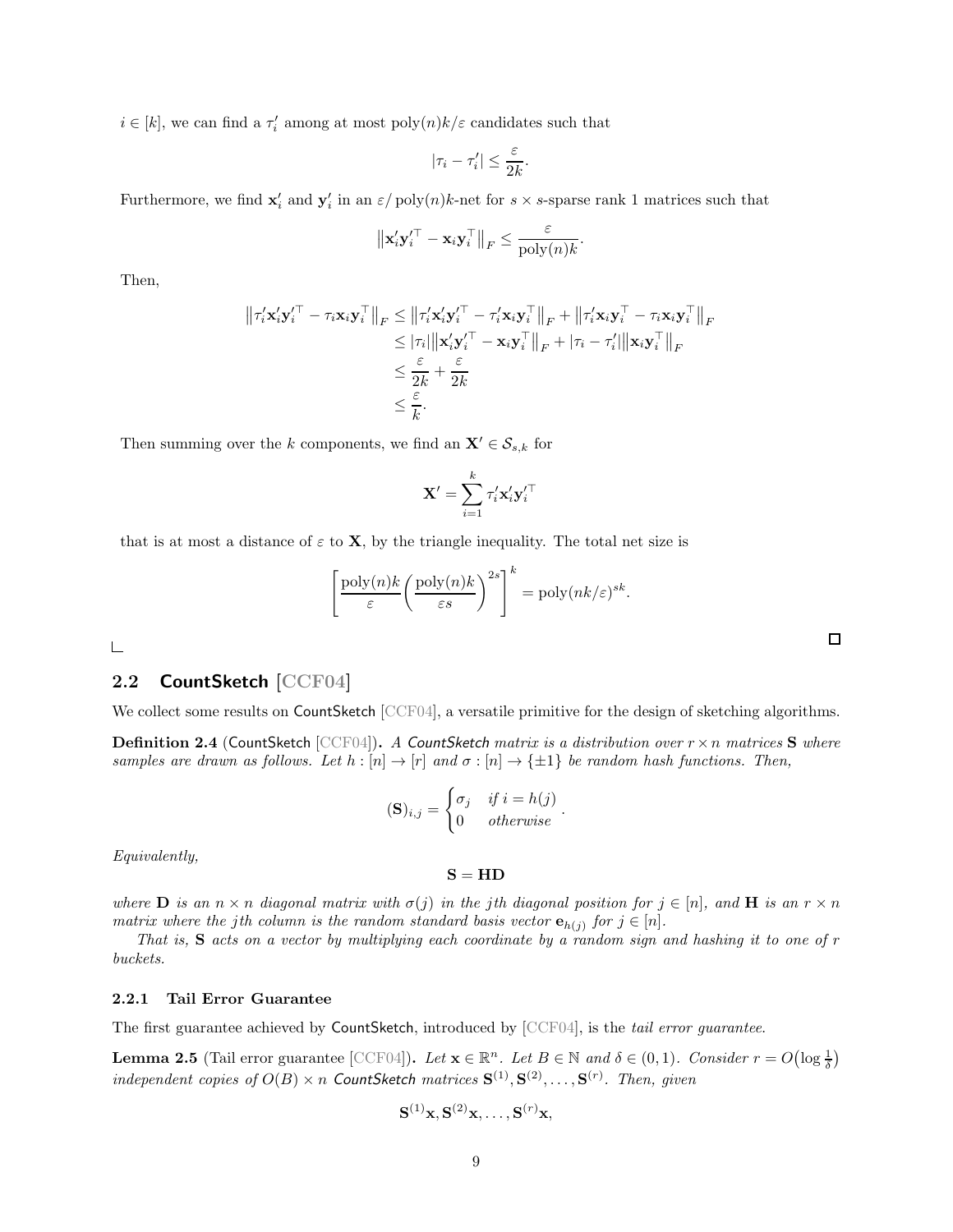*for each*  $i \in [n]$ *, one can recover an estimate*  $\hat{\mathbf{x}}_i$  *such that* 

$$
\mathbf{Pr}\bigg\{\left|\hat{\mathbf{x}}_i-\mathbf{x}_i\right|^2\leq\frac{1}{B}\bigg\|\mathbf{x}_{\overline{[B]}}\bigg\|_2^2\bigg\}\geq1-\delta,
$$

 $where \mathbf{x}_{\overline{[B]}}$  denotes the vector obtained by zeroing out the B coordinates of **x** with largest absolute value.

### <span id="page-10-2"></span>2.2.2 Row-wise Approximation

The tail error guarantee generalizes to the following guarantee for estimating the rows of a matrix [MRWZ20, Lemma 2.2]:

<span id="page-10-1"></span>**Lemma 2.6** (Row-wise approximation [MRWZ20]). Let  $\mathbf{A} \in \mathbb{R}^{n \times d}$ ,  $\varepsilon > 0$ , and  $\delta \in (0, 1)$ . Consider  $r = O(\log(\frac{1}{\delta}))$  independent copies of  $O(\frac{1}{\varepsilon}) \times n$  CountSketch matrices  $S^{(1)}, S^{(2)}, \ldots, S^{(r)}$ . Then, given

$$
\mathbf{S}^{(1)}\mathbf{A}, \mathbf{S}^{(2)}\mathbf{A}, \dots, \mathbf{S}^{(r)}\mathbf{A},
$$

*one can obtain an estimate*  $\hat{\mathbf{A}} \in \mathbb{R}^{n \times d}$  such that for each  $i \in [n]$ ,

$$
\mathbf{Pr}\bigg\{\Big\|\mathbf{e}_i^{\top}\hat{\mathbf{A}} - \mathbf{e}_i^{\top}\mathbf{A}\Big\|_2^2 \leq \varepsilon \Big\|\mathbf{A}_{\overline{[1/\varepsilon]},*}\Big\|_F^2\bigg\} \geq 1-\delta,
$$

 $where$   ${\bf A}_{\overline{[1/\varepsilon]},*}$  denotes the matrix with the top  $1/\varepsilon$  *rows with largest*  $\ell_2$  *norm zeroed out.* 

As a corollary, we obtain the following lemma for approximating row norms with an additive-multiplicative error guarantee.

<span id="page-10-0"></span>**Corollary 2.7** (Row norm approximation). Let  $A \in \mathbb{R}^{n \times d}$ ,  $\varepsilon > 0$ ,  $\alpha > 0$ , and  $\delta \in (0, 1)$ *. Consider*  $r =$  $O(\log(\frac{1}{\delta}))$  independent copies of  $O(\frac{1}{\varepsilon}) \times n$  CountSketch matrices  $S^{(1)}, S^{(2)}, \ldots, S^{(r)}$  and an  $O(\frac{1}{\alpha^2}(\log \frac{n}{\delta})) \times d$ *i.i.d. Gaussian matrix* G*. Then, given*

$$
\mathbf{S}^{(1)}\mathbf{A}\mathbf{G}^{\top}, \mathbf{S}^{(2)}\mathbf{A}\mathbf{G}^{\top}, \ldots, \mathbf{S}^{(r)}\mathbf{A}\mathbf{G}^{\top},
$$

*one can obtain an estimate*  $\widehat{\mathbf{A}\mathbf{G}^{\top}} \in \mathbb{R}^{n \times d}$  *such that for each*  $i \in [n]$ *,* 

$$
\left|\left\|\mathbf{e}_i^\top \widehat{\mathbf{A}\mathbf{G}^\top}\right\|_2 - \left\|\mathbf{e}_i^\top \mathbf{A}\right\|_2\right| \leq \alpha \left\|\mathbf{e}_i^\top \mathbf{A}\right\|_2 + \sqrt{(1+\alpha)\varepsilon} \left\|\mathbf{A}_{\overline{[1/\varepsilon]},*}\right\|_F
$$

*where*  $\mathbf{A}_{\overline{[1/\varepsilon]},*}$  *denotes the matrix with the top*  $1/\varepsilon$  *rows with largest*  $\ell_2$  *norm zeroed out.* 

*Proof.* Lemma [2.7](#page-10-0) provides us with an estimate  $\widehat{\mathbf{AG}^{\top}}$  such that

$$
\mathbf{Pr}\bigg\{\bigg\|\mathbf{e}_i^{\top} \widehat{\mathbf{A}\mathbf{G}^{\top}} - \mathbf{e}_i^{\top} \mathbf{A}\mathbf{G}^{\top}\bigg\|_2^2 \leq \varepsilon \bigg\|(\mathbf{A}\mathbf{G}^{\top})_{\overline{[1/\varepsilon]},*}\bigg\|_F^2\bigg\} \geq 1 - \frac{\delta}{2}.
$$

Note that  $G$  is a Johnson-Lindenstrauss transform (see, e.g., [DG03]) so that

$$
\mathbf{Pr}\Big\{\forall i \in [n], \left\|\mathbf{e}_i^{\top} \mathbf{A} \mathbf{G}^{\top}\right\|_2^2 = (1 \pm \alpha) \left\|\mathbf{e}_i^{\top} \mathbf{A}\right\|_2^2 \Big\} \ge 1 - \frac{\delta}{2}.
$$

By a union bound, both of these happen with probability at least  $1 - \delta$ . We now condition on this event.

We first bound  $\left\| (\mathbf{A}\mathbf{G}^{\top})_{\overline{[1/\varepsilon]} ,*} \right\|$  $\frac{1}{2}$ 2 F This quantity is at most the Frobenius norm of  $\mathbf{AG}^{\top}$  after deleting *any* set of  $1/\varepsilon$  rows. By letting these  $1/\varepsilon$  rows be the  $1/\varepsilon$  heaviest rows of **A**, say  $S \subseteq [n]$ , we have the bound

$$
\left\| \left( \mathbf{A} \mathbf{G}^{\top} \right)_{\overline{[1/\varepsilon]},*} \right\|_{F}^{2} \leq \sum_{i \in [n] \setminus S} \left\| \mathbf{e}_{i} \mathbf{A} \mathbf{G}^{\top} \right\|_{2}^{2} \leq \sum_{i \in [n] \setminus S} (1+\alpha) \left\| \mathbf{e}_{i} \mathbf{A} \right\|_{2}^{2} = (1+\alpha) \left\| \mathbf{A}_{\overline{[1/\varepsilon]},*} \right\|_{F}^{2}.
$$

Note then that

$$
\left\| \mathbf{e}_i^\top \widehat{\mathbf{A} \mathbf{G}^\top} \right\|_2 = \left\| \mathbf{e}_i^\top \mathbf{A} \mathbf{G}^\top \right\|_2 \pm \left\| \mathbf{e}_i^\top \widehat{\mathbf{A} \mathbf{G}^\top} - \mathbf{e}_i^\top \mathbf{A} \mathbf{G}^\top \right\|_2
$$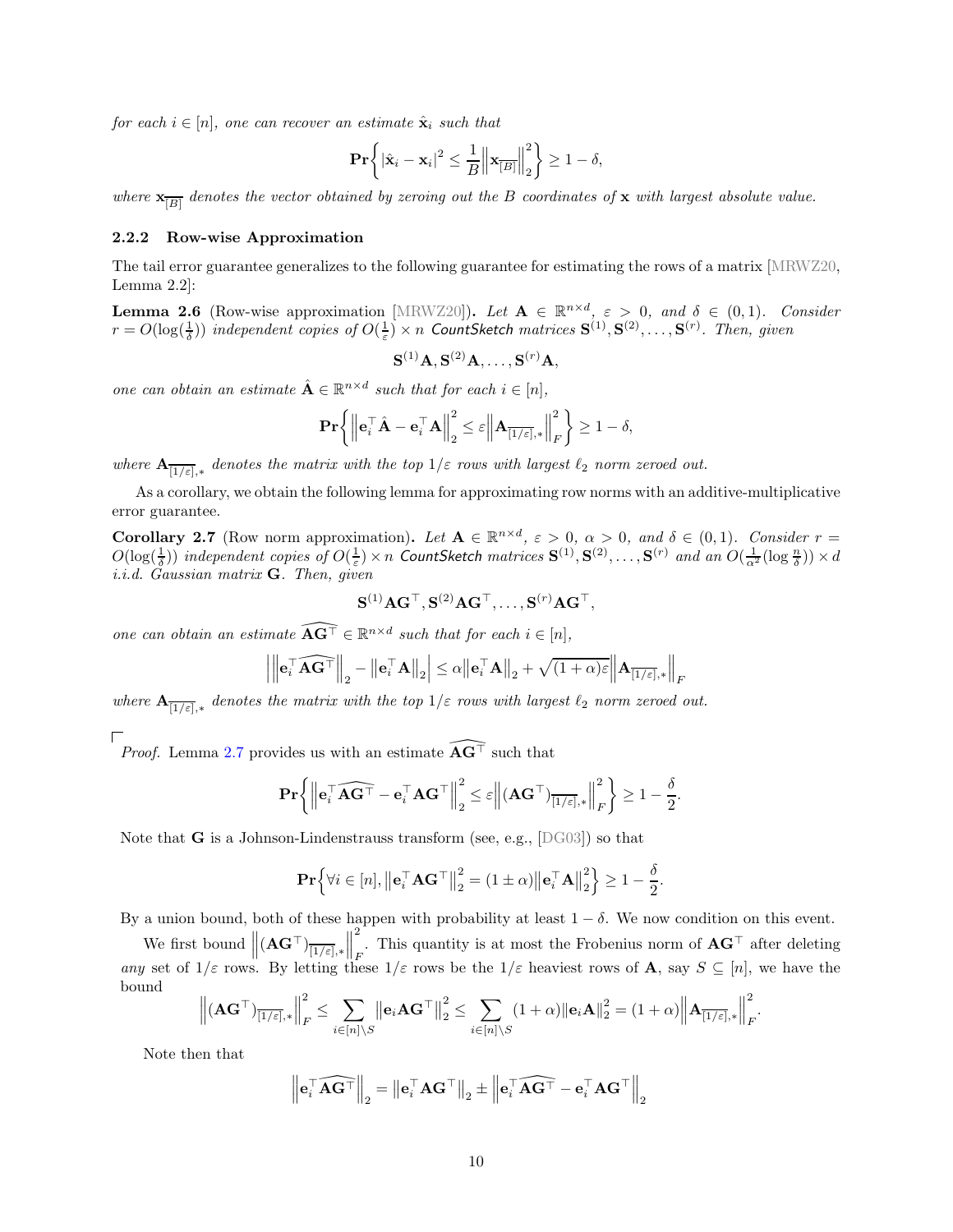$$
= (1 \pm \alpha) \|\mathbf{e}_i^{\top} \mathbf{A}\|_2 \pm \sqrt{\varepsilon} \left\| (\mathbf{A} \mathbf{G}^{\top})_{\overline{[1/\varepsilon]},*} \right\|_F
$$
  

$$
= (1 \pm \alpha) \|\mathbf{e}_i^{\top} \mathbf{A}\|_2 \pm \sqrt{(1+\alpha)\varepsilon} \left\| \mathbf{A}_{\overline{[1/\varepsilon]},*} \right\|_F.
$$

.

 $\Box$ 

### <span id="page-11-4"></span>2.2.3 Approximate Matrix Product

The final guarantee for CountSketch is *approximate matrix product*, from [CW13, Lemma 32] (see also [TZ04] and Theorems 2.8 and 2.9 of [Woo14]).

<span id="page-11-3"></span>**Lemma 2.8** (Approximate matrix product for CountSketch). Let  $\mathbf{A} \in \mathbb{R}^{n \times d}$ ,  $\mathbf{B} \in \mathbb{R}^{m \times d}$ , and  $\varepsilon > 0$ . *Consider an*  $r \times d$  *CountSketch matrix* **S** *for*  $r = \Omega(\varepsilon^{-2})$ *. Then,* 

$$
\mathbf{Pr}\Big\{\big\|\mathbf{A}\mathbf{S}^\top\mathbf{S}\mathbf{B}^\top-\mathbf{A}\mathbf{B}^\top\big\|_F^2\leq\varepsilon^2\|\mathbf{A}\|_F^2\|\mathbf{B}\|_F^2\Big\}\geq\frac{99}{100}
$$

# <span id="page-11-0"></span>3 Sparse Singular Vectors

In this section, we discuss our results on performing an approximate SVD with relative spectral norm error, when we are promised that the input matrix  $\mathbf{A} \in \mathbb{R}^{n \times d}$  has top k left and right singular vectors that are s-sparse.

# <span id="page-11-5"></span>3.1 Approximating Singular Components

To carry out our plan as described in the introduction (Section [1.1.1\)](#page-2-1), we first calculate the magnitude of coordinates that we need to capture in order to achieve a relative error spectral approximation. We follow [MM15] and make use of the fact that additive Frobenius norm low rank approximation implies additive spectral norm low rank approximation, originally due to [Gu15].

<span id="page-11-2"></span>**Lemma 3.1** (Theorem 3.4 of [Gu15]). For any  $A \in \mathbb{R}^{n \times d}$ , let  $B \in \mathbb{R}^{n \times d}$  be any rank k matrix satisfying  $||\mathbf{A} - \mathbf{B}||_F^2 \le ||\mathbf{A} - \mathbf{A}_k||_F^2 + \eta$ . Then,

$$
\|\mathbf{A}-\mathbf{B}\|_2^2 \leq \|\mathbf{A}-\mathbf{A}_k\|_2^2 + \eta.
$$

By the above result, it suffices to find a rank  $k$  matrix  $B$  such that

$$
\|\mathbf{A} - \mathbf{B}\|_F^2 \le \|\mathbf{A} - \mathbf{A}_k\|_F^2 + \varepsilon \sigma_{k+1}^2.
$$

Using this, we show that it suffices to find all coordinates of the top left singular vectors  $Ue_i$  such that

$$
|\mathbf{e}_i^{\top} \mathbf{U} \mathbf{e}_j| \geq \frac{\varepsilon}{k\sqrt{sr}} \frac{\sigma_{k+1}}{\sigma_j},
$$

and similarly, all coordinates of the top right singular vectors  $Ve_i$  such that

$$
|\mathbf{e}_i^{\top} \mathbf{V} \mathbf{e}_j| \ge \frac{\varepsilon}{k\sqrt{sr}} \frac{\sigma_{k+1}}{\sigma_j}.
$$

<span id="page-11-1"></span>**Lemma 3.2.** Let  $A \in \mathbb{R}^{n \times d}$  have rank r with singular value decomposition  $A = U\Sigma V^{\top}$ , and let  $\varepsilon \in (0, 1/2)$ . *Let*  $S \subset [n]$  *and*  $T \subset [d]$  *be a set of coordinates such that* 

$$
S \supset \bigcup_{j \in [r]} \left\{ i \in [n] : |\mathbf{e}_i^\top \mathbf{U} \mathbf{e}_j| \ge \frac{\varepsilon}{k\sqrt{sr}} \frac{\sigma_{k+1}}{\sigma_j} \right\}
$$

$$
T \supset \bigcup_{j \in [r]} \left\{ i \in [d] : |\mathbf{e}_i^\top \mathbf{V} \mathbf{e}_j| \ge \frac{\varepsilon}{k\sqrt{sr}} \frac{\sigma_{k+1}}{\sigma_j} \right\}
$$

*Let* B *be a rank* k *matrix such that*

$$
\|\mathbf{P}_S\mathbf{A}\mathbf{P}_T-\mathbf{B}\|_F^2 \leq \min_{rank\ k} \mathbf{C} \|\mathbf{P}_S\mathbf{A}\mathbf{P}_T-\mathbf{C}\|_F^2 + \eta.
$$

*Then,*

$$
\|\mathbf{A}-\mathbf{B}\|_F^2 \leq \|\mathbf{A}-\mathbf{A}_k\|_F^2 + 8\varepsilon\sigma_{k+1}^2 + \eta.
$$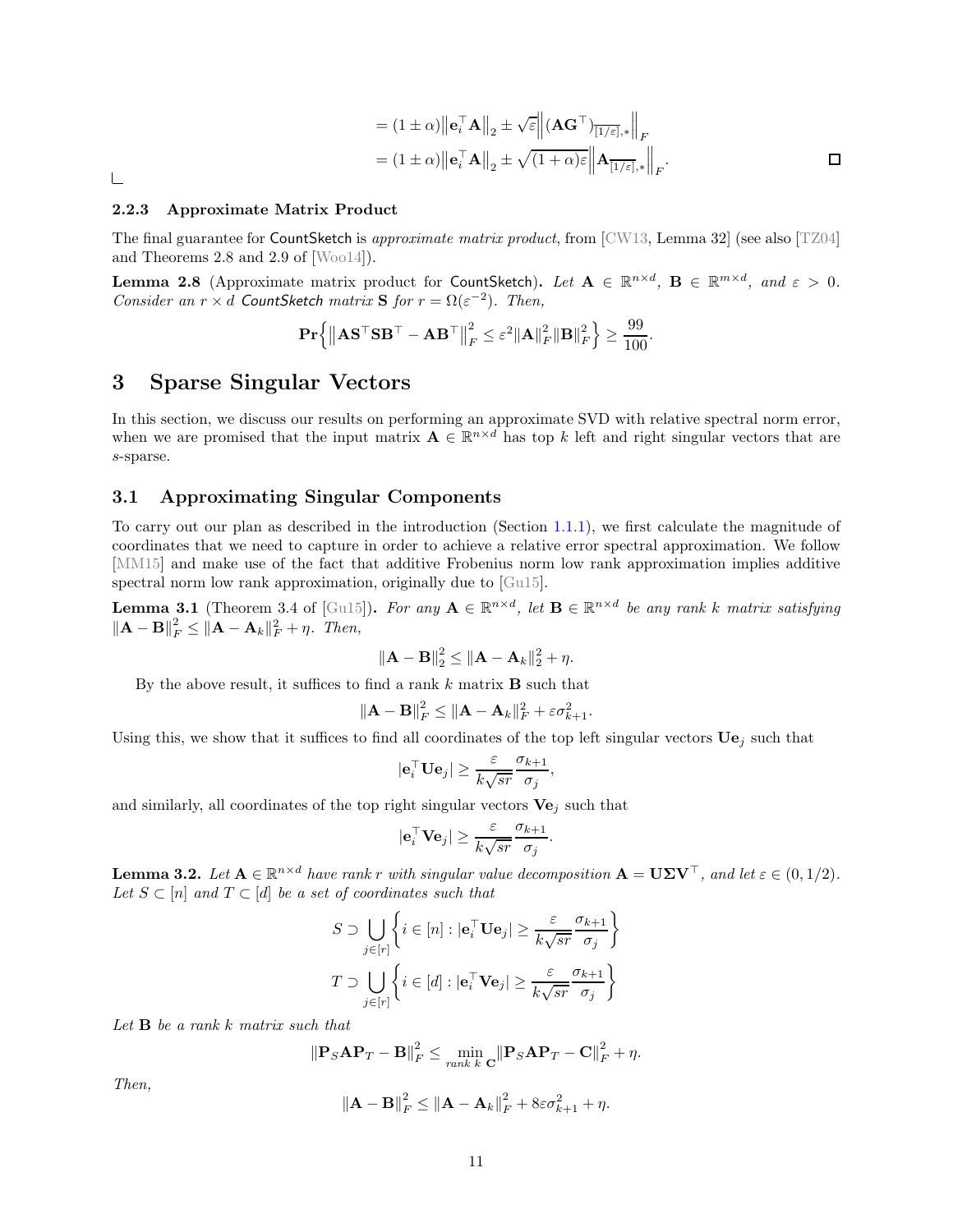*Proof.* Note first that

$$
\left\|\mathbf{A}-\mathbf{A}_k\right\|_F^2 = \sum_{t=k+1}^r \sigma_t^2(\mathbf{A}) \le \sum_{t=k+1}^r \sigma_{k+1}^2(\mathbf{A}) \le \sigma_{k+1}^2(\mathbf{A})r.
$$

Then,

$$
\begin{aligned}\n\|\mathbf{A} - \mathbf{B}\|_{F}^{2} &= \|\mathbf{A} - \mathbf{P}_{S}\mathbf{A}\mathbf{P}_{T}\|_{F}^{2} + \|\mathbf{P}_{S}\mathbf{A}\mathbf{P}_{T} - \mathbf{B}\|_{F}^{2} \\
&\stackrel{(1)}{\leq} \|\mathbf{A} - \mathbf{P}_{S}\mathbf{A}\mathbf{P}_{T}\|_{F}^{2} + \|\mathbf{P}_{S}\mathbf{A}\mathbf{P}_{T} - \mathbf{A}_{k}\|_{F}^{2} + \eta \\
&\stackrel{(2)}{=} \|\mathbf{A} - \mathbf{P}_{S}\mathbf{A}\mathbf{P}_{T}\|_{F}^{2} + \|\mathbf{P}_{S}\mathbf{A}\mathbf{P}_{T} - \mathbf{P}_{S}\mathbf{A}_{k}\mathbf{P}_{T}\|_{F}^{2} + \|\mathbf{A}_{k} - \mathbf{P}_{S}\mathbf{A}_{k}\mathbf{P}_{T}\|_{F}^{2} + \eta \\
&\stackrel{(3)}{=} \|\mathbf{A} - \mathbf{P}_{S}\mathbf{A}_{k}\mathbf{P}_{T}\|_{F}^{2} + \|\mathbf{A}_{k} - \mathbf{P}_{S}\mathbf{A}_{k}\mathbf{P}_{T}\|_{F}^{2} + \eta \\
&\stackrel{(4)}{\leq} (\|\mathbf{A} - \mathbf{A}_{k}\|_{F} + \|\mathbf{A}_{k} - \mathbf{P}_{S}\mathbf{A}_{k}\mathbf{P}_{T}\|_{F})^{2} + \|\mathbf{A}_{k} - \mathbf{P}_{S}\mathbf{A}_{k}\mathbf{P}_{T}\|_{F}^{2} + \eta \\
&\stackrel{(4)}{=} \|\mathbf{A} - \mathbf{A}_{k}\|_{F}^{2} + 2\|\mathbf{A} - \mathbf{A}_{k}\|_{F}\|\mathbf{A}_{k} - \mathbf{P}_{S}\mathbf{A}_{k}\mathbf{P}_{T}\|_{F} + 2\|\mathbf{A}_{k} - \mathbf{P}_{S}\mathbf{A}_{k}\mathbf{P}_{T}\|_{F}^{2} + \eta \\
&\leq \|\mathbf{A} - \mathbf{A}_{k}\|_{F}^{2} + 2\sigma_{k+1}\sqrt{r}\|\mathbf{A}_{k} - \mathbf{P}_{S}\mathbf{A}_{k}\mathbf{P}_{T}\|_{F} + 2\|\mathbf{A}_{k}
$$

In the above, the inequality  $(1)$  is due to the approximate optimality of **B**, the identities  $(2)$  and  $(3)$  are by the Pythagorean theorem, and inequality (4) is the triangle inequality. Finally, we calculate that

$$
\|\mathbf{A}_{k} - \mathbf{P}_{S} \mathbf{A}_{k} \mathbf{P}_{T}\|_{F} \leq \|\mathbf{A}_{k} - \mathbf{P}_{S} \mathbf{A}_{k}\|_{F} + \|\mathbf{P}_{S} \mathbf{A}_{k} - \mathbf{P}_{S} \mathbf{A}_{k} \mathbf{P}_{T}\|_{F}
$$
\n
$$
= \left\|\sum_{j=1}^{k} \sigma_{j} \mathbf{P}_{\overline{S}} \mathbf{U} \mathbf{e}_{j} (\mathbf{V} \mathbf{e}_{j})^{\top}\right\|_{F} + \left\|\sum_{j=1}^{k} \sigma_{j} \mathbf{P}_{S} \mathbf{U} \mathbf{e}_{j} (\mathbf{V} \mathbf{e}_{j})^{\top} \mathbf{P}_{T}\right\|_{F}
$$
\n
$$
\leq \sum_{j=1}^{k} \sigma_{j} \|\mathbf{P}_{\overline{S}} \mathbf{U} \mathbf{e}_{j}\|_{2} \|\mathbf{V} \mathbf{e}_{j}\|_{2} + \sigma_{j} \|\mathbf{P}_{S} \mathbf{U} \mathbf{e}_{j}\|_{2} \|\mathbf{P}_{T} \mathbf{V} \mathbf{e}_{j}\|_{2}
$$
\n
$$
\leq \sum_{j=1}^{k} 2\sigma_{j} \left(\frac{\varepsilon}{k\sqrt{sr}} \frac{\sigma_{k+1}}{\sigma_{j}}\right) \sqrt{s}
$$
\n
$$
= \frac{2\varepsilon}{\sqrt{r}} \sigma_{k+1}
$$

so the previous bound is

$$
\|\mathbf{A} - \mathbf{B}\|_F^2 \le \|\mathbf{A} - \mathbf{A}_k\|_F^2 + 4\sigma_{k+1}\sqrt{r}\|\mathbf{A}_k - \mathbf{P}_S\mathbf{A}_k\mathbf{P}_T\|_F + 2\|\mathbf{A}_k - \mathbf{P}_S\mathbf{A}_k\mathbf{P}_T\|_F^2 + \eta
$$
  
\n
$$
\le \|\mathbf{A} - \mathbf{A}_k\|_F^2 + 4\varepsilon\sigma_{k+1}^2 + \frac{8\varepsilon^2}{r}\sigma_{k+1}^2 + \eta
$$
  
\n
$$
\le \|\mathbf{A} - \mathbf{A}_k\|_F^2 + 8\varepsilon\sigma_{k+1}^2 + \eta.
$$

 $\Box$ 

 $\Box$ 

# <span id="page-12-0"></span>3.2 Finding the Support of Singular Vectors with Large Singular Value

We next show how to find all large coordinates of singular vectors whose singular values  $\sigma_j$  are at least a  $(1 + \sqrt{\varepsilon})$  factor larger than  $\sigma_{k+1}$ . By the results of the previous section, we seek to find all of the large coordinates of the top sparse singular vectors, which have absolute value at least

$$
\tau_j \coloneqq \frac{\varepsilon}{k\sqrt{sr}} \frac{\sigma_{k+1}}{\sigma_j}
$$

for the jth singular vector.

Our identification of the large coordinates of the top sparse singular vectors starts from the standard analysis of the power method (see also, e.g., the overview of [MM15]). If we run power method starting from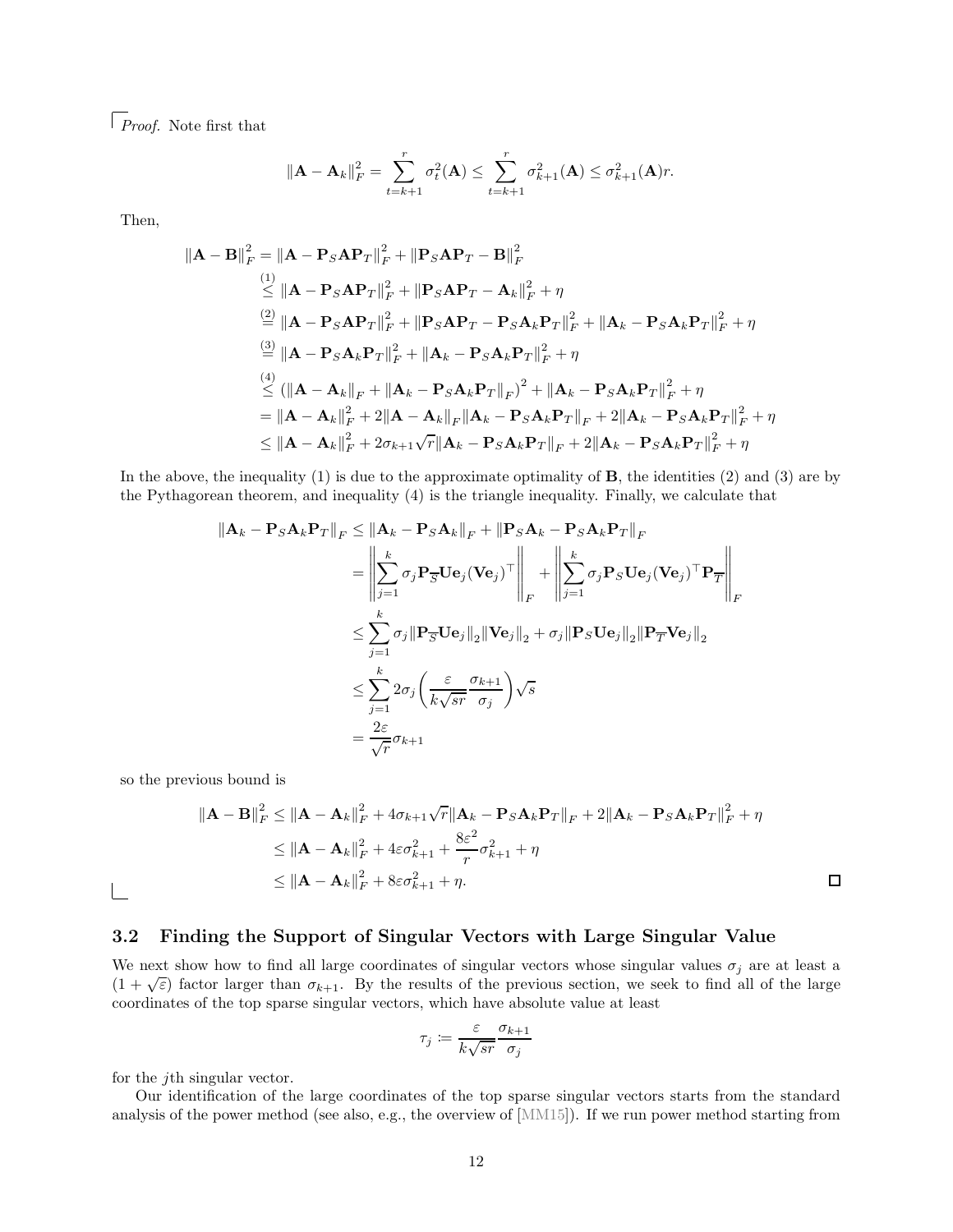a random Gaussian vector  $\mathbf{g} \sim \mathcal{N}(0, \mathbf{I}_d)$ , that is, we compute  $(\mathbf{A} \mathbf{A}^{\top})^q \mathbf{A} \mathbf{g}$  for some  $q \in \mathbb{N}$ , then we retrieve a random Gaussian linear combination of the left singular vectors  $\mathbf{U}\mathbf{e}_j$ , each scaled by  $\sigma_j^{2q+1}$ . This is a simple consequence of the rotational invariance of the Gaussian:

**Lemma 3.3.** Let  $\mathbf{g}' \sim \mathcal{N}(0, \mathbf{I}_d)$  and let  $q \in \mathbb{N}$ . Let  $\mathbf{A} \in \mathbb{R}^{n \times d}$  be a rank r matrix and let  $\mathbf{A} = \mathbf{U} \mathbf{\Sigma} \mathbf{V}^\top$  be its *singular value decomposition. Then,* (AA⊤) <sup>q</sup>Ag′ *has the same distribution as*

$$
\mathbf{U}\mathbf{\Sigma}^{2q+1}\mathbf{g} = \sum_{j=1}^{r} \mathbf{g}_{j} \sigma_{j}^{2q+1} \mathbf{U}\mathbf{e}_{j}
$$

*for*  $\mathbf{g} \sim \mathcal{N}(0, \mathbf{I}_r)$ .

Note then that for  $\sigma_j \geq (1+\sqrt{\varepsilon})\sigma_{k+1}$ , the *j*th singular vector is scaled more than the  $(k+1)$ -st singular vector by a factor of at least  $(\sigma_j/\sigma_{k+1})^{2q+1}$ . For q roughly order  $1/\sqrt{\varepsilon}$ , this separates all large coordinates of the *j*th singular vector from the coordinates of the  $(k + 1)$ -st singular vector.

### Lemma 3.4. *For*

$$
q = O\bigg(\frac{1}{\sqrt{\varepsilon}}\log\frac{sk^2\sqrt{sr\log n}}{\varepsilon}\bigg),\,
$$

*the* sk coordinates of  $(AA^T)^qAg$  with largest absolute value are guaranteed to contain all entries  $i \in [n]$  for *which there exists a*  $j \in [k]$  *with*  $\sigma_j \geq (1 + \sqrt{\varepsilon})\sigma_{k+1}$  *and* 

$$
\left|\mathbf{e}_i^{\top} \mathbf{U} \mathbf{e}_j\right| \geq \tau_j.
$$

*Proof.* For

$$
q = O\bigg(\frac{1}{\sqrt{\varepsilon}}\log\frac{sk^2\sqrt{sr\log n}}{\varepsilon}\bigg),
$$

the blow up factor  $(\sigma_j/\sigma_{k+1})^{2q+1}$  is at least

$$
\left(\frac{\sigma_j}{\sigma_{k+1}}\right)^{2q+1} \ge (1+\sqrt{\varepsilon})^{2q} \frac{\sigma_j}{\sigma_{k+1}} = \Theta\left(\frac{sk^2 \sqrt{sr \log n}}{\varepsilon}\right) \frac{\sigma_j}{\sigma_{k+1}} = \Theta\left(\frac{sk \sqrt{\log n}}{\tau_j}\right)
$$

for the jth singular component. The time required to compute this vector  $(AA^{\top})^q A g$  is

$$
O\bigg(\frac{\mathtt{nnz}({\mathbf A})}{\sqrt{\varepsilon}}\log\frac{sk^2\sqrt{sr\log n}}{\varepsilon}\bigg)=O\bigg(\frac{\mathtt{nnz}({\mathbf A})}{\sqrt{\varepsilon}}\log\frac{srk\log n}{\varepsilon}\bigg)
$$

Now note that for each  $i \in [n]$ , we have that

$$
\mathbf{e}_i^\top \mathbf{U}\mathbf{\Sigma}^{2q+1}\mathbf{g} \sim \mathcal{N}\Big(0,\big\Vert\mathbf{e}_i^\top \mathbf{U}\mathbf{\Sigma}^{2q+1}\big\Vert_2^2\Big).
$$

Since the maximum absolute value among n Gaussians is  $O(\sqrt{\log n})$  with constant probability, we have

$$
\left|\mathbf{e}_i^\top \mathbf{U} \boldsymbol{\Sigma}^{2q+1} \mathbf{g}\right| \leq O(\sqrt{\log n}) \left\|\mathbf{e}_i^\top \mathbf{U} \boldsymbol{\Sigma}^{2q+1}\right\|_2.
$$

Furthermore, if we consider all i in the support of the top  $k$  singular vectors, which is at most  $sk$  coordinates, then the minimum absolute value among the  $sk$  Gaussians is

$$
\big|\mathbf{e}_i^\top \mathbf{U}\mathbf{\Sigma}^{2q+1}\mathbf{g}\big| \geq \Omega\bigg(\frac{1}{sk}\bigg) \big\|\mathbf{e}_i^\top \mathbf{U}\mathbf{\Sigma}^{2q+1}\big\|_2.
$$

Now consider a coordinate  $i \in [n]$  such that

 $\left|\mathbf{e}_i^\top \mathbf{U} \mathbf{e}_j \right| \geq \tau_j$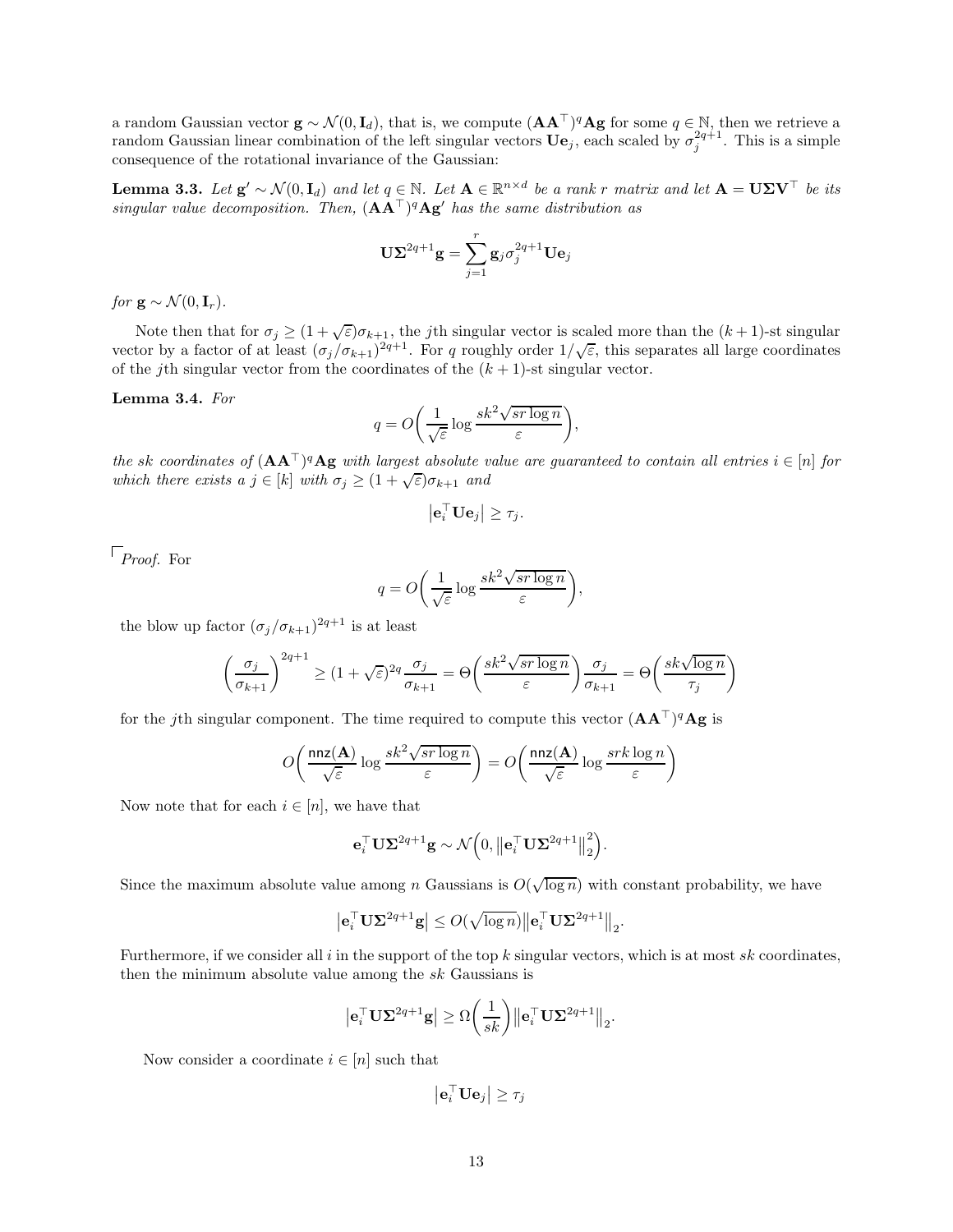for some  $j \in [k]$  such that  $\sigma_j \geq (1 + \sqrt{\varepsilon})\sigma_{k+1}$ . Then by the previous results,

$$
\begin{aligned} \left| \mathbf{e}_i^{\top} \mathbf{U} \mathbf{\Sigma}^{2q+1} \mathbf{g} \right| &\geq \Omega \bigg( \frac{1}{sk} \bigg) \left\| \mathbf{e}_i^{\top} \mathbf{U} \mathbf{\Sigma}^{2q+1} \right\|_2 \\ &\geq \Omega \bigg( \frac{1}{sk} \bigg) \sigma_j^{2q+1} \tau_j \\ &= \Omega \bigg( \frac{1}{sk} \bigg) \sigma_{k+1}^{2q+1} \bigg( \frac{\sigma_j}{\sigma_{k+1}} \bigg)^{2q+1} \tau_j \\ &\geq \Omega \bigg( \frac{1}{sk} \bigg) \sigma_{k+1}^{2q+1} \Theta \bigg( \frac{sk \sqrt{\log n}}{\tau_j} \bigg) \tau_j \\ &= \Omega \bigg( \sigma_{k+1}^{2q+1} \sqrt{\log n} \bigg). \end{aligned}
$$

On the other hand, for any  $i \in [n]$  that is outside of the at most sk coordinates of the support of the top k singular vectors, then

$$
\left|\mathbf{e}_i^\top \mathbf{U}\boldsymbol{\Sigma}^{2q+1}\mathbf{g}\right| \leq O(\sqrt{\log n})\left\|\mathbf{e}_i^\top \mathbf{U}\boldsymbol{\Sigma}^{2q+1}\right\|_2 \leq O(\sigma_{k+1}^{2q+1}\sqrt{\log n}).
$$

 $\Box$ 

We thus conclude as desired.

In other words, we can identify a set of  $sk$  coordinates that contains all large entries of left singular vectors j for which  $\sigma_j \geq (1+\sqrt{\varepsilon})\sigma_{k+1}$ . Repeating for the right singular vectors, we may identify the sets S and T as required by Lemma [3.2.](#page-11-1)

# 3.3 Approximating Large Singular Values

Our next task is to compute the singular values of **A** with  $\sigma_j(\mathbf{A}) \geq (1 + \sqrt{\varepsilon})\sigma_{k+1}(\mathbf{A})$ , up to  $(1 + \varepsilon)$  factors. We first show that approximating the singular values of  $P_{S}AP_{T}$  directly approximates the singular values of A, when the singular values are sufficiently large.

<span id="page-14-1"></span>**Lemma 3.5.** Let m be the number of singular values of **A** such that  $\sigma_j(\mathbf{A}) \geq (1 + \sqrt{\varepsilon})\sigma_{k+1}(\mathbf{A})$ . Let  $S \subset [n]$ *and*  $T \subset [d]$  *be sets satisfying the hypotheses of Lemma [3.2.](#page-11-1) Then for each*  $l \in [m]$ *,* 

$$
(1 - 8\varepsilon)\sigma_l^2(\mathbf{A}) \leq \sigma_l^2(\mathbf{P}_S \mathbf{A} \mathbf{P}_T) \leq \sigma_l^2(\mathbf{A}).
$$

*Proof.* Recall the Cauchy interlacing theorem:

Theorem 3.6 (Cauchy interlacing theorem). *Let* M *be a symmetric matrix and let* N *be a principal submatrix of size*  $l \times l$ *. Then for all*  $j \in [l]$ *,* 

$$
\lambda_j(\mathbf{M}) \geq \lambda_j(\mathbf{N}) \geq \lambda_{n-l+j}(\mathbf{M}).
$$

Then applying the interlacing theorem to  $M = AA^{\dagger}$  and  $N = P_SAA^{\dagger}P_S^{\dagger}$ , we find that the singular values of  $P_S A$  uniformly bound the top sk singular values of A from below, and similarly, the singular values of  $P_{S}AP_{T}$  uniformly bound the singular values of  $P_{S}A$  from below. We thus have that

$$
\sigma_j(\mathbf{A}) \ge \sigma_j(\mathbf{P}_S \mathbf{A}) \ge \sigma_j(\mathbf{P}_S \mathbf{A} \mathbf{P}_T)
$$

for all  $j \in [sk]$ . Furthermore, we know by Lemma [3.2](#page-11-1) that for each  $l \in [m]$ ,

<span id="page-14-0"></span>
$$
\|\mathbf{A} - \mathbf{A}_l\|_F^2 \le \|\mathbf{A} - (\mathbf{P}_S \mathbf{A} \mathbf{P}_T)_l\|_F^2 \le \|\mathbf{A} - \mathbf{A}_l\|_F^2 + 8\varepsilon \sigma_{l+1}(\mathbf{A})^2
$$
\n(1)

where  $(\mathbf{P}_S \mathbf{A} \mathbf{P}_T)_l$  is the best rank l approximation  $\mathbf{P}_S \mathbf{A} \mathbf{P}_T$ . Now note that

$$
\|\mathbf{A}\|_F^2 - \|\mathbf{A} - \mathbf{A}_l\|_F^2 = \|\mathbf{A}_l\|_F^2
$$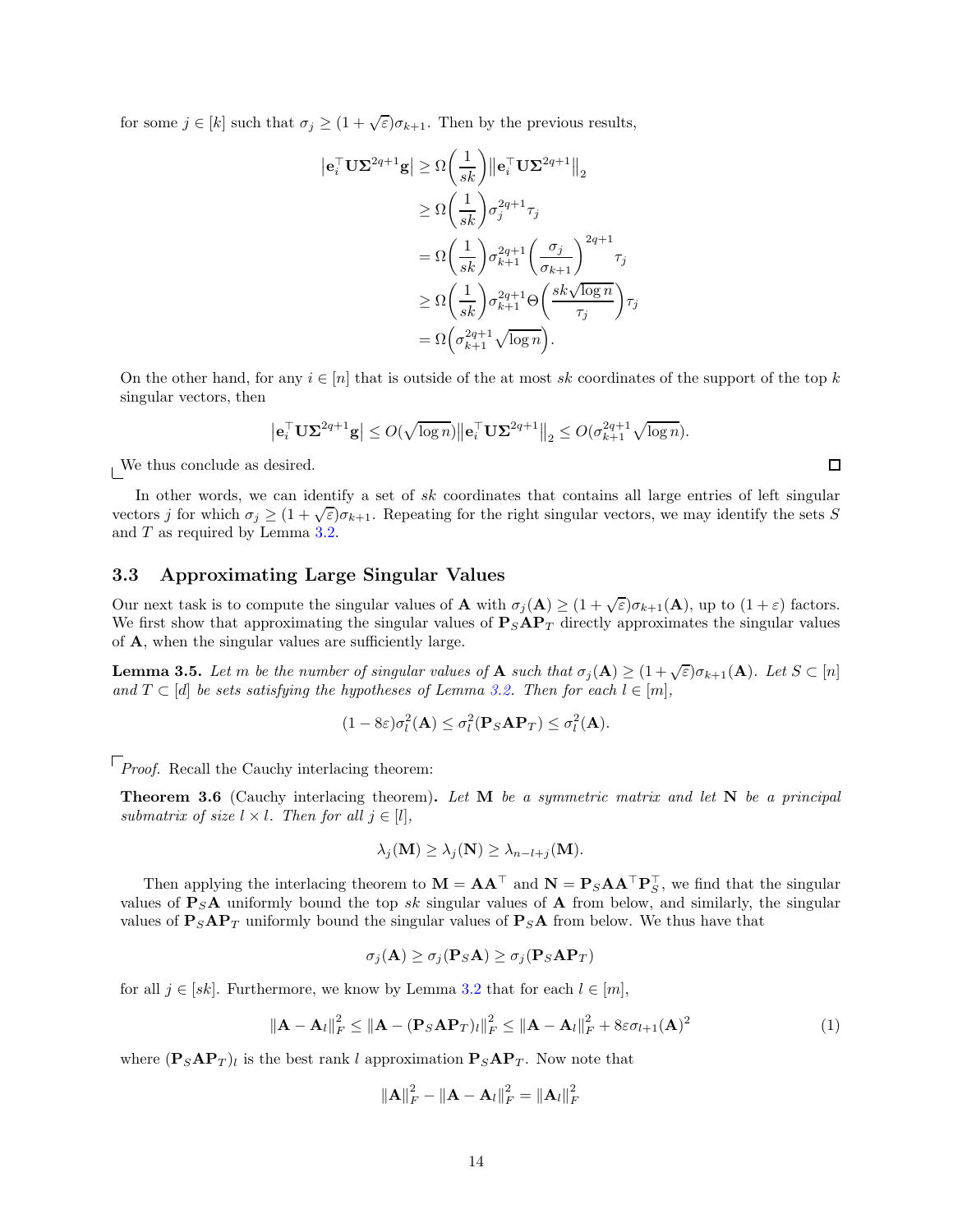and

$$
\langle \mathbf{A} - (\mathbf{P}_S \mathbf{A} \mathbf{P}_T)_l, (\mathbf{P}_S \mathbf{A} \mathbf{P}_T)_l \rangle = \langle \mathbf{A} - \mathbf{P}_S \mathbf{A} \mathbf{P}_T, (\mathbf{P}_S \mathbf{A} \mathbf{P}_T)_l \rangle + \langle \mathbf{P}_S \mathbf{A} \mathbf{P}_T - (\mathbf{P}_S \mathbf{A} \mathbf{P}_T)_l, (\mathbf{P}_S \mathbf{A} \mathbf{P}_T)_l \rangle = 0
$$

so

$$
\|\mathbf{A}\|_F^2 - \|\mathbf{A} - (\mathbf{P}_S \mathbf{A} \mathbf{P}_T)_l\|_F^2 = \|(\mathbf{P}_S \mathbf{A} \mathbf{P}_T)_l\|_F^2
$$

by the Pythagorean theorem. Then subtracting the inequalities of Equation [1](#page-14-0) from  $||\mathbf{A}||_F^2$  $\frac{2}{F}$ , we have that

$$
\left\|\mathbf{A}_{l}\right\|_{F}^{2}-8\varepsilon\sigma_{l+1}(\mathbf{A})^{2}\leq\left\|(\mathbf{P}_{S}\mathbf{A}\mathbf{P}_{T})_{l}\right\|_{F}^{2}\leq\left\|\mathbf{A}_{l}\right\|_{F}^{2}.
$$

Then,

$$
\sigma_l^2(\mathbf{P}_S \mathbf{A} \mathbf{P}_T) = ||(\mathbf{P}_S \mathbf{A} \mathbf{P}_T)_l||_F^2 - ||(\mathbf{P}_S \mathbf{A} \mathbf{P}_T)_{l-1}||_F^2
$$
  
\n
$$
\ge ||\mathbf{A}_l||_F^2 - 8\varepsilon \sigma_{l+1}(\mathbf{A})^2 - ||\mathbf{A}_{l-1}||_F^2
$$
  
\n
$$
= \sigma_l^2(\mathbf{A}) - 8\varepsilon \sigma_{l+1}(\mathbf{A})^2
$$
  
\n
$$
\ge (1 - 8\varepsilon)\sigma_l^2(\mathbf{A})
$$

as desired.

We may use the existing results of [MM15] to find  $(1 + \varepsilon)$  factor approximations to the top k singular values of  $P_SAP_T$  in time

$$
O\bigg(\frac{\mathtt{nnz}(\mathbf{P}_S\mathbf{A}\mathbf{P}_T)k}{\sqrt{\varepsilon}}\log(sk)\bigg)=O\bigg(\frac{s^2k^3}{\sqrt{\varepsilon}}\log(sk)\bigg).
$$

However, note that given estimates for the singular values of  $P_SAP_T$ , we do not know which ones are within a  $(1 + \varepsilon)$  factor of the singular values of **A**, since we do not know the number m of singular values j with  $\sigma_j(A) \geq (1+\sqrt{\varepsilon})\sigma_{k+1}(A)$ . However, by the Cauchy interlacing theorem, the singular values of  $P_SAP_T$  are always a lower bound on the singular values of A, so it suffices to compute an upper bound for the singular values of **A** that are at most a  $(1 + \varepsilon)$  factor larger than the lower bound. We obtain such an upper bound on the singular values of **A** by approximating  $||\mathbf{A} - \mathbf{B}||_2$  for a rank l matrix **B**. Indeed, if **B** is rank l, then

$$
\|\mathbf{A} - \mathbf{B}\|_2^2 \ge \min_{\text{rank } l} \|\mathbf{A} - \mathbf{C}\|_F^2 = \sigma_{l+1}(\mathbf{A})^2.
$$

This idea is executed in the following lemma.

<span id="page-15-0"></span>**Lemma 3.7.** Let  $S \subset [n]$  and  $T \subset [d]$  be sets of size sk each that satisfy the hypotheses of Lemma [3.2.](#page-11-1) *Given such* S and T and an index  $j \in [k]$ , there is a randomized algorithm that runs in time

$$
O\!\left(\frac{\textsf{nnz}({\bf A})+s^2k^3}{\sqrt{\varepsilon}}\log(sk)\right)
$$

*and outputs numbers* U *and* L *such that*

$$
L \leq \sigma_j^2(\mathbf{A}) \leq U
$$

*with probability at least* 0.99*. Furthermore, if*  $j \in [m]$ *, where* m *is the number of singular values*  $j$  *with*  $\sigma_j \geq (1+\sqrt{\varepsilon})\sigma_{k+1}$ , we have that

$$
\frac{U}{L} \le \frac{1+10\varepsilon}{1-9\varepsilon} \le 1+20\varepsilon.
$$

 $\lceil$  *Proof.* We first show how to obtain the lower bound L. By the Cauchy interlacing theorem (as in Lemma [3.5\)](#page-14-1), we have that

$$
\sigma_j(\mathbf{P}_S \mathbf{A} \mathbf{P}_T) \le \sigma_j(\mathbf{A}).
$$

Then by the randomized block Krylov algorithm of  $[MM15]$  (see Theorem [1.11\)](#page-8-0), we may find an estimate

 $\Box$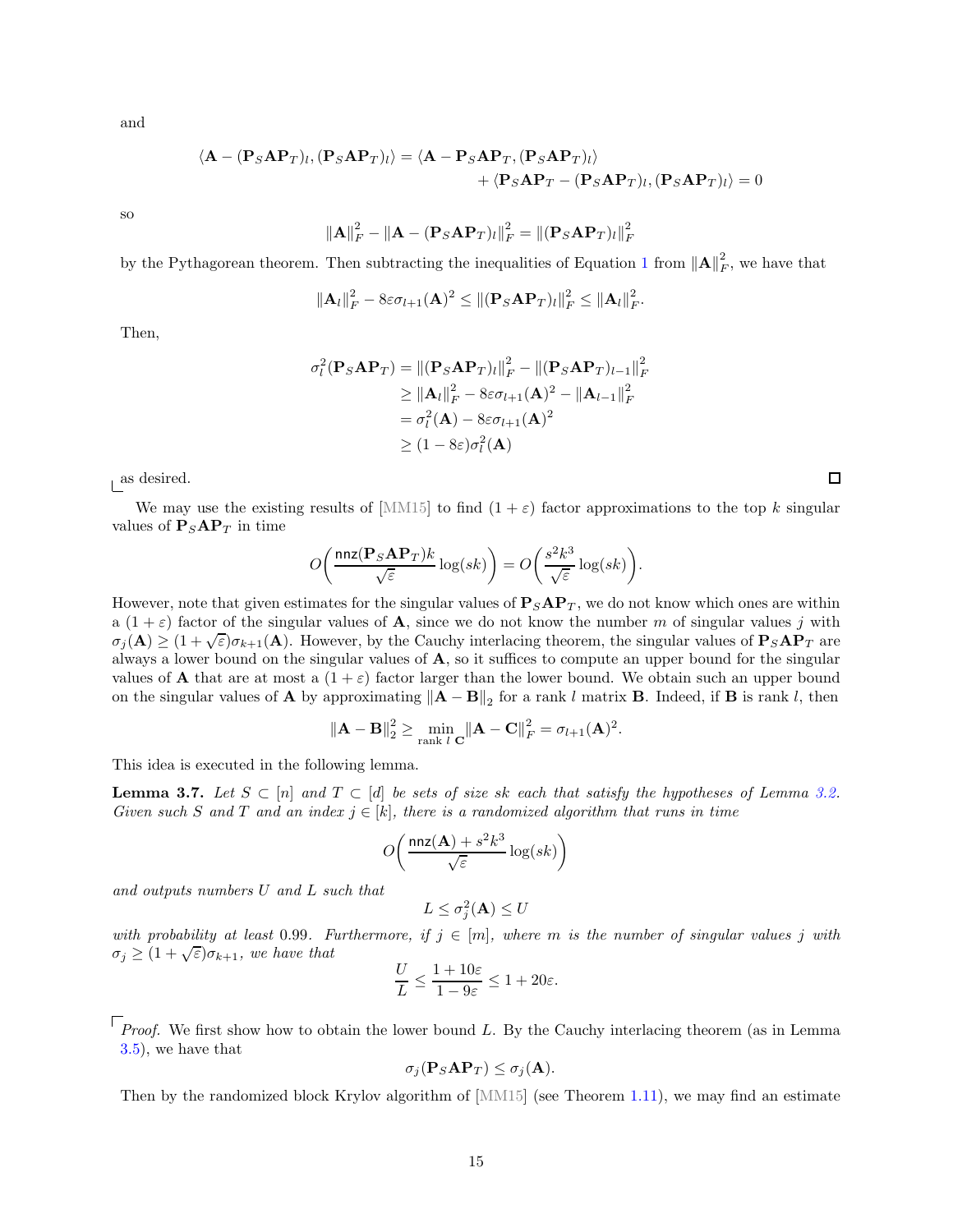L to  $\sigma_i(\mathbf{P}_S \mathbf{A} \mathbf{P}_T)$  such that

$$
(1 - \varepsilon)\sigma_j(\mathbf{P}_S \mathbf{A} \mathbf{P}_T) \le L \le \sigma_j(\mathbf{P}_S \mathbf{A} \mathbf{P}_T)
$$

in time

$$
O\bigg(\frac{\mathtt{nnz}(\mathbf{P}_S\mathbf{A}\mathbf{P}_T)k}{\sqrt{\varepsilon}}\log(sk)\bigg)=O\bigg(\frac{s^2k^3}{\sqrt{\varepsilon}}\log(sk)\bigg).
$$

Furthermore, if  $j \in [m]$ , then by Lemma [3.5,](#page-14-1)

$$
L \ge (1 - \varepsilon)\sigma_j(\mathbf{P}_S \mathbf{A} \mathbf{P}_T) \ge (1 - \varepsilon)(1 - 8\varepsilon)\sigma_j(\mathbf{A}) \ge (1 - 9\varepsilon)\sigma_j(\mathbf{A}).
$$

For the upper bound, we use the rank  $j$  approximation **B** obtained by running the randomized block Krylov algorithm of [MM15] on  $P_SAP_T$ . Note that

$$
\sigma_j(\mathbf{A}) = \min_{\text{rank } j} \|\mathbf{A} - \mathbf{C}\|_2 \le \|\mathbf{A} - \mathbf{B}\|_2
$$

for any rank j – 1 matrix **B**. By the results of [MM15], we may compute an estimate U such that

$$
(1+\varepsilon)\|\mathbf{A}-\mathbf{B}\|_2 \ge U \ge \|\mathbf{A}-\mathbf{B}\|_2
$$

in time

$$
O\bigg(\frac{\mathtt{nnz}(\mathbf{A}-\mathbf{B})}{\sqrt{\varepsilon}}\bigg) = O\bigg(\frac{\mathtt{nnz}(\mathbf{A}) + s^2k^2}{\sqrt{\varepsilon}}\bigg).
$$

Furthermore, for  $j \in [m]$ , if we find a rank  $j - 1$  matrix **B** such that

$$
\|\mathbf{P}_{S}\mathbf{A}\mathbf{P}_{T}-\mathbf{B}\|_{F}^{2} \leq \min_{\text{rank } j-1} \frac{\|\mathbf{P}_{S}\mathbf{A}\mathbf{P}_{T}-\mathbf{C}\|_{F}^{2} + \varepsilon \sigma_{j}(\mathbf{P}_{S}\mathbf{A}\mathbf{P}_{T})^{2}}{\sinh \min_{j-1} \frac{\|\mathbf{P}_{S}\mathbf{A}\mathbf{P}_{T}-\mathbf{C}\|_{F}^{2} + \varepsilon \sigma_{j}(\mathbf{A})^{2}}{\sinh \min_{j-1} \frac{\|\mathbf{P}_{S}\mathbf{A}\mathbf{P}_{T}-\mathbf{C}\|_{F}^{2} + \varepsilon \sigma_{j}(\mathbf{A})^{2}}{(\mathbf{A})^{2}}}
$$

which we can by the results of [MM15] as before, then by Lemma [3.2,](#page-11-1)

$$
\|\mathbf{A} - \mathbf{B}\|_F^2 \le \|\mathbf{A} - \mathbf{A}_{j-1}\|_F^2 + 9\varepsilon\sigma_j^2(\mathbf{A}).
$$

By Lemma [3.1,](#page-11-2) this implies that

 $\Box$ 

$$
\|\mathbf{A} - \mathbf{B}\|_2^2 \le \|\mathbf{A} - \mathbf{A}_{j-1}\|_2^2 + 9\varepsilon\sigma_j^2(\mathbf{A}) = (1 + 9\varepsilon)\sigma_j^2(\mathbf{A}).
$$

We now show how to use the above result to efficiently find a  $(1 + \sqrt{\varepsilon})$  factor approximation to  $\sigma_{k+1}(\mathbf{A})$ using binary search.

Lemma 3.8. *There is a randomized algorithm that runs in time*

$$
O\!\left(\frac{\textsf{nnz}({\bf A})+s^2k^3}{\sqrt{\varepsilon}}\log(sk)(\log k)\right)
$$

*that finds a*  $(1 + \sqrt{\varepsilon})$  *factor approximation to*  $\sigma_{k+1}(\mathbf{A})$ *.* 

*Proof.* If  $\sigma_k(\mathbf{A}) \geq (1 + \sqrt{\varepsilon})\sigma_{k+1}(\mathbf{A})$ , then deflating off the top k components already gives a  $(1 + \varepsilon)$  factor approximation to  $\sigma_{k+1}(\mathbf{A})$ . Otherwise, we proceed with binary search as follows.

Suppose we consider  $j \in [k]$ . If the upper and lower bounds for  $\sigma_j(\mathbf{A})$  in Lemma [3.7](#page-15-0) are within a  $(1 + O(\varepsilon))$  factor, then we know that  $\sigma_{k+1}(\mathbf{A})$  is smaller than this, up to a  $(1 \pm O(\varepsilon))$  factor. On the other hand, if the upper and lower bounds for  $\sigma_i(\mathbf{A})$  are further than a  $(1+O(\varepsilon))$  factor, then  $\sigma_i(\mathbf{A}) \leq$  $(1 + \sqrt{\varepsilon})\sigma_{k+1}(\mathbf{A})$ , since otherwise the upper and lower bounds for  $\sigma_j(\mathbf{A})$  would have matched up to a  $(1 \pm O(\varepsilon))$  factor by the second guarantee of Lemma [3.7.](#page-15-0) Thus, we may use binary search over the at most  $k$  singular values in at most  $O(\log k)$  calls to the algorithm of Lemma 3.7. k singular values in at most  $O(\log k)$  calls to the algorithm of Lemma [3.7.](#page-15-0)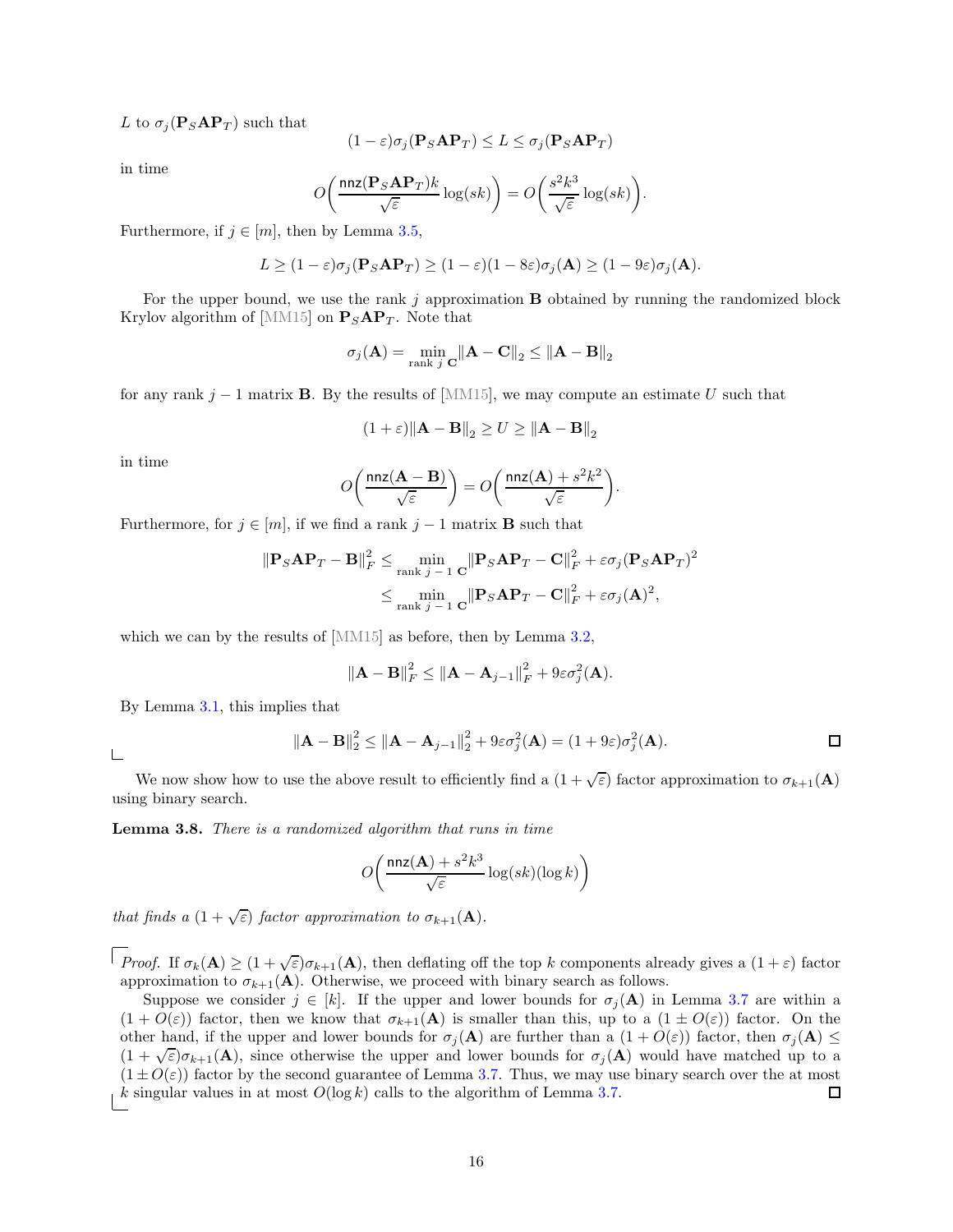## <span id="page-17-1"></span>3.4 Approximating Small Singular Values

With a  $(1 + \sqrt{\varepsilon})$  factor approximation to  $\sigma_{k+1}(\mathbf{A})$  in hand, we now zoom into the singular values between  $\sigma_{k+1}(\mathbf{A})$  and  $(1+\sqrt{\varepsilon})\sigma_{k+1}(\mathbf{A})$ . We consider partitioning this  $(1+\sqrt{\varepsilon})$  factor window into  $O(1/\sqrt{\varepsilon})$  buckets that increase in powers of  $(1 + \varepsilon)$ , that is

$$
L, L(1+\varepsilon), L(1+\varepsilon)^2, L(1+\varepsilon)^3, \dots, L(1+\varepsilon)^{O(1/\sqrt{\varepsilon})} = (1+\sqrt{\varepsilon})L
$$

where L is a lower bound on  $\sigma_{k+1}(\mathbf{A})$ , up to a  $(1+\sqrt{\varepsilon})$  factor. Our idea now is to simply enumerate over these  $O(1/\sqrt{\varepsilon})$  guesses to a  $(1 \pm \varepsilon)$ -approximation of  $\sigma_{k+1}(\mathbf{A})$ , and then choose the best result.

With only a  $(1 + \varepsilon)$  factor gap in the singular values, using power method as before will require roughly (ignoring log factors)  $1/\varepsilon$  iterations, which takes time roughly  $nnz(\mathbf{A})/\varepsilon$  to separate out the singular components, which is above our target budget. However, using Chebyshev polynomials, it is known that a  $(1 + \varepsilon)$ factor gap in the singular values can be separated with only roughly  $1/\sqrt{\varepsilon}$  iterations [MM15] which takes time only  $nnz(\mathbf{A})/\sqrt{\varepsilon}$ . The main lemma for this technique is the following:

<span id="page-17-0"></span>**Lemma 3.9** (Lemma 5, [MM15]). *Given a specified value*  $\alpha > 0$ *, gap*  $\gamma \in (0,1]$ *, and*  $q \geq 1$ *, there exists a degree* q *polynomial* p(x) *such that:*

- *1.*  $p((1+\gamma)\alpha) = (1+\gamma)\alpha$
- <span id="page-17-2"></span>*2.*  $p(x) \geq x$  *for all*  $x \geq (1 + \gamma)\alpha$
- 3.  $|p(x)| \leq \frac{\alpha}{2^{q\sqrt{\gamma}-1}}$  *for all*  $x \in [0, \alpha]$

*Furthermore, when q is odd, the polynomial only contains odd powered monomials.*

In words, the above lemma states that there is a polynomial that "jumps" by a factor of  $2^{q\sqrt{\gamma}-1}$  in a window of size  $(1 + \gamma)$  at a specified location  $\alpha$ . The difference between this lemma and our power method analysis from before is that we must specify the location of our "jump",  $\alpha$ , in order to use the above polynomial in the Krylov method, whereas in the power method, the polynomial  $p(x) = x^q$  had the "jump" property at any location α. Thus, in order to use the above lemma, we must *first* specify our jump location  $\alpha$ , and then proceed with our previous techniques.

Our procedure is thus as follows. We first compute Krylov iterates  $(AA^{\top})^iAg$  for  $i \in [q]$ , where  $g \sim$  $\mathcal{N}(0, \mathbf{I}_d)$  and

$$
q = O\bigg(\frac{1}{\sqrt{\varepsilon}}\log\frac{sk^2\sqrt{sr\log n}}{\varepsilon}\bigg).
$$

We then proceed with our enumeration procedure. We guess a bucket  $\alpha = L(1+\varepsilon)^t$  for some  $t \in [O(1/\sqrt{\varepsilon})],$ and then consider the degree q polynomial  $p_{\alpha}(x)$  that jumps by a  $2^{q\sqrt{\varepsilon}-1}$  factor at  $\alpha$  by Lemma [3.9.](#page-17-0) Then, we may compute the vector  $\mathbf{U}p_{\alpha}(\boldsymbol{\Sigma})\mathbf{V}^{\top}\mathbf{g}$  as a linear combination of the Krylov iterates

$$
(\mathbf{A}\mathbf{A}^\top)^i\mathbf{A}\mathbf{g} = \mathbf{U}\boldsymbol{\Sigma}^{2i+1}\mathbf{V}^\top\mathbf{g}
$$

where the coefficients of the linear combination are the coefficients of the polynomial  $p_{\alpha}$ . Next, we take the top sk entries of  $\mathbf{U}p_{\alpha}(\mathbf{\Sigma})\mathbf{V}^\top\mathbf{g}$  as sets  $S_{\alpha}$  and  $T_{\alpha}$ , combine them with the sk entries S and T obtained earlier by the power method, and then take our new subset of entries to be

$$
S':=S\cup \bigcup_{\alpha}S_{\alpha}
$$
  

$$
T':=T\cup \bigcup_{\alpha}T_{\alpha}
$$

Finally we compute a rank  $k$  matrix **B** such that

$$
\|\mathbf{P}_{S'}\mathbf{A}\mathbf{P}_{T'}-\mathbf{B}\|_F^2 \leq \min_{\text{rank }k}\|\mathbf{P}_{S'}\mathbf{A}\mathbf{P}_{T'}-\mathbf{C}\|_F^2 + \varepsilon\sigma_{k+1}^2(\mathbf{P}_{S'}\mathbf{A}\mathbf{P}_{T'})
$$

using the results of [MM15].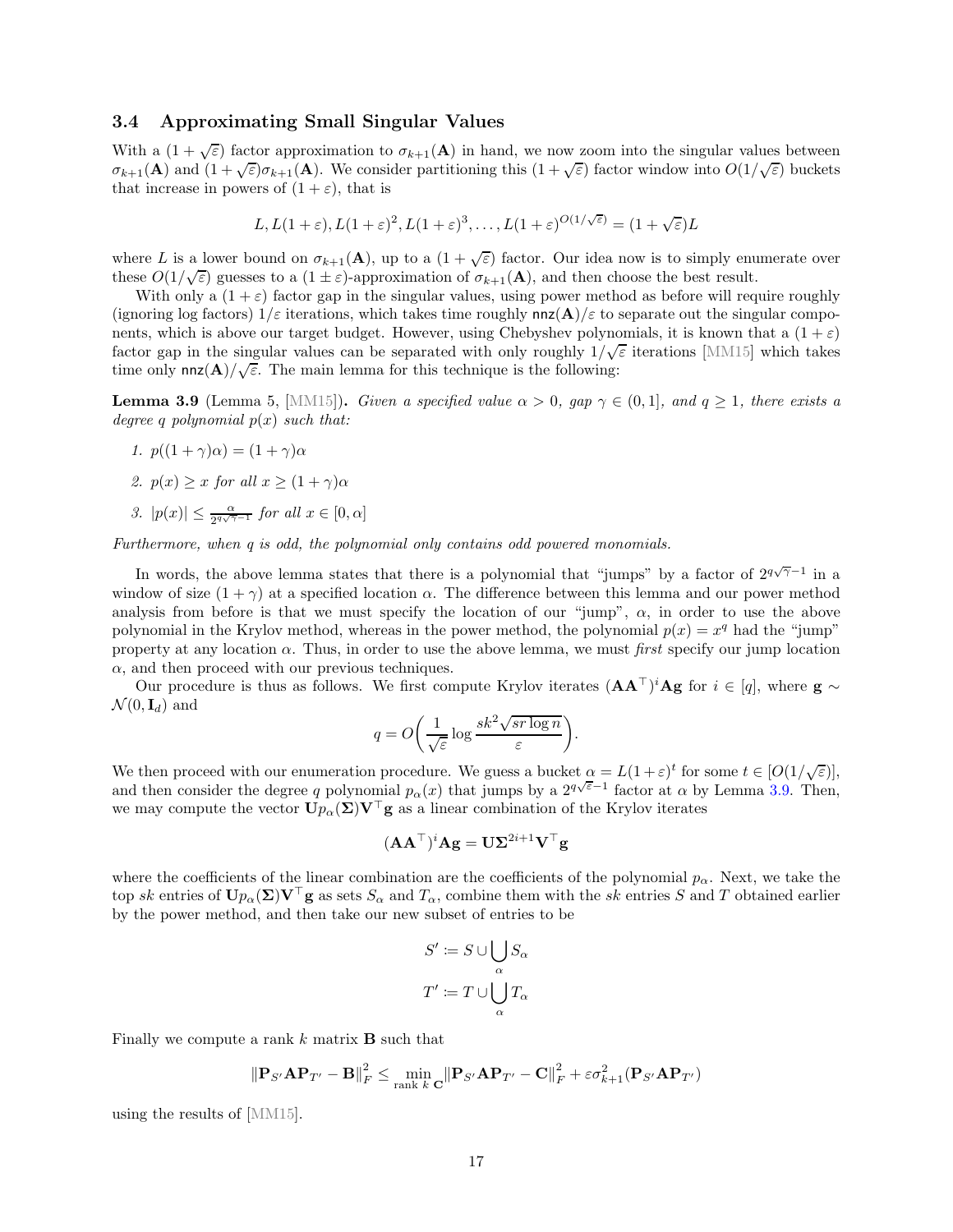Note that if the  $\alpha$  we choose satisfies  $\alpha \in [\sigma_{k+1}(\mathbf{A}), (1+\varepsilon)\sigma_{k+1}(\mathbf{A})]$ , then all singular values j that are at least a  $(1+\varepsilon)$  factor larger than  $\alpha$  and at most  $\Theta(1)\sigma_{k+1}(A)$  are scaled by at least a factor of

$$
2^{q\sqrt{\varepsilon}-1}=\Theta\bigg(\frac{sk^2\sqrt{sr\log n}}{\varepsilon}\bigg)=\Theta\bigg(\frac{sk^2\sqrt{sr\log n}}{\varepsilon}\bigg)\frac{\sigma_j}{\sigma_{k+1}}=\Theta\bigg(\frac{sk\sqrt{\log n}}{\tau_j}\bigg),
$$

which means we may recover all coordinates of the jth singular vectors that are at least  $\tau_j$  for these singular values, as done in the analyses in Section [3.2.](#page-12-0) Thus, we have that

$$
\|\mathbf{A} - \mathbf{B}\|_{2}^{2} \leq \|\mathbf{A} - \mathbf{A}_{l}\|_{2}^{2} + 8\varepsilon\sigma_{l+1}^{2}(\mathbf{A}) + \varepsilon\sigma_{l+1}^{2}(\mathbf{P}_{S'}\mathbf{A}\mathbf{P}_{T'})
$$
  
\n
$$
\leq \|\mathbf{A} - \mathbf{A}_{l}\|_{2}^{2} + 9\varepsilon\sigma_{l+1}^{2}(\mathbf{A})
$$
  
\n
$$
= (1 + 9\varepsilon)\sigma_{l+1}^{2}(\mathbf{A})
$$
  
\n
$$
\leq (1 + 9\varepsilon)(1 + \varepsilon)\sigma_{k+1}^{2}(\mathbf{A})
$$
  
\n
$$
\leq (1 + 11\varepsilon)\sigma_{k+1}^{2}(\mathbf{A})
$$

by Lemma [3.2,](#page-11-1) where  $l \in [k]$  is such that  $\sigma_{k+1}^2(\mathbf{A}) \leq \sigma_{l+1}^2(\mathbf{A}) \leq (1+\varepsilon)\sigma_{k+1}^2(\mathbf{A})$ . The initial computation of the Krylov iterates takes time

$$
O(\mathtt{nnz}(\mathbf{A})q) = O\!\left(\frac{\mathtt{nnz}(\mathbf{A})}{\sqrt{\varepsilon}}\log \frac{s r k \log n}{\varepsilon}\right)
$$

and a single guess of  $\alpha$  takes time

$$
O(nq) = O\left(\frac{n}{\sqrt{\varepsilon}} \log \frac{srk \log n}{\varepsilon}\right)
$$

which we repeat  $O(1/\sqrt{\varepsilon})$  times, so the total running time in this section is

$$
O\bigg(\bigg(\frac{\mathtt{nnz}(\mathbf{A})}{\sqrt{\varepsilon}}+\frac{n}{\varepsilon}\bigg)\log\frac{srk\log n}{\varepsilon}\bigg).
$$

We then additionally run an approximate SVD using Theorem [1.11](#page-8-0) on the  $O(sk/\sqrt{\epsilon}) \times O(sk/\sqrt{\epsilon})$  matrix, which adds an  $s^2k^3(\log(sk))/\epsilon^{3/2}$  term, for a running time of

$$
O\bigg( \bigg(\frac{\mathtt{nnz}(\mathbf{A})}{\sqrt{\varepsilon}}+\frac{n}{\varepsilon} \bigg) \log \frac{srk\log n}{\varepsilon} + \frac{s^2k^3}{\varepsilon^{3/2}}\log(sk) \bigg).
$$

This dominates the running times of the previous steps and thus is the running time of our entire algorithm.

# <span id="page-18-0"></span>4 Frobenius Sparse Low Rank Approximation

We now switch to discussing sparse low rank approximation with no assumptions on the input matrix, in the Frobenius norm, in the streaming setting.

## 4.1 Algorithms

### 4.1.1 Exponential Time Algorithms for Sparse Output

Our first result is a naïve exponential time algorithm which iterates over an  $\varepsilon$ -net to find a good  $s \times s$  sparse rank k approximation, taking time roughly  $\exp(O(sk \log n))$  and only  $O(sk(\log n)/\varepsilon^2)$  sketching dimensions. In order to make our net argument, we will assume for this section that the  $\tau_i$  in Definition [1.1](#page-1-0) are bounded by  $\tau_i \leq \text{poly}(n)$ , to support Corollary [2.3.](#page-8-2) The exponential dependence on s and k is necessary, as we show later in Section [4.2.](#page-30-0) The sketch is just a Gaussian matrix, and the analysis of the algorithm follows from Gordon's theorem, which is a dimensionality reduction result which shows the preservation of norms of sets under random projections, when the target dimension scales with the *Gaussian width* of the set.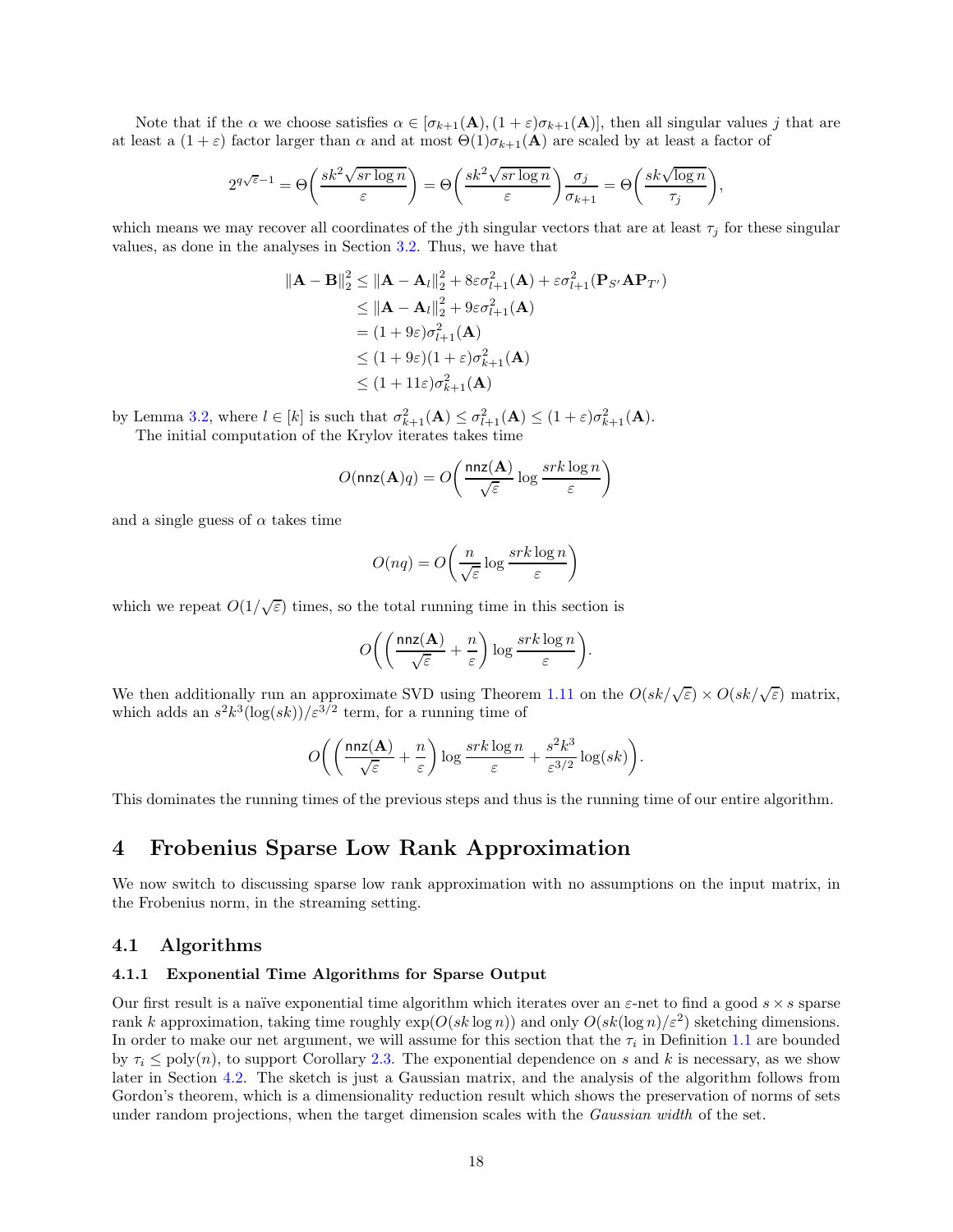**Definition 4.1** (Gaussian width). *The* Gaussian width *of a subset*  $S \subset \mathbb{R}^n$  *is defined as* 

$$
w(S) := \mathop{\mathbf{E}}_{\mathbf{g}\sim\mathcal{N}(0,\mathbf{I}_n)}\left[\sup_{\mathbf{x}\in S}\langle\mathbf{g},\mathbf{x}\rangle\right].
$$

Gordon's theorem essentially states that a random projection to approximately

$$
\frac{1}{\varepsilon^2} \bigg( w(S)^2 + \log \frac{1}{\delta} \bigg)
$$

dimensions suffices to preserve the norms of all points in S, with probability at least  $1 - \delta$ .

<span id="page-19-1"></span>**Theorem 4.2** (Gordon's Theorem (Theorem 9.11, [\[BSS20\]](#page-46-0))). Let  $\mathbf{G} \sim \mathcal{N}(0, 1)^{m \times d}$  and let  $S \subseteq \mathbb{S}^{d-1}$  be a *closed subset of the* d*-dimensional unit sphere. Let*

$$
a_m \coloneqq \mathop{\mathbf{E}}_{\mathbf{g}\sim \mathcal{N}(0,\mathbf{I}_m)} \|\mathbf{g}\|_2 = \Theta(\sqrt{m}).
$$

*Then for*  $\varepsilon > \sqrt{w(S)^2/a_m^2}$ ,

$$
\mathbf{Pr}\bigg\{(1-\varepsilon)\|\mathbf{x}\|_2 \le \frac{1}{a_m}\|\mathbf{G}\mathbf{x}\|_2 \le (1+\varepsilon)\|\mathbf{x}\|_2, \forall \mathbf{x} \in S\bigg\} \ge 1 - 2\exp\Bigg(-\bigg(\varepsilon - \frac{w(S)}{a_m}\bigg)^2m\Bigg).
$$

The use of Gordon's theorem for low rank matrix recovery is standard, see e.g. [\[Ver15\]](#page-48-1). We show that this technique can be used for sparse low rank matrix approximation as well, by setting the failure rate  $\delta$  to  $\binom{n}{s}^{-2}$  and then iterating over all  $s \times s$  submatrices of **A**.

<span id="page-19-0"></span>Theorem 4.3. *There is a randomized sketching algorithm which solves the Frobenius sparse low rank approximation with*

$$
O\left(\frac{sk}{\varepsilon^2} \log \frac{n}{s}\right)
$$

*measurements and takes time*

$$
(\text{poly}(n)k/\varepsilon)^{sk}
$$

*to output a*  $\mathbf{D} \in \mathcal{S}_{s,k}$  *such that* 

$$
\|\mathbf{A} - \mathbf{D}\|_F^2 \le (1+\varepsilon) \min_{\mathbf{C} \in \mathcal{S}_{s,k}} \|\mathbf{A} - \mathbf{C}\|_F^2.
$$

 $\lceil$  *Proof.* Note that we may write the objective as

$$
\min_{s \, \times \, s \text{ sparse rank } k} \, \mathbf{C} \|\mathbf{A} - \mathbf{C}\|_F^2 = \min_{S, T \in \binom{[n]}{s} \times \binom{[n]}{s} \text{ rank } k} \min_{\mathbf{C}} \|\mathbf{A}\|_{S \times T} - \mathbf{C}\|_F^2
$$

where  $\mathbf{A}|_{S\times T}$  denotes the restriction of **A** to the submatrix indexed by coordinates  $S \times T$ .

By [\[Ver15,](#page-48-1) Proposition 10.4], the Gaussian mean width of the set

$$
D = \left\{ \mathbf{X} \in \mathbb{R}^{s \times s} : ||\mathbf{X}||_F^2 = 1, \text{rank}(\mathbf{X}) \le k \right\}
$$

is at most

$$
w(D) \le 4\sqrt{sk}.
$$

We now fix  $S, T \in \binom{[n]}{s} \times \binom{[n]}{s}$ . Then by the translational invariance of Gaussian width [\[Ver15,](#page-48-1) Proposition] 3.5] as well as the fact that padding zeros does not change the Gaussian width, we also have that  $w(D') \leq$  $4\sqrt{sk}$  for the set

$$
D' = \{ \mathbf{A} - \mathbf{X} \in \mathbb{R}^{n \times d} : ||\mathbf{X}||_F^2 = 1, \text{rank}(\mathbf{X}) \le k, \mathbf{X} \text{ supported on } S \times T \}.
$$

Now let

$$
m = \Omega\left(\frac{1}{\varepsilon^2} \left(w(D') + \log {n \choose s}\right)\right) = \Omega\left(\frac{sk}{\varepsilon^2} \log \frac{n}{s}\right).
$$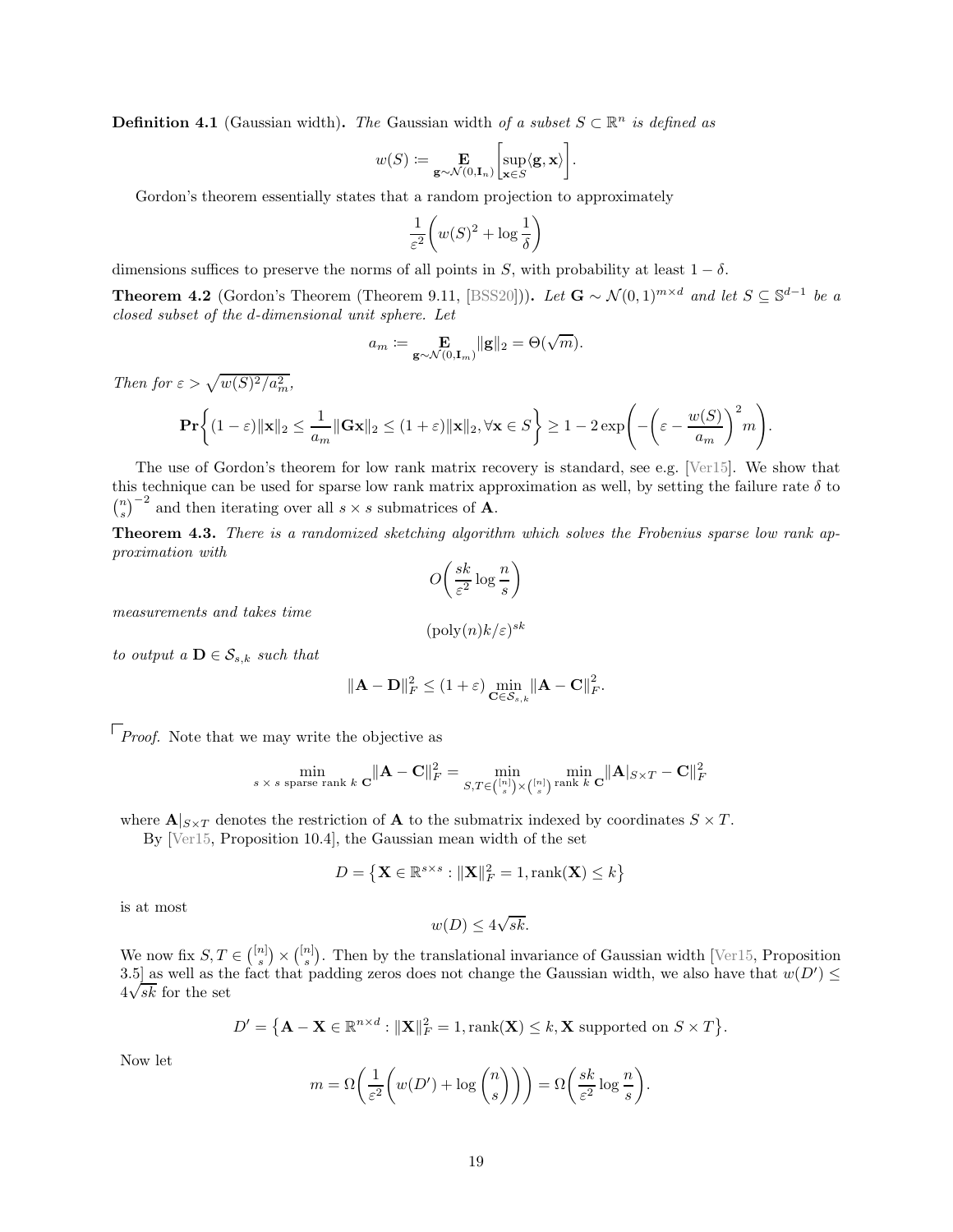Then by Gordon's theorem (Theorem [4.2\)](#page-19-1), an  $m \times s^2$  Gaussian matrix  $G \sim \mathcal{N}(0, 1)^{m \times s^2}$  will satisfy

$$
\left\| \frac{1}{a_m} \mathbf{G} \operatorname{vec}(\mathbf{A} - \mathbf{X}) \right\|_2^2 = (1 \pm \varepsilon) \|\mathbf{A} - \mathbf{X}\|_F^2
$$

for all **X** of rank at most k supported on  $S \times T$ , with probability at least  $1 - {n \choose s}^{-2}$ /200. Thus, solving the problem

$$
\min_{\mathbf{X}\in D} \left\|\frac{1}{a_m}\mathbf{G}\,\text{vec}(\mathbf{A}-\mathbf{X})\right\|_2^2
$$

provides a  $(1 + \varepsilon)$  multiplicative error solution for

$$
\min_{\mathbf{X}\in D} \|\mathbf{A} - \mathbf{X}\|_F^2
$$

with probability at least  $1 - {n \choose s}^{-2}$ /200. By a union bound, this holds for all  $S, T \in \binom{[n]}{s} \times \binom{[n]}{s}$  with probability at least  $1 - 1/200$ .

To solve the approximate minimization problem supported on  $S \times T$ , we simply iterate over an  $\varepsilon$ -net using Corollary [2.3,](#page-8-2) which has size at most

$$
(\text{poly}(n)k/\varepsilon)^{sk}.\quad \Box
$$

 $\Box$ 

# 4.1.2 Polynomial Time Bicriteria Algorithm with Relative Error

Although the above algorithm runs in exponential time, by our results in Section [4.2,](#page-30-0) we cannot hope for polynomial time algorithms for the sparse low rank approximation problem. In order to find polynomial time algorithms, we relax our requirement of outputting an  $s \times s$ -sparse rank k matrix and instead allow for larger matrices.

As a warm-up to our more technically involved additive error bicriteria algorithm of Section [4.1.3](#page-24-1) and Theorem [4.8](#page-24-0) achieving roughly  $\tilde{O}(sk^2)$  measurements, we prove a relative error algorithm achieving roughly  $\tilde{O}(s^2k^2)$  measurements. More specifically, we show the following:

<span id="page-20-0"></span>**Theorem 4.4.** Let  $A \in \mathbb{R}^{n \times d}$ . There is a randomized sketching algorithm which makes

$$
O\left(\frac{s^2k^2}{\varepsilon^4}\log(nd) + \frac{sk}{\varepsilon}\log^2(nd)\right)
$$

*measurements to* A *and outputs a rank* k *matrix* D *which is supported on an*  $O(sk/\varepsilon) \times O(sk/\varepsilon)$  *submatrix such that*

$$
\left\|\mathbf{A} - \mathbf{D}\right\|_{F}^{2} \leq (1+\varepsilon) \min_{\mathbf{B} \in \mathcal{S}_{s,k}} \left\|\mathbf{A} - \mathbf{B}\right\|_{F}^{2}
$$

*in polynomial time.*

Throughout this section, let **B** denote any  $s \times s$  sparse rank k matrix. For our relative error polynomial time algorithm, our first observation is that

$$
\left\| {{\mathbf{A}} - {\mathbf{B}}} \right\|_F^2 \ge \left\| {{\mathbf{A}}_{\overline{{[s^2k]}}}} \right\|_F^2
$$

where  $\mathbf{A}_{\overline{[s^2k]}}$  is the matrix obtained by zeroing out the  $s^2k$  largest entries in absolute value from **A**. We can similarly note that

$$
\left\|{\mathbf{A}}-{\mathbf{B}}\right\|_F^2 \geq \left\|{\mathbf{A}}_{\overline{[sk]},*}\right\|_F^2
$$

where  $\mathbf{A}_{\overline{[sk]},*}$  denotes the matrix obtained by zeroing out the sk heaviest rows of  $\mathbf{A}$ , since  $\mathbf{B}$  is supported on at most sk rows. These tail guarantees are compatible with guarantees achievable efficiently in a stream using CountSketch (see Section [2.2\)](#page-9-0).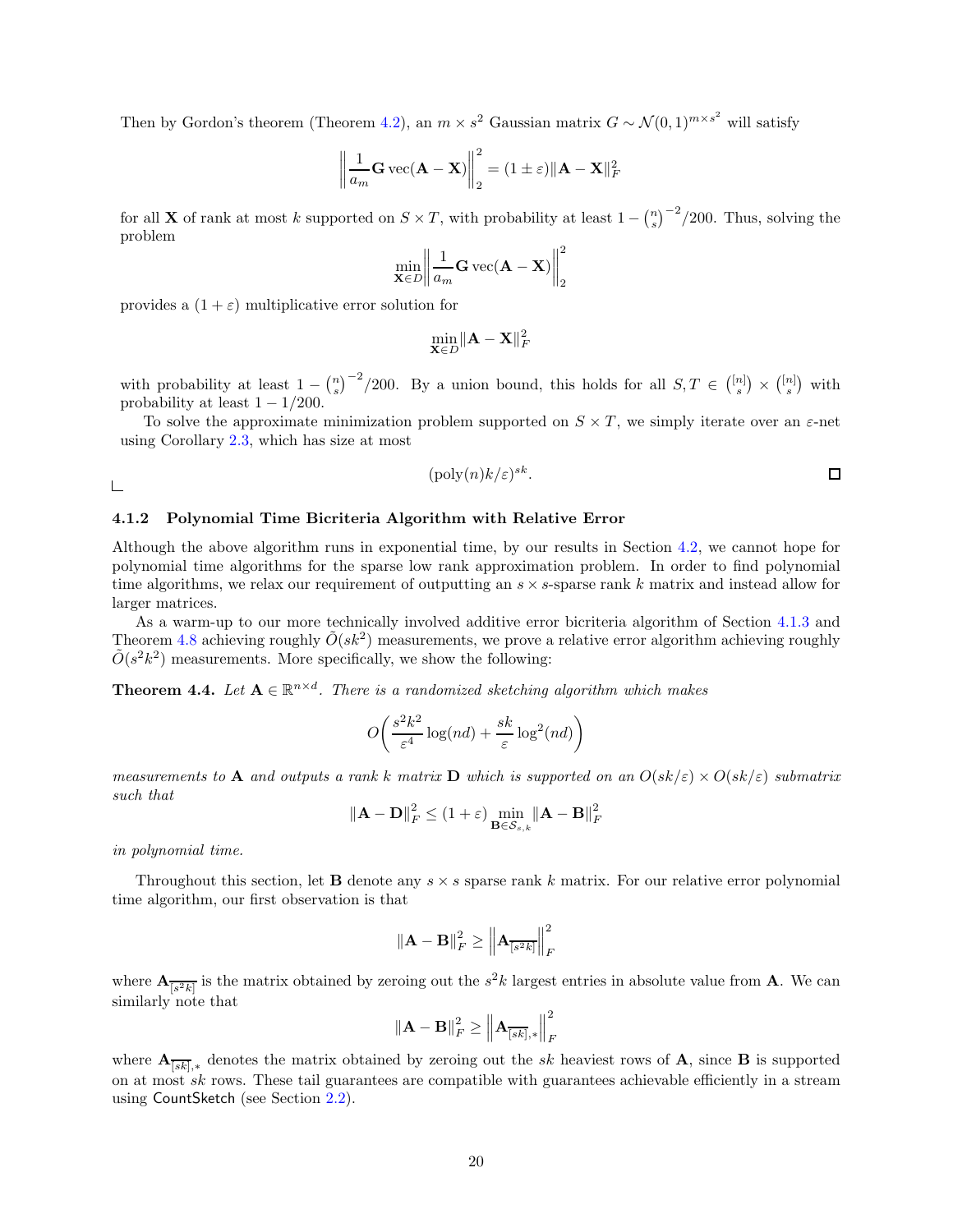Our next observation is to note that a relative error solution is supported on the intersection of the rows and columns of **A** with squared norm at least  $\tau$ , for

$$
\tau = \frac{\varepsilon}{sk} \left\| \mathbf{A}_{\overline{[sk/\varepsilon]},*} \right\|_F^2 \leq \frac{\varepsilon}{sk} \left\| \mathbf{A} - \mathbf{B} \right\|_F^2,
$$

since we miss at most sk rows of the optimal solution, and each of these will have squared norm at most  $\tau$ . This is formalized in the following lemma.

<span id="page-21-1"></span>Lemma 4.5. *Consider an* s × s*-sparse rank* k *matrix*

$$
\mathbf{B} = \sum_{i=1}^k \tau_i \mathbf{x}_i \mathbf{y}_i^{\top}
$$

 $that$  minimizes  $\|\mathbf{A} - \mathbf{B}\|_F^2$ . Let  $\tau > 0$  be a threshold parameter. Then, there exists a rank k matrix  $\mathbf{D}$ *supported on the rows and columns of* A *with norm at least* τ *such that*

$$
\|\mathbf{A} - \mathbf{D}\|_F^2 \le \|\mathbf{A} - \mathbf{B}\|_F^2 + sk\tau.
$$

*Proof.* Let W be the support of an  $sk \times sk$  submatrix that contains **B**, let  $X \subseteq W$  be the part of W contained in columns of **A** with norm at most  $\tau$ , and let  $W \setminus X$  be the part of W contained in columns of **A** with norm at least  $\tau$  (see Figure [1\)](#page-21-0).

<span id="page-21-0"></span>

Figure 1: The supports  $W, X, W \setminus X$  to be used in the proof.

Let **A** |w denote the matrix **A** restricted to W, and similarly define **A** |x and **A** |w\x. Then, by repeatedly using the Pythagorean theorem, we have that

$$
\begin{aligned}\n\|\mathbf{A} - (\mathbf{A} \, |_{W})_{k}\|_{F}^{2} &= \|\mathbf{A} - \mathbf{A} \, |_{W}\|_{F}^{2} + \|\mathbf{A} \, |_{W} - (\mathbf{A} \, |_{W})_{k}\|_{F}^{2} \\
&= \|\mathbf{A} - \mathbf{A} \, |_{W\backslash X}\|_{F}^{2} - \|\mathbf{A} \, |_{X}\|_{F}^{2} + \|\mathbf{A} \, |_{W} - (\mathbf{A} \, |_{W})_{k}\|_{F}^{2} \\
&= \|\mathbf{A} - \mathbf{A} \, |_{W\backslash X}\|_{F}^{2} - \|\mathbf{A} \, |_{X}\|_{F}^{2} + \|\mathbf{A} \, |_{W} - (\mathbf{A} \, |_{W})_{k}\|_{F}^{2} \\
&\quad + \|\mathbf{A} \, |_{W\backslash X} - (\mathbf{A} \, |_{W\backslash X})_{k}\|_{F}^{2} - \|\mathbf{A} \, |_{W\backslash X} - (\mathbf{A} \, |_{W\backslash X})_{k}\|_{F}^{2} \\
&= \|\mathbf{A} - (\mathbf{A} \, |_{W\backslash X})_{k}\|_{F}^{2} - \|\mathbf{A} \, |_{X}\|_{F}^{2} + \|\mathbf{A} \, |_{W} - (\mathbf{A} \, |_{W})_{k}\|_{F}^{2} \\
&\quad - \|\mathbf{A} \, |_{W\backslash X} - (\mathbf{A} \, |_{W\backslash X})_{k}\|_{F}^{2}.\n\end{aligned}
$$

Note that if we restrict  $(\mathbf{A} |_{W})_k$  to  $W \setminus X$ , then this is a rank k matrix supported on  $W \setminus X$  and thus

$$
\left\|\mathbf{A}\|_{W\setminus X} - (\mathbf{A}\|_{W\setminus X})_k\right\|_F^2 \le \left\|\mathbf{A}\|_{W\setminus X} - ((\mathbf{A}\|_{W})_k)\|_{W\setminus X}\right\|_F^2 = \left\|(\mathbf{A}_W - (\mathbf{A}\|_{W})_k)\|_{W\setminus X}\right\|_F^2.
$$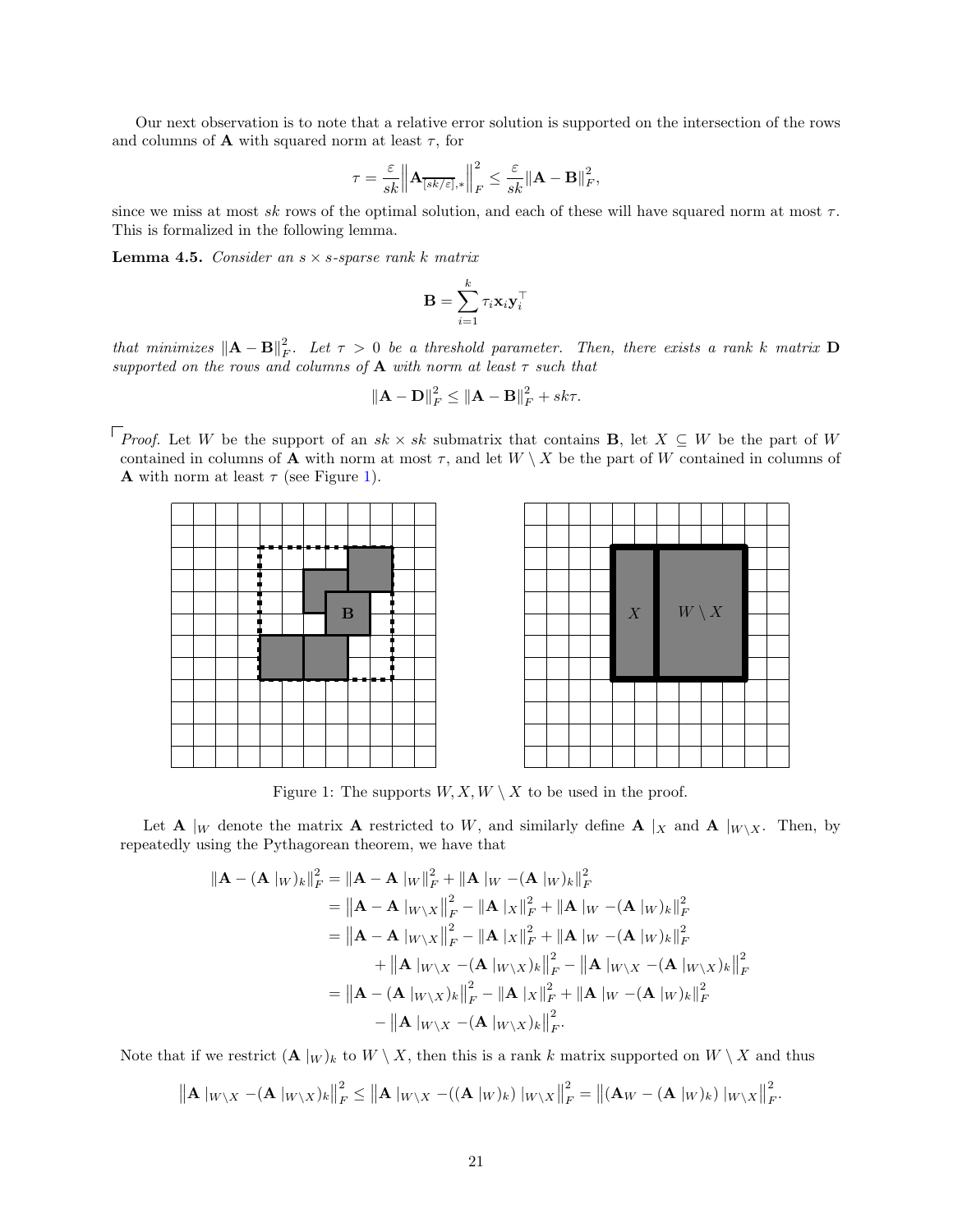Furthermore, we can remove the restriction to  $W\setminus X$  so that the above is bounded above by  $\|\mathbf{A}_W - (\mathbf{A}\|_W)_k\|_F^2$ , so

$$
\|\mathbf{A}\|_{W} - (\mathbf{A}\|_{W})_{k}\|_{F}^{2} - \|\mathbf{A}\|_{W\setminus X} - (\mathbf{A}\|_{W\setminus X})_{k}\|_{F}^{2} \geq 0.
$$

We thus have that

$$
\left\|\mathbf{A} - (\mathbf{A} \left|w\right)_{k}\right\|_{F}^{2} \geq \left\|\mathbf{A} - (\mathbf{A} \left|w\right\rangle_{X})_{k}\right\|_{F}^{2} - \left\|\mathbf{A} \left|X\right\|_{F}^{2}.
$$

Rearranging and noting that

$$
\left\|\mathbf{A}_X\right\|_F^2 \leq sk \cdot \tau,
$$

we have that

$$
\left\|\mathbf{A} - (\mathbf{A} \left|_{W \setminus X}\right)_{k}\right\|_{F}^{2} \leq \left\|\mathbf{A} - (\mathbf{A} \left|_{W}\right)_{k}\right\|_{F}^{2} + sk\tau.
$$

Finally, since **B** is a rank k matrix supported on  $W$ , we have that

$$
\left\|\mathbf{A} - (\mathbf{A} \left|_{W \setminus X}\right)_{k}\right\|_{F}^{2} \leq \left\|\mathbf{A} - \mathbf{B}\right\|_{F}^{2} + sk\tau.
$$

 $\sqsubseteq$ 

We set the parameter  $\tau$  in the above lemma to  $\tau = \frac{\varepsilon}{sk} \left\| \mathbf{A}_{\overline{[sk/\varepsilon]}}, \ast \right\|$ 2  $_F$ , so that there exists a rank k solution D such that

$$
\|\mathbf{A} - \mathbf{D}\|_{F}^{2} \leq \|\mathbf{A} - \mathbf{B}\|_{F}^{2} + sk \cdot \frac{\varepsilon}{sk} \left\| \mathbf{A}_{\overline{[sk/\varepsilon]},*} \right\|_{F}^{2}
$$
  
\n
$$
\leq \|\mathbf{A} - \mathbf{B}\|_{F}^{2} + \varepsilon \left\| \mathbf{A}_{\overline{[sk/\varepsilon]},*} \right\|_{F}^{2}
$$
  
\n
$$
\leq \|\mathbf{A} - \mathbf{B}\|_{F}^{2} + \varepsilon \|\mathbf{A} - \mathbf{B}\|_{F}^{2}
$$
  
\n
$$
= (1 + \varepsilon) \|\mathbf{A} - \mathbf{B}\|_{F}^{2}
$$

We can efficiently find such rows and columns using Lemma  $2.7$ :

Lemma 4.6. *With*

$$
O\!\left(\frac{sk}{\varepsilon}\log^2(nd)\right)
$$

*measurements, one can find a set*  $S \subseteq [n]$  *of rows of size*  $O(sk/\varepsilon)$  *containing all*  $i \in [n]$  *such that* 

$$
\left\|\mathbf{e}_i^{\top} \mathbf{A}\right\|_2^2 \ge \frac{\varepsilon}{sk} \left\|\mathbf{A}_{\overline{[sk/\varepsilon]},*}\right\|_F^2.
$$

*Proof.* We use Lemma [2.7](#page-10-0) with  $\varepsilon$  in the lemma set to  $\frac{\varepsilon}{100sk}$  and  $\alpha$  set to 1/4. Suppose row  $i \in [n]$  has norm at least

$$
\left\|\mathbf{e}_i^{\top} \mathbf{A}\right\|_2 \ge \sqrt{\frac{\varepsilon}{sk}} \left\|\mathbf{A}_{\overline{[sk/\varepsilon]},*}\right\|_F.
$$

This requires only

$$
O\left(\frac{sk}{\varepsilon}\log^2(nd)\right)
$$

measurements to identify. Then,

$$
\begin{aligned} \left\| \mathbf{e}_i^\top \widehat{\mathbf{A}\mathbf{G}^\top} \right\|_2 &\geq \left\| \mathbf{e}_i^\top \mathbf{A} \right\|_2 - \frac{1}{4} \left\| \mathbf{e}_i^\top \mathbf{A} \right\|_2 - \sqrt{\frac{5}{4}} \sqrt{\frac{\varepsilon}{100sk}} \right\| \mathbf{A}_{\overline{[sk/\varepsilon]},*} \Big\|_F \\ &\geq \frac{5}{8} \sqrt{\frac{\varepsilon}{sk}} \left\| \mathbf{A}_{\overline{[sk/\varepsilon]},*} \right\|_F. \end{aligned}
$$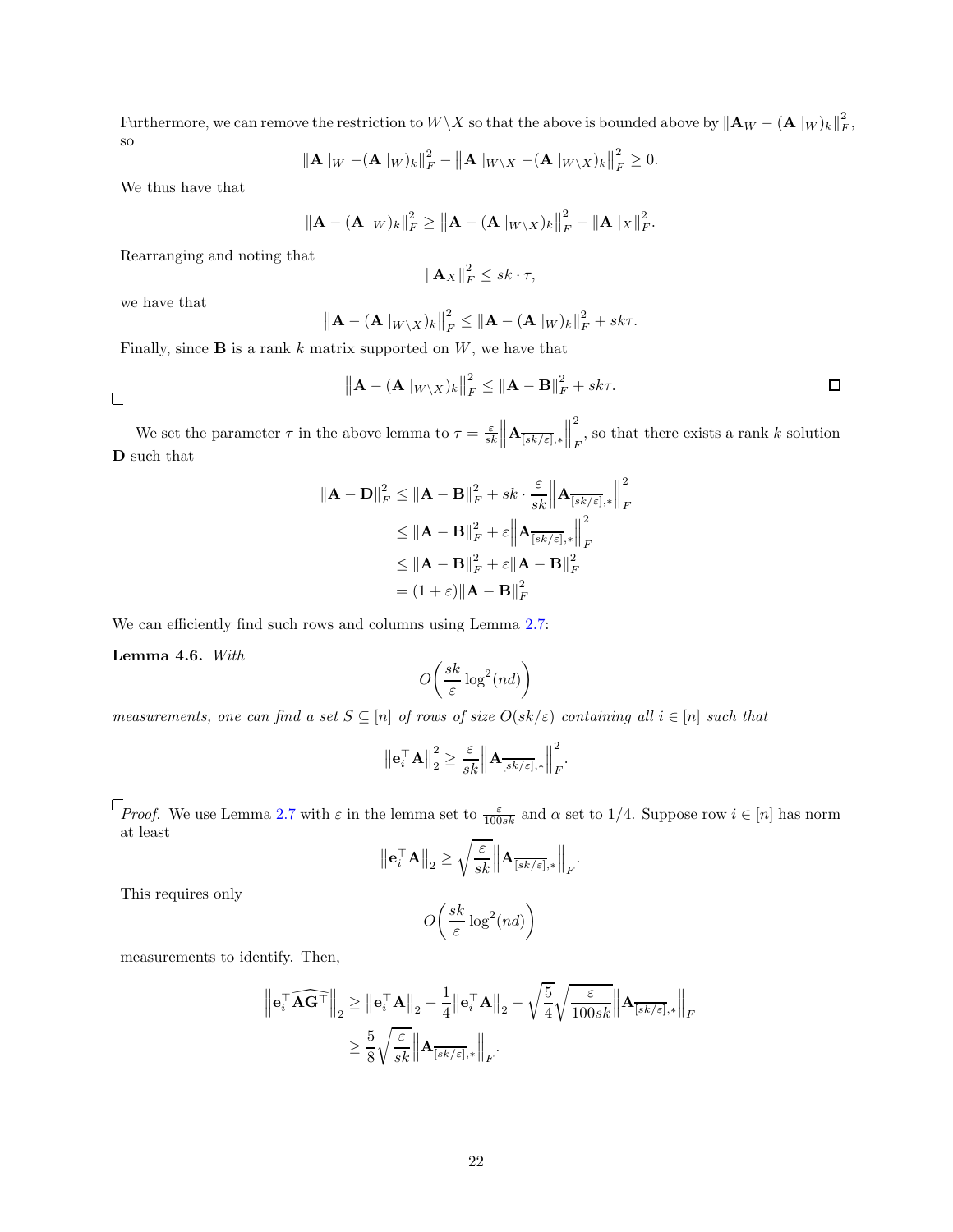On the other hand, if  $\parallel$  $\mathbf{e}_i^\top \widehat{\mathbf{A}\mathbf{G}^\top}$  $\Big\|_2 \geq \frac{5}{8} \sqrt{\frac{\varepsilon}{sk}} \Big\| \mathbf{A}_{\overline{[sk/\varepsilon]},*} \Big\|_F$ , then

$$
\begin{aligned} \left\|\mathbf{e}_{i}^{\top}\mathbf{A}\right\|_{2} & \geq \frac{5}{8}\sqrt{\frac{\varepsilon}{sk}}\left\|\mathbf{A}_{\overline{[sk/\varepsilon]} ,*}\right\|_{F} - \frac{1}{4}\left\|\mathbf{e}_{i}^{\top}\mathbf{A}\right\|_{2} - \sqrt{\frac{5}{4}}\sqrt{\frac{\varepsilon}{100sk}}\left\|\mathbf{A}_{\overline{[sk/\varepsilon]} ,*}\right\|_{F} \\ \implies \left\|\mathbf{e}_{i}^{\top}\mathbf{A}\right\|_{2} & \geq \frac{2}{5}\sqrt{\frac{\varepsilon}{sk}}\left\|\mathbf{A}_{\overline{[sk/\varepsilon]} ,*}\right\|_{F}. \end{aligned}
$$

Thus, by selecting all rows with

$$
\left\| \mathbf{e}_i^\top \widehat{\mathbf{A}\mathbf{G}^\top} \right\|_2 \ge \frac{5}{8} \sqrt{\frac{\varepsilon}{sk}} \left\| \mathbf{A}_{\overline{[sk/\varepsilon]},*} \right\|_F,
$$

we select all rows with

$$
\left\|\mathbf{e}_i^{\top} \mathbf{A}\right\|_2 \ge \sqrt{\frac{\varepsilon}{sk}} \left\|\mathbf{A}_{\overline{[sk/\varepsilon]},*}\right\|_F.
$$

Furthermore, there are at most  $\frac{25}{4} \frac{sk}{\varepsilon}$  such rows belonging to  $\mathbf{A}_{\overline{[sk/\varepsilon]}},*$  and thus we select at most

$$
\frac{25}{4} \frac{sk}{\varepsilon} + \frac{sk}{\varepsilon} = O\left(\frac{sk}{\varepsilon}\right)
$$

rows of  $\bf{A}$ .

Finally, we let  $q = O(s^2 k^2 / \epsilon^4)$  and let  $r = \log(nd)$ . We then treat **A** as an nd-dimensional vector and use the tail error guarantee of CountSketch (Lemma  $2.5$ ) in order to reconstruct a matrix  $\hat{A}$  such that

$$
\left\|\hat{\mathbf{A}} - \mathbf{A}\right\|_{\infty}^{2} \leq \frac{1}{q} \left\|\mathbf{A}_{\overline{[q]}}\right\|_{F}^{2} \leq \frac{\varepsilon^{4}}{s^{2}k^{2}} \|\mathbf{A} - \mathbf{B}\|_{F}^{2}.
$$

When restricted to the  $O(sk/\varepsilon) \times O(sk/\varepsilon$  submatrix  $S \times T$  of the heavy rows and columns identified before, we have that

$$
\left\|\hat{\mathbf{A}}\right\|_{S\times T} - \mathbf{A}\left\|_{S\times T}\right\|_{F}^{2} \leq O\left(\frac{sk}{\varepsilon}\right)^{2} \left\|\hat{\mathbf{A}} - \mathbf{A}\right\|_{\infty}^{2} \leq \varepsilon^{2} \|\mathbf{A} - \mathbf{B}\|_{F}^{2}.
$$

This requires only

$$
O\left(\frac{s^2k^2}{\varepsilon^4}\log(nd)\right)
$$

measurements. We can then show that the optimal low rank approximation to  $\hat{A}$  | $_{S \times T}$  will give us a relative error sparse low rank approximation to A.

**Lemma 4.7.** Let  $S \subseteq [n]$  and  $T \subseteq [n]$  be supersets of the rows and columns of **A** that have squared norm at *least*

$$
\tau = \frac{\varepsilon}{sk} \| \mathbf{A} - \mathbf{B} \|^2_F
$$

*and let* Aˆ *be a matrix such that*

$$
\left\|\hat{\mathbf{A}}\right\|_{S\times T} - \mathbf{A}\left\|_{S\times T}\right\|_{F}^{2} \leq \varepsilon^{2} \|\mathbf{A} - \mathbf{B}\|_{F}^{2}
$$

*where for a matrix*  $M$ ,  $M_{S\times T}$  *denotes the restriction of* M *to the submatrix indexed by rows* S *and columns* T *. Then,*

$$
\left\|\mathbf{A} - (\hat{\mathbf{A}} \, |_{S \times T})_k\right\|_F^2 \leq (1 + O(\varepsilon)) \|\mathbf{A} - \mathbf{B}\|_F^2.
$$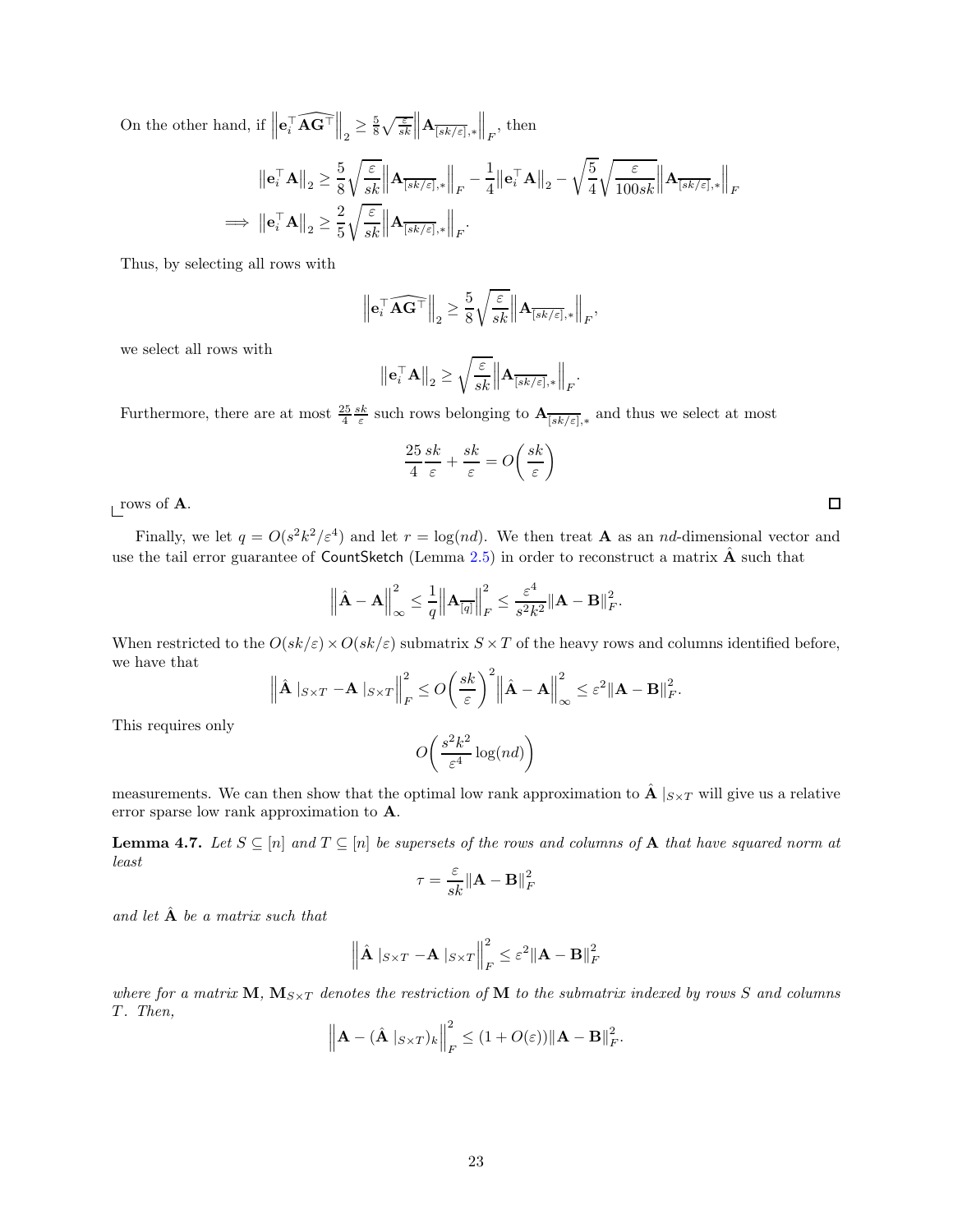*Proof.* We have that

$$
\left\| \mathbf{A} |_{S \times T} - (\hat{\mathbf{A}} |_{S \times T})_k \right\|_F \le \left\| \hat{\mathbf{A}} |_{S \times T} - (\hat{\mathbf{A}} |_{S \times T})_k \right\|_F + \left\| \hat{\mathbf{A}} |_{S \times T} - \mathbf{A} |_{S \times T} \right\|_F
$$
  
\n
$$
\le \left\| \hat{\mathbf{A}} |_{S \times T} - (\mathbf{A} |_{S \times T})_k \right\|_F + \left\| \hat{\mathbf{A}} |_{S \times T} - \mathbf{A} |_{S \times T} \right\|_F
$$
  
\n
$$
\le \left\| \mathbf{A} |_{S \times T} - (\mathbf{A} |_{S \times T})_k \right\|_F + 2 \left\| \hat{\mathbf{A}} |_{S \times T} - \mathbf{A} |_{S \times T} \right\|_F
$$
  
\n
$$
\le \left\| \mathbf{A} |_{S \times T} - (\mathbf{A} |_{S \times T})_k \right\|_F + 2\varepsilon \left\| \mathbf{A} - \mathbf{B} \right\|_F
$$

so by squaring both sides, we get

$$
\|\mathbf{A}\|_{S\times T} - (\hat{\mathbf{A}}\|_{S\times T})_k\|_F^2 \le (\|\mathbf{A}\|_{S\times T} - (\mathbf{A}\|_{S\times T})_k\|_F + 2\varepsilon \|\mathbf{A} - \mathbf{B}\|_F)^2
$$
  
\n
$$
= \|\mathbf{A}\|_{S\times T} - (\mathbf{A}\|_{S\times T})_k\|_F^2 + 4\varepsilon \|\mathbf{A}\|_{S\times T} - (\mathbf{A}\|_{S\times T})_k\|_F \|\mathbf{A} - \mathbf{B}\|_F + 4\varepsilon^2 \|\mathbf{A} - \mathbf{B}\|_F^2
$$
  
\n
$$
= \|\mathbf{A}\|_{S\times T} - (\mathbf{A}\|_{S\times T})_k\|_F^2 + 4\varepsilon (1 + \varepsilon) \|\mathbf{A} - \mathbf{B}\|_F \|\mathbf{A} - \mathbf{B}\|_F + 4\varepsilon^2 \|\mathbf{A} - \mathbf{B}\|_F^2
$$
  
\n
$$
\le \|\mathbf{A}\|_{S\times T} - (\mathbf{A}\|_{S\times T})_k\|_F^2 + (4\varepsilon (1 + \varepsilon) + 4\varepsilon^2) \|\mathbf{A} - \mathbf{B}\|_F^2
$$
  
\n
$$
= \|\mathbf{A}\|_{S\times T} - (\mathbf{A}\|_{S\times T})_k\|_F^2 + (4\varepsilon (1 + \varepsilon) + 4\varepsilon^2) \|\mathbf{A} - \mathbf{B}\|_F^2.
$$

Adding  $\|\mathbf{A} - \mathbf{A}\|_{S \times T} \|^2_F$  on both sides and applying the Pythagorean theorem, we obtain

$$
\left\|\mathbf{A} - (\hat{\mathbf{A}} \, |_{S \times T})_k\right\|_F^2 \leq \left\|\mathbf{A} - (\mathbf{A} \, |_{S \times T})_k\right\|_F^2 + O(\varepsilon) \left\|\mathbf{A} - \mathbf{B}\right\|_F^2.
$$

Since  $(A \mid_{S \times T})_k$  is the optimal matrix supported on the rows and column at least  $\tau$ , we have by Lemma [4.5](#page-21-1) that

$$
\left\|\mathbf{A} - (\hat{\mathbf{A}} |_{S \times T})_k\right\|_F^2 \le \left\|\mathbf{A} - \mathbf{B}\right\|_F^2 + O(\varepsilon) \left\|\mathbf{A} - \mathbf{B}\right\|_F^2
$$

$$
= (1 + O(\varepsilon)) \left\|\mathbf{A} - \mathbf{B}\right\|_F^2
$$

 $\Box$ 

as desired.

### <span id="page-24-1"></span>4.1.3 Polynomial Time Bicriteria Algorithm with Additive Error

The previous polynomial time relative error algorithm has a quadratic dependence on both  $s$  and  $k$ , whereas a linear dependence is possible if we allow for exponential time algorithms. A natural question is whether these can be improved to linear or not. The quadratic dependencies can be attributed to the tail error guarantee we seek from every entry on our  $O(sk/\varepsilon) \times O(sk/\varepsilon$  submatrix that contains an approximately optimal solution, which was used to compute an SVD. If we change our approximate SVD approach to be based on sampling rows of this submatrix, then we would require a tail error guarantee on fewer entries, and thus should lead to better upper bounds. This leads to the idea of implementing the [FKV04]  $\ell_2$ *sampling* approach to approximate SVD in this setting. This approximate SVD subroutine gives additive error guarantees rather than the stronger relative error guarantees in the previous section. However, with this relaxation, we are able to improve the quadratic dependence on s to linear. In this section, we prove the following theorem:

<span id="page-24-0"></span>**Theorem 4.8.** Let  $A \in \mathbb{R}^{n \times d}$ . There is a randomized sketching algorithm which makes

$$
O\left(\frac{sk^2}{\varepsilon^6} \log^2 n\right)
$$

*measurements to* A *and outputs a rank* k matrix D *supported on an*  $O(sk/\varepsilon) \times O(sk/\varepsilon)$  *submatrix such that* 

$$
\|\mathbf{A} - \mathbf{D}\|_F^2 \le \min_{\mathbf{B} \in \mathcal{S}_{s,k}} \|\mathbf{A} - \mathbf{B}\|_F^2 + \varepsilon \|\mathbf{A}\|_F^2
$$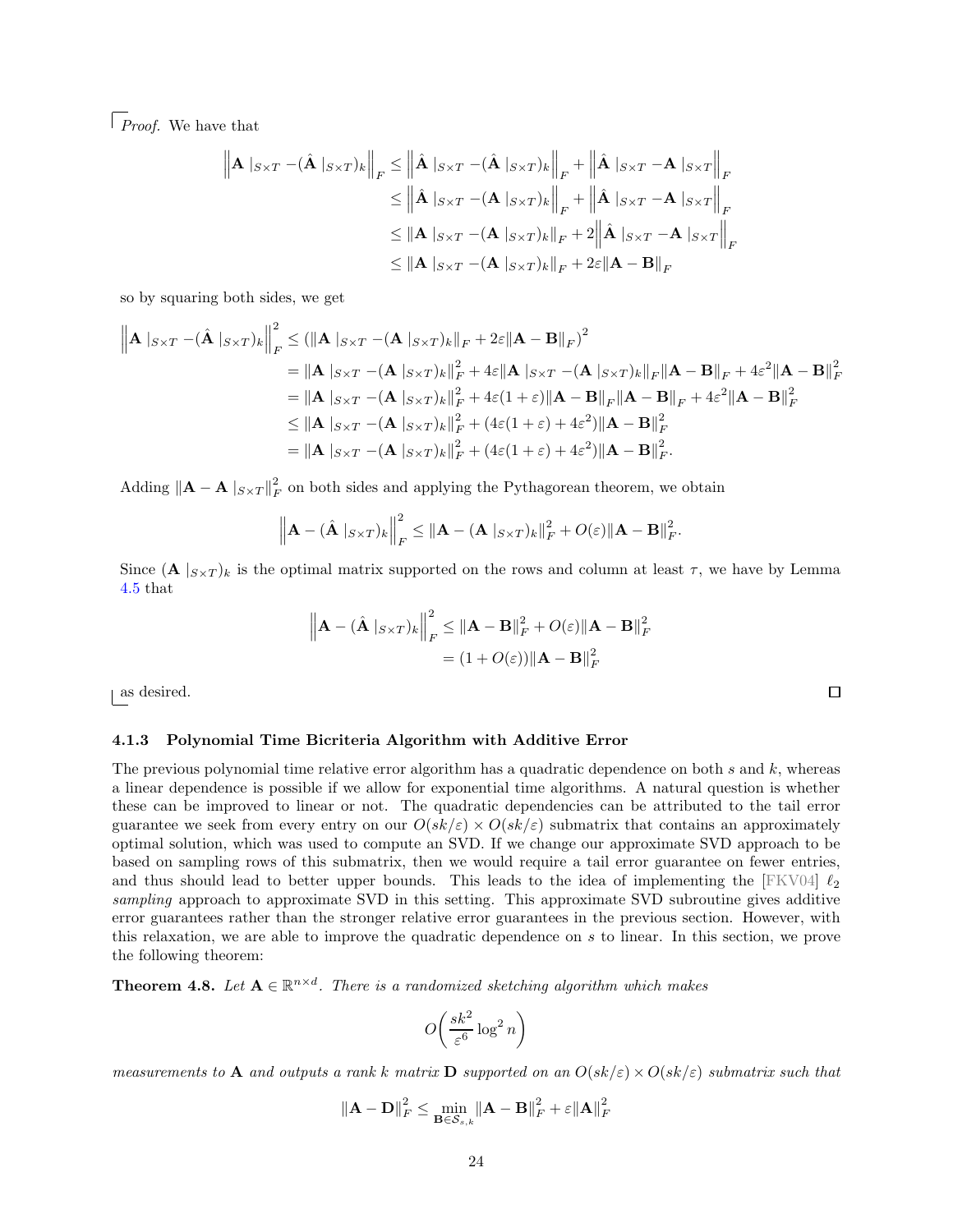*in polynomial time.*

<span id="page-25-1"></span>Remark 4.9. *If we optimize over only rank* k *matrices that are supported on an* s×s *submatrix rather than sums of*  $k \times s$  *matrices, then by making small adjustments to our argument, we can show that we use only* 

$$
O\left(\frac{sk}{\varepsilon^6} \log^2 n\right) = sk \operatorname{poly}(\log n, \varepsilon^{-1})
$$

*measurements, i.e., linear in both* s *and* k*, which is the correct dependence on* s *and* k*.*

Our algorithm roughly proceeds in the same way as the previous one: by identifying  $O(sk/\varepsilon)$  heavy rows and columns that contain an additive error rank  $k$  approximation to  $A$ , and then performing an approximate SVD on this  $O(sk/\varepsilon) \times O(sk/\varepsilon$  submatrix. The difference is that the approximate SVD will be replaced by the [FKV04] routine which samples rows proportional to their  $\ell_2$  norms.

Note that näively, the  $[FKV04]$  algorithm is implemented in two passes over a stream  $[DKM06]$ : one pass to compute the  $\ell_2$  norms of the rows, and one pass to obtain the sample of the rows. We now show the intuition for conducting this sampling in one pass. The work of [MRWZ20] recently implemented *subspace sampling*, a seemingly even more sequential sampling scheme, in one pass over a stream, and includes  $\ell_2$ sampling as a special case. We show an alternate one pass implementation for  $\ell_2$  sampling.

Our idea is to switch the  $\ell_2$  norm computation step and then sampling step. That is, we first obtain a sample of rows each sampled with probability  $p$ , and then later restrict to the rows of the sample with  $\ell_2$  norm  $\Theta(p||\mathbf{A}||_F^2)$ . By running this procedure in parallel for geometrically decreasing values of p, say  $p = 1, 1/2, 1/4, \ldots, 1/n$ , we obtain an [FKV04] sample. The advantage of this approach is that by sampling first, we need to approximate fewer values of the matrix, which improves our upper bounds.

Approximate  $\ell_2$  Sampling of Rows. By setting

$$
\tau = \frac{\varepsilon}{sk} {\| \mathbf{A} \|^2_F}
$$

in Lemma [4.5,](#page-21-1) we see that an additive error solution is supported in the  $O(sk/\varepsilon) \times O(sk/\varepsilon)$  submatrix at the intersection of the rows and columns with  $\ell_2$  norm at least  $\tau$ . Let these rows and columns be indexed by  $S \subseteq [n]$  and  $T \subseteq [d]$ , respectively. Then, Lemma [2.7](#page-10-0) allows us to find the subset of coordinates S and T. Next, we discuss how to approximately find a rank k projection  $\hat{V}\hat{V}^{\top}$  that is supported on these coordinates  $S$  and  $T$ . Our strategy is to obtain approximations to the rows of  $A$  that are sampled proportionally to their  $\ell_2$  norm, formalized in the following definition.

<span id="page-25-0"></span>**Definition 4.10** ( $\ell_2$  sampling [FKV04]). Let  $\mathbf{A} \in \mathbb{R}^{n \times d}$ . Then, P is a c-approximate  $\ell_2$  sampling distribution *if*

$$
P_i \ge \min\left\{c\frac{\left\|\mathbf{e}_i^{\top}\mathbf{A}\right\|_2^2}{\left\|\mathbf{A}\right\|_F^2}, 1\right\}
$$

*for each*  $i \in [n]$ *.* 

It is known that a  $\Theta(k/\varepsilon^2)$ -approximate  $\ell_2$  sample of the rows of **A** yields additive low rank approximations, which we seek [DKM06, Theorem 2].

<span id="page-25-2"></span>**Theorem 4.11** (LINEARTIMESVD [DKM06]). Let  $A \in \mathbb{R}^{n \times d}$ . Then, there is an algorithm that samples *rows from a*  $\Theta(k/\varepsilon^2)$ -*approximate*  $\ell_2$  *distribution and outputs a matrix*  $\mathbf{Z} \in \mathbb{R}^{d \times k}$  *with orthogonal columns such that*

$$
\left\|\mathbf{A} - \mathbf{AZZ}^{\top}\right\|_{F}^{2} \leq \left\|\mathbf{A} - \mathbf{A}_{k}\right\|_{F}^{2} + \varepsilon \|\mathbf{A}\|_{F}^{2}.
$$

Before we proceed with the sampling result, we show several lemmas that allow us to reduce the task of obtaining an additive rank k approximation to  $A$  to obtaining an additive rank k approximation to a surrogate matrix  $\ddot{\mathbf{A}}$  that is close to  $\mathbf{A}$  in Frobenius norm.

Our first lemma shows that if  $\hat{A}$  is close to A in Frobenius norm and  $\hat{A} \hat{V} V^{\top}$  is a good rank k approximation for **A**, then  $\mathbf{A} \hat{\mathbf{V}} \mathbf{V}^{\top}$  is also a good rank k approximation for **A**.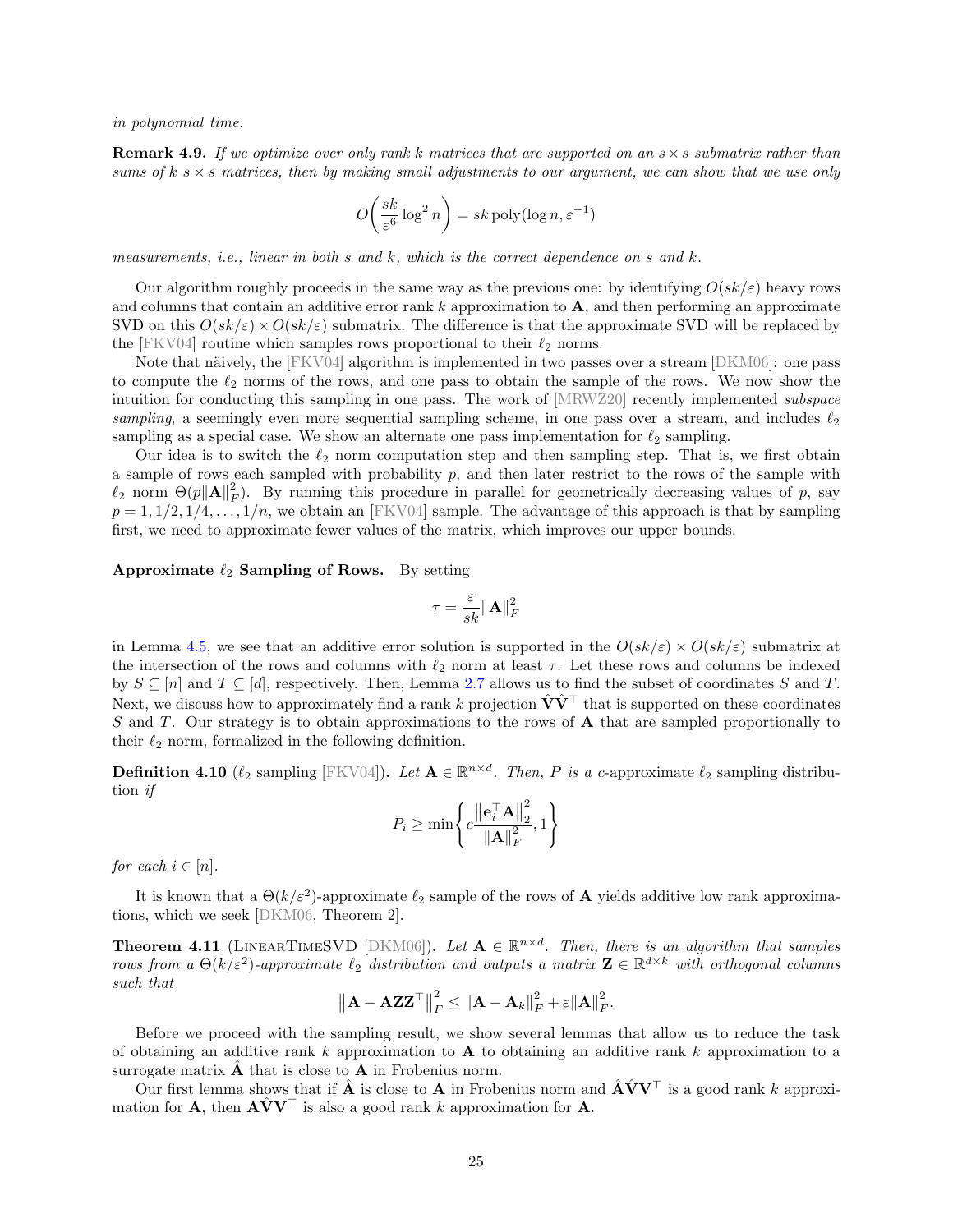<span id="page-26-1"></span>**Lemma 4.12.** Let  $\hat{\mathbf{V}}\mathbf{V}^{\top}$  be a rank k projection and let  $\hat{\mathbf{A}}$  be such that

$$
\left\|\hat{\mathbf{A}} - \mathbf{A}\right\|_F^2 \le \delta.
$$

*Then,*

$$
\left\| \mathbf{A} - \mathbf{A} \hat{\mathbf{V}} \hat{\mathbf{V}}^{\top} \right\|_{F}^{2} \leq \left\| \mathbf{A} - \hat{\mathbf{A}} \hat{\mathbf{V}} \hat{\mathbf{V}}^{\top} \right\|_{F}^{2} + \delta + 2\sqrt{\delta} \left\| \mathbf{A} - \hat{\mathbf{A}} \hat{\mathbf{V}} \hat{\mathbf{V}}^{\top} \right\|_{F}.
$$

*Proof.*

$$
\|\mathbf{A} - \mathbf{A}\hat{\mathbf{V}}\hat{\mathbf{V}}^{\top}\|_{F}^{2} \leq \left(\left\|\mathbf{A} - \hat{\mathbf{A}}\hat{\mathbf{V}}\hat{\mathbf{V}}^{\top}\right\|_{F} + \left\|\hat{\mathbf{A}}\hat{\mathbf{V}}\hat{\mathbf{V}}^{\top} - \mathbf{A}\hat{\mathbf{V}}\hat{\mathbf{V}}^{\top}\right\|_{F}\right)^{2}
$$
\n
$$
= \left(\left\|\mathbf{A} - \hat{\mathbf{A}}\hat{\mathbf{V}}\hat{\mathbf{V}}^{\top}\right\|_{F} + \left\|\hat{\mathbf{A}} - \mathbf{A}\right)\hat{\mathbf{V}}\hat{\mathbf{V}}^{\top}\right\|_{F}\right)^{2}
$$
\n
$$
\leq \left(\left\|\mathbf{A} - \hat{\mathbf{A}}\hat{\mathbf{V}}\hat{\mathbf{V}}^{\top}\right\|_{F} + \left\|\hat{\mathbf{A}} - \mathbf{A}\right\|_{F}\right)^{2}
$$
\n
$$
= \left\|\mathbf{A} - \hat{\mathbf{A}}\hat{\mathbf{V}}\hat{\mathbf{V}}^{\top}\right\|_{F}^{2} + \left\|\hat{\mathbf{A}} - \mathbf{A}\right\|_{F}^{2} + 2\left\|\mathbf{A} - \hat{\mathbf{A}}\hat{\mathbf{V}}\hat{\mathbf{V}}^{\top}\right\|_{F}\left\|\hat{\mathbf{A}} - \mathbf{A}\right\|_{F}
$$
\n
$$
\leq \left\|\mathbf{A} - \hat{\mathbf{A}}\hat{\mathbf{V}}\hat{\mathbf{V}}^{\top}\right\|_{F}^{2} + \delta + 2\sqrt{\delta}\left\|\mathbf{A} - \hat{\mathbf{A}}\hat{\mathbf{V}}\hat{\mathbf{V}}^{\top}\right\|_{F}
$$

 $\Box$ 

 $\Box$ 

Our second lemma shows that if  $\hat{A}$  and  $A$  are close in Frobenius norm, then a good additive error low rank approximation of  $\hat{A}$  is a good additive error low rank approximation of  $A$ .

<span id="page-26-0"></span>**Lemma 4.13.** Let  $A \in \mathbb{R}^{n \times d}$  and let  $\hat{A}$  be such that

$$
\left\|\hat{\mathbf{A}}-\mathbf{A}\right\|_F^2 \leq \delta.
$$

*Let* D *be a rank* k *matrix such that*

$$
\left\|\hat{\mathbf{A}} - \mathbf{D}\right\|_F^2 \le \left\|\hat{\mathbf{A}} - \hat{\mathbf{A}}_k\right\|_F^2 + \eta.
$$

*Then,*

$$
\|\mathbf{A} - \mathbf{D}\|_F^2 \le \|\mathbf{A} - \mathbf{A}_k\|_F^2 + 2\sqrt{\delta} \|\mathbf{A}\|_F + 2\delta + \eta + 2\sqrt{\delta\left(2\delta + 2\|\mathbf{A}\|_F^2 + \eta\right)}.
$$

 $\mathcal{F}_{\mathit{Proof.}}$  We first estimate

$$
\left\|\hat{\mathbf{A}} - \mathbf{A}_k\right\|_F^2 \le \left(\left\|\hat{\mathbf{A}} - \mathbf{A}\right\|_F + \|\mathbf{A} - \mathbf{A}_k\|_F\right)^2
$$
 by triangle inequality  

$$
\le \left(\sqrt{\delta} + \|\mathbf{A} - \mathbf{A}_k\|_F\right)^2
$$

Then, we can bound

$$
\|\mathbf{A} - \mathbf{D}\|_{F}^{2} \leq \left( \left\| \mathbf{A} - \hat{\mathbf{A}} \right\|_{F} + \left\| \hat{\mathbf{A}} - \mathbf{D} \right\|_{F} \right)^{2}
$$
  

$$
\leq \left( \left\| \mathbf{A} - \hat{\mathbf{A}} \right\|_{F} + \sqrt{\left\| \hat{\mathbf{A}} - \mathbf{A}_{k} \right\|_{F}^{2} + \eta} \right)^{2}
$$
  

$$
\leq \left( \sqrt{\delta} + \sqrt{\left\| \hat{\mathbf{A}} - \mathbf{A}_{k} \right\|_{F}^{2} + \eta} \right)^{2}
$$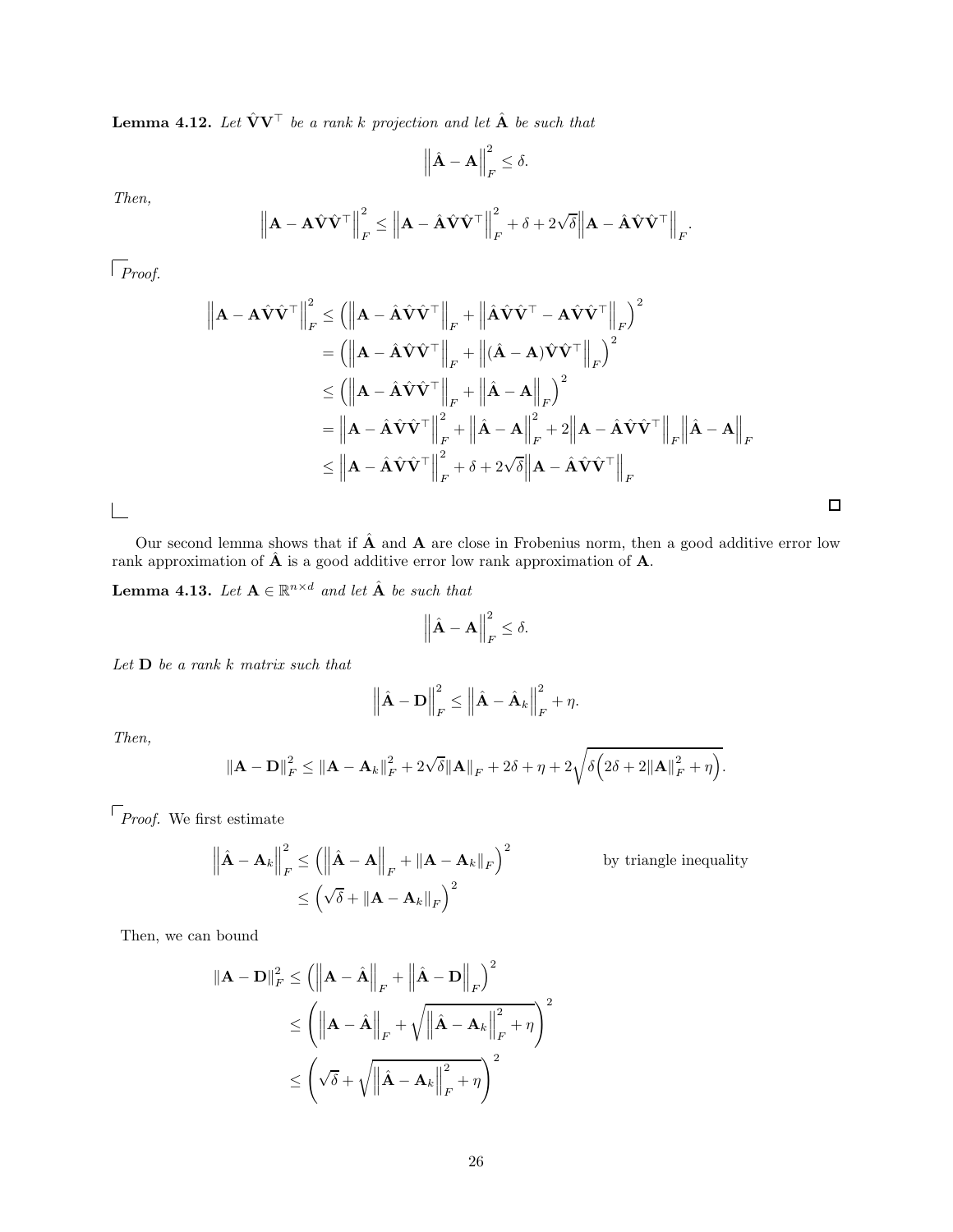$$
\leq \left(\sqrt{\delta} + \sqrt{\left(\sqrt{\delta} + \|\mathbf{A} - \mathbf{A}_k\|_F\right)^2 + \eta}\right)^2
$$
\n
$$
= \delta + \left(\sqrt{\delta} + \|\mathbf{A} - \mathbf{A}_k\|_F\right)^2 + \eta + 2\sqrt{\delta\left(\left(\sqrt{\delta} + \|\mathbf{A} - \mathbf{A}_k\|_F\right)^2 + \eta\right)}
$$
\n
$$
\leq \delta + \left(\sqrt{\delta} + \|\mathbf{A} - \mathbf{A}_k\|_F\right)^2 + \eta + 2\sqrt{\delta\left(2\delta + 2\|\mathbf{A} - \mathbf{A}_k\|_F^2 + \eta\right)}
$$
\n
$$
\leq \delta + \left(\sqrt{\delta} + \|\mathbf{A} - \mathbf{A}_k\|_F\right)^2 + \eta + 2\sqrt{\delta\left(2\delta + 2\|\mathbf{A}\|_F^2 + \eta\right)}
$$
\n
$$
\leq \|\mathbf{A} - \mathbf{A}_k\|_F^2 + 2\sqrt{\delta}\|\mathbf{A}\|_F + 2\delta + \eta + 2\sqrt{\delta\left(2\delta + 2\|\mathbf{A}\|_F^2 + \eta\right)}.
$$

 $\sqsubseteq$ 

Finally, we show that an  $\ell_2$  norm approximation of the rows of **A** implies a Frobenius norm approximation of A.

<span id="page-27-0"></span>**Lemma 4.14.** Let  $A \in \mathbb{R}^{n \times d}$  and let  $\hat{A}$  be such that for every  $i \in [n]$ ,

$$
\left\| \mathbf{e}_i^\top \hat{\mathbf{A}} - \mathbf{e}_i^\top \mathbf{A} \right\|_2^2 \leq \varepsilon \left\| \mathbf{e}_i^\top \mathbf{A} \right\|_F^2.
$$

*Then*

$$
\left\|\hat{\mathbf{A}} - \mathbf{A}\right\|_F^2 \le \varepsilon \|\mathbf{A}\|_F^2
$$

*Proof.*

 $\mathbb{R}$ 

$$
\left\| \hat{\mathbf{A}} - \mathbf{A} \right\|_F^2 = \sum_{i=1}^n \left\| \mathbf{e}_i^{\top} \hat{\mathbf{A}} - \mathbf{e}_i^{\top} \mathbf{A} \right\|_2^2 \le \sum_{i=1}^n \varepsilon \left\| \mathbf{e}_i^{\top} \mathbf{A} \right\|_F^2 \le \varepsilon \left\| \mathbf{A} \right\|_F^2
$$

<span id="page-27-1"></span>**Outputting a Good Sparse Projection.** By setting  $\tau$  in Lemma [4.5](#page-21-1) to  $(\varepsilon/sk)$  $||\mathbf{A}||_F^2$  $\sum_F^2$ , we may identify an  $O(sk/\varepsilon) \times O(sk/\varepsilon$ ) submatrix that contains a good additive error  $s \times s$ -sparse rank k low rank approximation to A using

$$
O\left(\frac{sk}{\varepsilon}\log n\right)
$$

measurements. Let S and T be the indices of the  $O(s k / \varepsilon)$  heavy rows and columns, and let  $\mathbf{A}_{S \times T}$  denote the  $O(sk/\varepsilon) \times O(sk/\varepsilon$  submatrix indexed by S and T. We now wish to perform an SVD on this submatrix. We do this approximately by using the  $\ell_2$  sampling machinery developed in [FKV04, DKM06].

Note that if  $\left\|\mathbf{A}_{S\times T}\right\|_F^2 < \varepsilon \|\mathbf{A}\|_F^2$  $_F^2$ , then

$$
\|\mathbf{A}\|_F^2 = \|\mathbf{A} - \mathbf{A}_{S\times T}\|_F^2 + \|\mathbf{A}_{S\times T}\|_F^2 \le \|\mathbf{A} - \mathbf{A}_{S\times T}\|_F^2 + \varepsilon \|\mathbf{A}\|_F^2
$$

so 0 is already a good additive error low rank approximation. We thus WLOG assume that  $\|\mathbf{A}_{S\times T}\|_F^2 \geq$  $\varepsilon \big\| \mathbf{A} \big\|_F^2$ F .

If we conduct the  $\ell_2$  sampling process (Definition [4.10\)](#page-25-0) with  $c = \Theta(k/\varepsilon^2)$ , note in particular that we must sample all rows  $i \in S$  such that

$$
\left\|\mathbf{e}_i^{\top}\mathbf{A}_{S\times T}\right\|_2^2 \geq \Omega\left(\frac{\varepsilon^2}{k}\right) \left\|\mathbf{A}_{S\times T}\right\|_F^2
$$

with probability 1. Let  $i \in S$  be such a row. Note then that

$$
\left\|\mathbf{e}_i^{\top}\mathbf{A}_{S\times T}\right\|_2^2 \geq \Omega\left(\frac{\varepsilon^3}{k}\right) \|\mathbf{A}\|_F^2
$$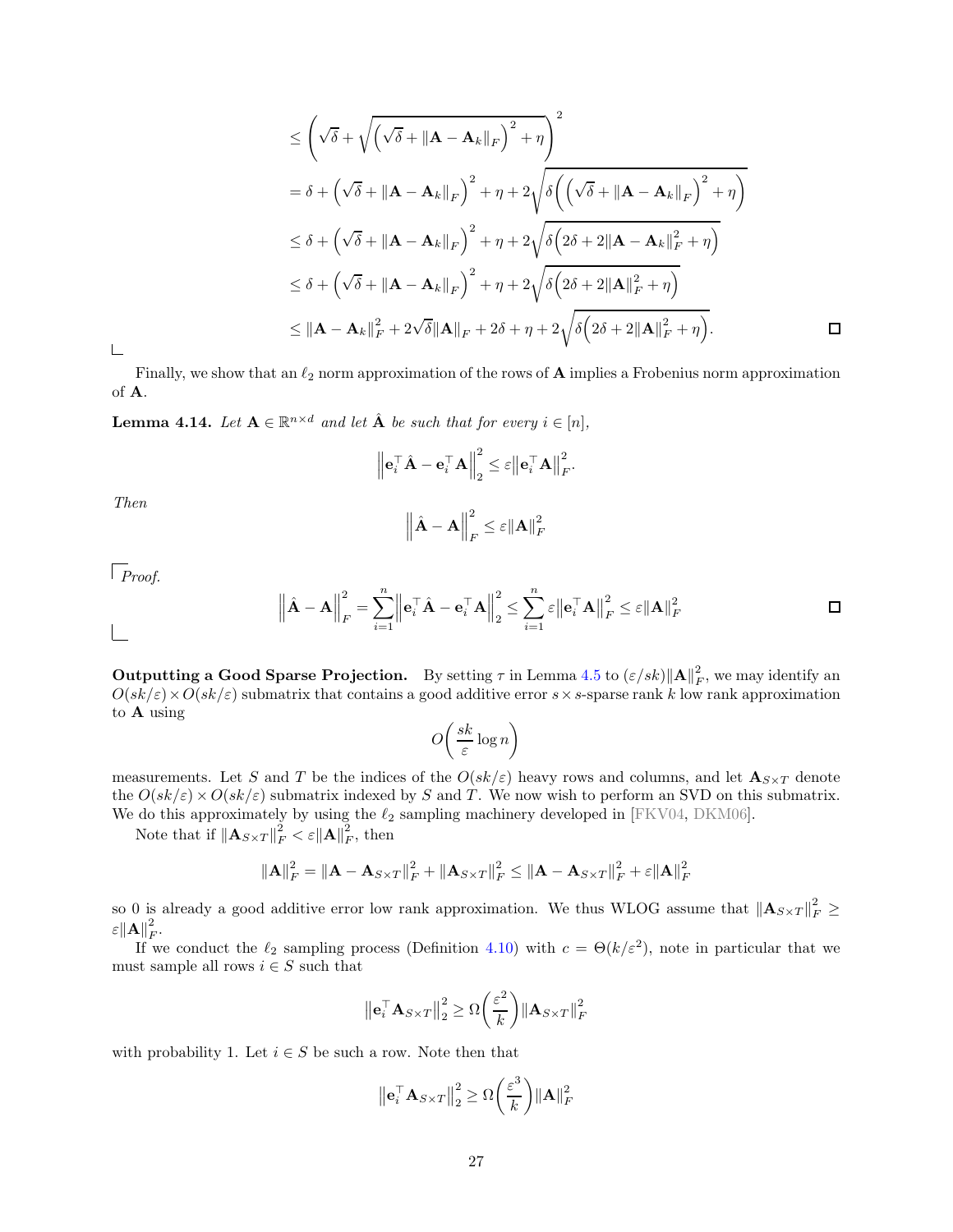since  $\left\Vert \mathbf{A}_{S\times T}\right\Vert _{F}^{2}\geq \varepsilon \left\Vert \mathbf{A}\right\Vert _{F}^{2}$  $^{\prime\prime}_F$ .

Suppose that we view  $\bf A$  as a vector and attempt to reconstruct  $\hat{\bf A}$  using CountSketch. With  $O(sk^2/\varepsilon^6)$ CountSketch buckets, we may recover a matrix  $\hat{A}$  such that

$$
\left\|\hat{\mathbf{A}}-\mathbf{A}\right\|_{\infty}^{2} \leq \frac{\varepsilon^{6}}{sk^{2}}\|\mathbf{A}\|_{F}^{2}.
$$

For row *i*, the error over the  $O(sk/\varepsilon)$  coordinates of the row is at most

$$
\left\| \mathbf{e}_i^{\top} \hat{\mathbf{A}}_{S \times T} - \mathbf{e}_i^{\top} \mathbf{A}_{S \times T} \right\|_2^2 \leq O\left(\frac{sk}{\varepsilon}\right) \cdot \frac{\varepsilon^6}{sk^2} \|\mathbf{A}\|_F^2 \leq O\left(\frac{\varepsilon^5}{k}\right) \|\mathbf{A}\|_F^2 \leq \varepsilon^2 \|\mathbf{e}_i^{\top} \mathbf{A}_{S \times T}\|_2^2.
$$

Similarly, suppose that a row  $i \in S$  has squared norm at least

$$
\left\|\mathbf{e}_i^{\top}\mathbf{A}_{S\times T}\right\|_2^2 \geq \Omega\left(\alpha \frac{\varepsilon^2}{k}\right) \|\mathbf{A}_{S\times T}\|_F^2 \geq \Omega\left(\alpha \frac{\varepsilon^3}{k}\right) \|\mathbf{A}\|_F^2,
$$

then we must sample the row with probability at least  $\alpha$ . Consider sampling each row of **A** with probability  $\alpha$  and let W be this sample and let  ${\bf P}_W$  be the associated sampling matrix. Then the resulting matrix  ${\bf P}_W{\bf A}$ has an expected squared Frobenius mass of  $\mathbf{E} \|\mathbf{P}_W \mathbf{A}\|_F^2 = \alpha \|\mathbf{A}\|_F^2$  $\frac{2}{F}$ , and at most

$$
\|\mathbf{P}_W\mathbf{A}\|_F^2 \le O\Big(\alpha \log \frac{n}{\varepsilon}\Big) \|\mathbf{A}\|_F^2
$$

with probability at least  $1-O(1/\log(n/\epsilon))$ . Then again treating this subsampled matrix as a vector, we may reconstruct this submatrix using CountSketch with  $O(sk^2 \log(n/\varepsilon)/\varepsilon^6)$  buckets to recover an approximation  $\widetilde{\mathbf{P}}_W \widetilde{\mathbf{A}}$  such that

$$
\left\|\widehat{\mathbf{P}_{W}}\mathbf{A}-\mathbf{P}_{W}\mathbf{A}\right\|_{\infty}^{2} \leq \frac{\varepsilon^{6}}{sk^{2}\log(n/\varepsilon)}\|\mathbf{P}_{W}\mathbf{A}\|_{F}^{2} = O(\alpha)\frac{\varepsilon^{6}}{sk^{2}}\|\mathbf{A}\|_{F}^{2}.
$$

Then for this row i, if sampled, the error over the  $O(sk/\varepsilon)$  coordinates of the row is at most

$$
\left\| \mathbf{e}_i^\top \mathbf{P}_W \widehat{\mathbf{A}_{S \times T}} - \mathbf{e}_i^\top \mathbf{P}_W \mathbf{A}_{S \times T} \right\|_2^2 \le O\left(\frac{sk}{\varepsilon}\right) \cdot O(\alpha) \frac{\varepsilon^6}{sk^2} \|\mathbf{A}\|_F^2 \le O\left(\alpha \frac{\varepsilon^5}{k}\right) \le \varepsilon^2 \left\| \mathbf{e}_i^\top \mathbf{A}_{S \times T} \right\|_2^2
$$

with probability at least  $1 - O(1/\log(n/\varepsilon))$ . By a union bound over all  $O(\log(n/\varepsilon))$  sampling levels for  $\alpha = 1, 1/2, 1/4, 1/8, \ldots, \varepsilon^2/n^2$ , this is true for all of these sampling levels with constant probability.

Thus, we may obtain a  $\Theta(k/\varepsilon^2)$ -approximate  $\ell_2$  sample of some matrix  $\hat{\mathbf{A}}_{S\times T}$  that satisfies

$$
\left\| \mathbf{e}_i^{\top} \hat{\mathbf{A}}_{S \times T} - \mathbf{e}_i^{\top} \mathbf{A}_{S \times T} \right\|_2^2 \leq \varepsilon^2 \left\| \mathbf{e}_i^{\top} \mathbf{A}_{S \times T} \right\|_2^2,
$$

where by Lemma [4.14,](#page-27-0)  $\parallel$  $\hat{\mathbf{A}}_{S\times T} - \mathbf{A}_{S\times T}$ 2  $\frac{2}{F} \leq \varepsilon^2 \|\mathbf{A}_{S \times T}\|_F^2$  $\hat{\mathbf{C}}_{S\times T}$  be the rows sampled from  $\hat{\mathbf{A}}_{S\times T}$ and let  $\hat{\mathbf{V}}$  be the  $\Theta(sk/\varepsilon) \times k$  matrix of the top k right singular vectors of  $\hat{\mathbf{C}}_{S \times T}$ . Then by [DKM06, Theorem 2], we have that

$$
\left\| \hat{\mathbf{A}}_{S \times T} - \hat{\mathbf{A}}_{S \times T} \hat{\mathbf{V}} \hat{\mathbf{V}}^{\top} \right\|_{F}^{2} \leq \left\| \hat{\mathbf{A}}_{S \times T} - (\hat{\mathbf{A}}_{S \times T})_{k} \right\|_{F}^{2} + \varepsilon \|\mathbf{A}_{S \times T}\|_{F}^{2}
$$

Then by Lemma [4.13,](#page-26-0)

$$
\|\mathbf{A}_{S\times T} - \hat{\mathbf{A}}_{S\times T}\hat{\mathbf{V}}\hat{\mathbf{V}}^{\top}\|_{F}^{2} \leq \|\mathbf{A}_{S\times T} - (\mathbf{A}_{S\times T})_{k}\|_{F}^{2} + (3\varepsilon + \varepsilon^{2} + \varepsilon\sqrt{2 + \varepsilon + 2\varepsilon^{2}})\|\mathbf{A}_{S\times T}\|_{F}^{2}
$$
  

$$
\leq \|\mathbf{A}_{S\times T} - (\mathbf{A}_{S\times T})_{k}\|_{F}^{2} + O(\varepsilon)\|\mathbf{A}_{S\times T}\|_{F}^{2}
$$

and thus by Lemma [4.12,](#page-26-1)

$$
\left\|\mathbf{A}_{S\times T}-\mathbf{A}_{S\times T}\hat{\mathbf{V}}\hat{\mathbf{V}}^{\top}\right\|_{F}^{2} \leq \left\|\mathbf{A}_{S\times T}-(\mathbf{A}_{S\times T})_{k}\right\|_{F}^{2}+O(\varepsilon)\|\mathbf{A}_{S\times T}\|_{F}^{2}
$$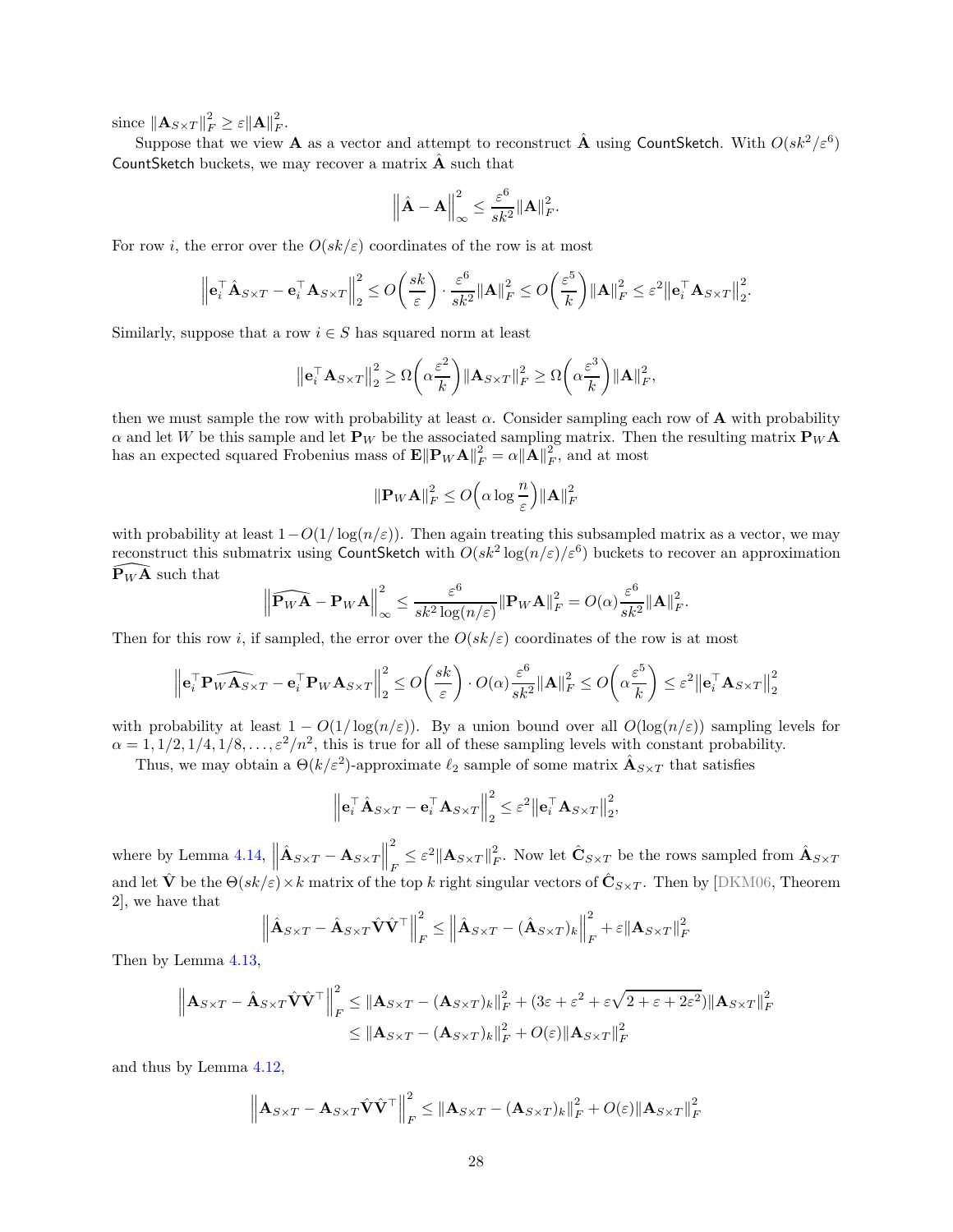as well.

We now add back the squared Frobenius mass of the entries outside of the  $S \times T$  submatrix, i.e.,  $\|\mathbf{A} - \mathbf{S}_S^{\top} \mathbf{A}_{S \times T} \mathbf{S}_T \|$ 2  $_{F}^{2}$ . Adding  $||\mathbf{A} - \mathbf{S}_{S}^{\top} \mathbf{A}_{S \times T} \mathbf{S}_{T}||$ 2  $\frac{2}{F}$  on both sides, we have that

$$
\left\| \mathbf{A} - \mathbf{S}_S^{\top} \mathbf{A}_{S \times T} \mathbf{S}_T \right\|_F^2 + \left\| \mathbf{A}_{S \times T} - \mathbf{A}_{S \times T} \hat{\mathbf{V}} \hat{\mathbf{V}}^{\top} \right\|_F^2 = \left\| \mathbf{A} - \mathbf{S}_S^{\top} \mathbf{A}_{S \times T} \hat{\mathbf{V}} \hat{\mathbf{V}}^{\top} \mathbf{S}_T \right\|_F^2
$$

and

$$
\left\|\mathbf{A} - \mathbf{S}_{S}^{\top} \mathbf{A}_{S \times T} \mathbf{S}_{T}\right\|_{F}^{2} + \left\|\mathbf{A}_{S \times T} - (\mathbf{A}_{S \times T})_{k}\right\|_{F}^{2} = \left\|\mathbf{A} - \mathbf{S}_{S}^{\top} (\mathbf{A}_{S \times T})_{k} \mathbf{S}_{T}\right\|_{F}^{2}
$$

which shows that

$$
\left\| \mathbf{A} - \mathbf{S}_{S}^{\top} \mathbf{A} \hat{\mathbf{V}} \hat{\mathbf{V}}^{\top} \mathbf{S}_{T} \right\|_{F}^{2} \leq \left\| \mathbf{A} - \mathbf{S}_{S}^{\top} (\mathbf{A}_{S \times T})_{k} \mathbf{S}_{T} \right\|_{F}^{2} + O(\varepsilon) \|\mathbf{A}_{S \times T}\|_{F}^{2}.
$$

Note then that

$$
\left\| \mathbf{A} - \mathbf{S}_S^{\top} (\mathbf{A}_{S \times T})_k \mathbf{S}_T \right\|_F^2 \le \left\| \mathbf{A} - \hat{\mathbf{B}} \right\|_F^2
$$

where  $\hat{\mathbf{B}}$  keeps only the columns of an optimal  $s \times s$ -sparse rank k **B** with  $\ell_2$  norm at least  $(\varepsilon^2/sk) \|\mathbf{A}\|_F^2$ , and

$$
\left\|\mathbf{A}_{S\times T}\right\|_F^2 \leq \left\|\mathbf{A}\right\|_F^2,
$$

so by combining the above bounds,

$$
\|\mathbf{A} - \mathbf{S}_{S}^{\top} \mathbf{A}_{S \times T} \hat{\mathbf{V}}^{\top} \mathbf{S}_{T} \|_{F}^{2} \leq \|\mathbf{A} - \mathbf{S}_{S}^{\top} (\mathbf{A}_{S \times T})_{k} \mathbf{S}_{T} \|_{F}^{2} + O(\varepsilon) \|\mathbf{A}_{S \times T} \|_{F}^{2}
$$
  
\n
$$
\leq \|\mathbf{A} - \mathbf{S}_{S}^{\top} (\mathbf{A}_{S \times T})_{k} \mathbf{S}_{T} \|_{F}^{2} + O(\varepsilon) \|\mathbf{A}\|_{F}^{2}
$$
  
\n
$$
\leq \|\mathbf{A} - \hat{\mathbf{B}}\|_{F}^{2} + O(\varepsilon) \|\mathbf{A}\|_{F}^{2}
$$
  
\n
$$
\leq \min_{s \times s\text{-sparse rank } k} \|\mathbf{A} - \mathbf{C}\|_{F}^{2} + O(\varepsilon) \|\mathbf{A}\|_{F}^{2}.
$$

By rescaling  $\varepsilon$  by a constant factor, we conclude that

$$
\left\|{\mathbf{A}} - {\mathbf{S}}_S^\top {\mathbf{A}}_{S\times T} \hat{{\mathbf{V}}} \hat{{\mathbf{V}}}^\top {\mathbf{S}}_T\right\|_F^2 \le \min_{s\,\times\,s\text{-sparse rank }k} {\mathbf{C}}\|{\mathbf{A}} - {\mathbf{C}}\|_F^2 + \varepsilon \|{\mathbf{A}}\|_F^2
$$

as desired.

Outputting a Good Factorization. Given the above result, we have coordinate projections down to a submatrix supported on  $S \times T$ , with S and T each of size  $O(sk/\varepsilon)$ , and a rank k right projection for this submatrix. Our final task is to obtain an actual  $O(sk/\varepsilon) \times O(sk/\varepsilon)$  matrix, rather than just a right factor.

Recall the current form of our sparse low rank approximation:

$$
\left\| \mathbf{A} - \mathbf{S}_{S}^{\top} \mathbf{A}_{S \times T} \hat{\mathbf{V}} \hat{\mathbf{V}}^{\top} \mathbf{S}_{T} \right\|_{F}^{2} = \left\| \mathbf{A} - \mathbf{S}_{S}^{\top} \mathbf{S}_{S} \mathbf{A} \mathbf{P}_{T}^{\top} \hat{\mathbf{V}} \hat{\mathbf{V}}^{\top} \mathbf{S}_{T} \right\|_{F}^{2}.
$$

Note that here, we have  $S, T$ , and  $\hat{\mathbf{V}}$ , but we don't have all of the entries of  $\mathbf{A}_{S \times T}$ . We first use approximate matrix product (Lemma [2.8\)](#page-11-3) to approximate  $\mathbf{AS}_T^\top \hat{\mathbf{V}} \hat{\mathbf{V}}^\top$  by  $\mathbf{AR}^\top \mathbf{RS}_T^\top \hat{\mathbf{V}} \hat{\mathbf{V}}^\top$ , where **R** is an  $O(k/\varepsilon^2) \times n$ CountSketch matrix. By applying Lemma [2.8](#page-11-3) with  $\varepsilon$  in the lemma set to  $\varepsilon/\sqrt{k}$ , we have that

$$
\left\| \mathbf{A} \mathbf{S}_T^\top \hat{\mathbf{V}} \hat{\mathbf{V}}^\top - \mathbf{A} \mathbf{R}^\top \mathbf{R} \mathbf{S}_T^\top \hat{\mathbf{V}} \hat{\mathbf{V}}^\top \right\|_F^2 \leq \frac{\varepsilon^2}{k} \|\mathbf{A}\|_F^2 \left\| \mathbf{S}_T^\top \hat{\mathbf{V}} \hat{\mathbf{V}}^\top \right\|_F^2 = \frac{\varepsilon^2}{k} \cdot \|\mathbf{A}\|_F^2 \cdot k = \varepsilon^2 \|\mathbf{A}\|_F^2.
$$

Next, suppose that  $\mathbf{T}^{(1)}, \mathbf{T}^{(2)}, \ldots, \mathbf{T}^{(r)}$  are  $(sk/\varepsilon^3) \times n$  CountSketch matrices for  $r = O(\log(nsk/\varepsilon))$ . Then, by applying row-wise approximation (Lemma [2.6\)](#page-10-1) with  $\varepsilon$  in the lemma set to  $\varepsilon^3/sk$  and d to  $O(sk/\varepsilon)$ , if we maintain  $\mathbf{T}^{(j)} \mathbf{A} \mathbf{R}^{\top}$  for  $j \in [r]$ , from which we can compute

$$
\mathbf{T}^{(j)}\mathbf{A}\mathbf{R}^{\top}\mathbf{R}\mathbf{S}^{\top}_{T}\hat{\mathbf{V}}\hat{\mathbf{V}}^{\top},
$$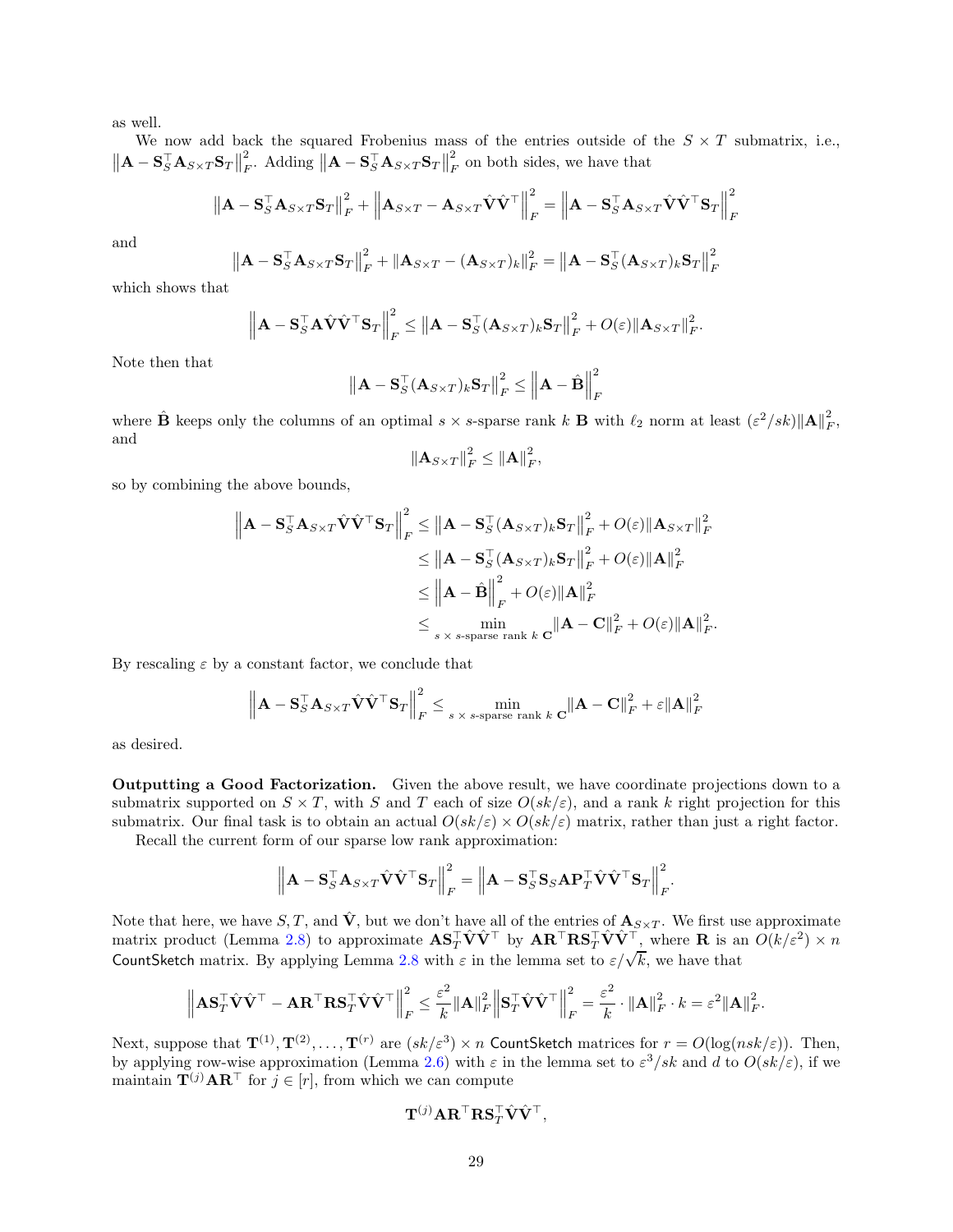for every  $i \in [n]$ , we can compute an approximate row  $\mathbf{w}^{(i)}$  such that

$$
\left\| \mathbf{e}_i^\top \mathbf{A} \mathbf{R}^\top \mathbf{R} \mathbf{S}_T^\top \hat{\mathbf{V}} \hat{\mathbf{V}}^\top - \mathbf{w}^{(i)} \right\|_2^2 \leq \frac{\varepsilon^3}{sk} \left\| \mathbf{A} \mathbf{R}^\top \mathbf{R} \mathbf{S}_T^\top \hat{\mathbf{V}} \hat{\mathbf{V}}^\top \right\|_F^2.
$$

Note that

$$
\begin{aligned} \left\| \mathbf{A} \mathbf{S}_T^\top \mathbf{R}^\top \mathbf{R} \hat{\mathbf{V}} \hat{\mathbf{V}}^\top \right\|_F &\leq \left\| \mathbf{A} \mathbf{S}_T^\top \hat{\mathbf{V}} \hat{\mathbf{V}}^\top \right\|_F + \left\| \mathbf{A} \mathbf{S}_T^\top \hat{\mathbf{V}} \hat{\mathbf{V}}^\top - \mathbf{A} \mathbf{S}_T^\top \mathbf{R}^\top \mathbf{R} \hat{\mathbf{V}} \hat{\mathbf{V}}^\top \right\|_F \\ &\leq \| \mathbf{A} \|_F + \varepsilon \| \mathbf{A} \|_F \\ &= (1 + \varepsilon) \| \mathbf{A} \|_F \end{aligned}
$$

so

$$
\frac{\varepsilon^3}{sk} \left\| \mathbf{A} \mathbf{S}_T^\top \mathbf{R}^\top \mathbf{R} \hat{\mathbf{V}} \hat{\mathbf{V}}^\top \right\|_F^2 \le O\left(\frac{\varepsilon^3}{sk}\right) \|\mathbf{A}\|_F^2.
$$

Thus, summing over the  $O(sk/\varepsilon)$  rows in S, and letting W be the matrix corresponding to the approximate rows  $\mathbf{w}^{(i)}$  for  $i \in S$ ,

$$
\left\| \mathbf{S}_S \mathbf{A} \mathbf{S}_T^\top \mathbf{R}^\top \mathbf{R} \hat{\mathbf{V}} \hat{\mathbf{V}}^\top - \mathbf{W} \right\|_F^2 \le O\bigg(\frac{s k}{\varepsilon}\bigg) \frac{\varepsilon^3}{s k} \|\mathbf{A}\|_F^2 = \varepsilon^2 \|\mathbf{A}\|_F^2.
$$

Then by a couple of applications of the triangle inequality,

$$
\begin{aligned} \left\| \mathbf{A} - \mathbf{S}_S^\top \mathbf{W} \mathbf{S}_T^\top \right\|_F &\leq \left\| \mathbf{A} - \mathbf{S}_S^\top \mathbf{S}_S \mathbf{A} \mathbf{S}_T^\top \mathbf{R}^\top \mathbf{R} \hat{\mathbf{V}} \hat{\mathbf{V}}^\top \mathbf{S}_T \right\|_F + \varepsilon \|\mathbf{A}\|_F \\ &\leq \left\| \mathbf{A} - \mathbf{S}_S^\top \mathbf{S}_S \mathbf{A} \mathbf{S}_T^\top \hat{\mathbf{V}} \hat{\mathbf{V}}^\top \mathbf{S}_T \right\|_F + 2\varepsilon \|\mathbf{A}\|_F \end{aligned}
$$

so

$$
\left\|\mathbf{A} - \mathbf{S}_{S}^{\top} \mathbf{W} \mathbf{S}_{T}\right\|_{F}^{2} \leq \min_{s \times s\text{-sparse rank } k} \frac{\| \mathbf{A} - \mathbf{C} \|_{F}^{2} + O(\varepsilon) \| \mathbf{A} \|_{F}^{2}}{\| \mathbf{A} \|_{F}^{2}}
$$

as desired.

To implement the above, we must maintain  $\mathbf{T}^{(j)} \mathbf{A} \mathbf{R}^{\top}$  for  $j \in [r]$ , which requires

$$
O\left(\frac{sk}{\varepsilon^3}\right) \cdot O\left(\frac{k}{\varepsilon^2}\right) \cdot \log \frac{nsk}{\varepsilon} = O\left(\frac{sk^2}{\varepsilon^5} \log \frac{nsk}{\varepsilon}\right)
$$

which is within our measurement budget.

# <span id="page-30-0"></span>4.2 Computational Complexity

In this section, we show that under a randomized version of the Exponential Time Hypothesis, the  $(1 + \varepsilon)$ approximate Frobenius sparse low rank approximation problem has no algorithm running in time

$$
f(s)\bigg(\frac{1}{\sqrt{\varepsilon}}\bigg)^{o(\sqrt{s})}.
$$

Related works have shown NP-completeness and computational hardness results for related low rank approximation variants, including sparse PCA [MWA06, Mag17, CPR16], low rank approximation with weights or missing data [GG11, RSW16] and  $\ell_p$  low rank approximation for  $p \in (1, 2)$  [BBB<sup>+</sup>19]. The NP-completeness result of [GG11] employs a reduction from the maximum-edge biclique problem to show hardness for the rank 1 weighted low rank approximation problem, which is similar to our reduction from the s-biclique problem to show exponential running time in s under a randomized variant of the Exponential Time Hypothesis. Related hardness results were shown by [RSW16, Theorem 1.4], also by a reduction to the maximum biclique problem.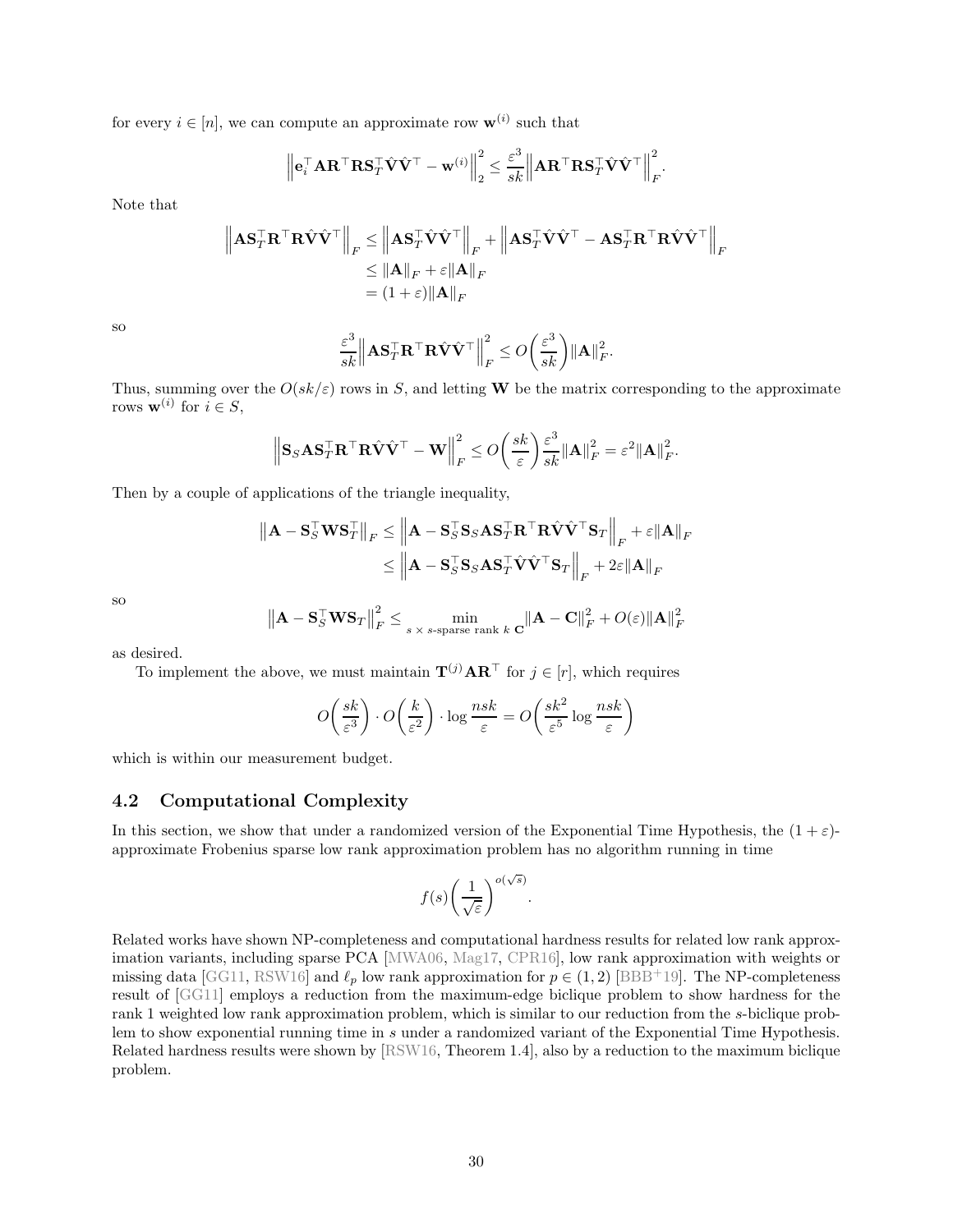#### 4.2.1 Dependence on s and  $\varepsilon$

We first note that the sparse low rank approximation problem is NP-complete for  $\varepsilon = 1/n^2$ . This is obtained through a reduction from the s-Biclique problem, which asks whether a given bipartite graph contains an s-biclique  $K_{s,s}$  or not:

<span id="page-31-1"></span>**Lemma 4.15.** Let  $G = (L, R, E)$  be a bipartite graph with  $|L| = |R| = n$ , and let  $A_G$  denote the  $n \times n$ *biadjacency matrix for* G, that is,  $(A_G)_{i,j}$  is 1 if vertex  $i \in L$  and  $j \in R$  are adjacent and 0 otherwise. Then  $f \circ \sigma \varepsilon = 1/n^2$ , it is NP-hard to compute the cost  $\|\mathbf{A} - \mathbf{A}^*\|_F^2$  of the optimal solution  $\mathbf{A}^*$  for the  $s \times s$ -sparse *low rank approximation problem within a*  $(1 + \varepsilon)$  *factor.* 

*Proof.* If G contains a  $K_{s,s}$ , then  $\mathbf{A}_G$  contains an  $s \times s$  all ones matrix, so the optimal cost is  $\|\mathbf{A} - \mathbf{A}^*\|_F^2 =$  $||A||_F^2 - s^2$ . On the other hand, if G contains no  $K_{s,s}$ , then every  $s \times s$  submatrix of  $A_G$  must have at most  $s^2 - 1$  ones. Thus, the optimal cost is at least  $||\mathbf{A} - \mathbf{A}^*||_F^2 \ge ||\mathbf{A}||_F^2 - s^2 + 1$ . In any case, we have that  $||\mathbf{A} - \mathbf{A}^*||_F^2 \le ||\mathbf{A}||_F^2 \le n^2$  so the costs in these two cases are separated by at least a  $1 + \varepsilon$  factor for  $\varepsilon = 1/n^2$ . 口

This is similar to the reduction of sparse PCA to the s-Clique problem [Mag17]. The NP-completeness of s-biclique  $K_{s,s}$  is stated without proof in [GJ79] and proven in e.g., [ADL<sup>+94]</sup>.

In fact, it is also known that s-BICLIQUE does not admit fixed parameter tractable (FPT) algorithms, assuming a randomized version of the Exponential Time Hypothesis.

<span id="page-31-2"></span>**Theorem 4.16** (Corollary 1.8, [Lin18]). *Under the randomized ETH, there is no*  $f(s) \cdot n^{o(\sqrt{s})}$ -time algorithm *to decide whether a given graph contains a subgraph isomorphic to*  $K_{s,s}$ .

Then by a similar reduction as before, under the randomized ETH, the  $(1 + n^{-2})$ -approximate  $s \times s$ sparse low rank approximation problem admits no  $f(s) \cdot n^{o(\sqrt{s})}$ -time algorithm as well. Stated in terms of the accuracy parameter  $\varepsilon$  and s, we have the following:

**Corollary 4.17.** *Under the randomized ETH, there is no*  $f(s) \cdot (1/\sqrt{\epsilon})^{o(\sqrt{s})}$ -time algorithm to compute a  $(1 + \varepsilon)$ -approximate  $s \times s$ -sparse low rank approximation.

<span id="page-31-3"></span>Remark 4.18. *Recently, the running time lower bound for the* s*-*Biclique *problem has been shown to* admit no algorithms running in time  $f(s)n^{o(s)}$  under a variant of the Planted Clique conjecture, termed the Strongish Planted Clique Hypothesis *[MRS21]. Then using this, one concludes that there is no algorithm running in time*  $f(s)(1/\sqrt{\varepsilon})^{\delta(s)}$  for the  $(1+\varepsilon)$ -approximate Frobenius sparse low rank approximation problem *as well, under the Strongish Planted Clique Conjecture.*

# <span id="page-31-0"></span>5 Gaussian Noise Spectral Sparse Low Rank Approximation

We finally consider the setting where we are given a matrix

$$
\mathbf{A} = \lambda \mathbf{X} + \mathbf{G}
$$

for  $\mathbf{G} \sim \mathcal{N}(0,1)^{n \times n}$ ,  $\lambda = O(\sqrt{n})$ , and  $\mathbf{X} \in \mathcal{O}_{s,k}$  has operator norm 1. Note that we consider disjoint  $s \times s$ sparse rank k matrices  $\mathcal{O}_{s,k}$  rather than  $\mathcal{S}_{s,k}$  in order to obtain tight bounds for this problem. Furthermore, throughout this section, we will assume that the coefficients  $\tau_i$  in the Definition [1.1](#page-1-0) are bounded by  $\tau_i \leq$  $poly(n)$ , for convenience for certain net arguments.

In this setting, we consider both the problem of detection of the low rank signal  $X$  as well as the estimation of the low rank signal.

## 5.1 Lemmas for Analysis

We first introduce simple lemmas which will be useful for our analysis. The first argues that orthogonal sparse components can only add Frobenius mass to each other.

**Lemma 5.1.** Let  $\mathbf{u}_1, \mathbf{v}_1$  and  $\mathbf{u}_2, \mathbf{v}_2$  be two s-sparse left and right singular vector pairs. Then, the Frobenius *norm of the restriction of*  $\mathbf{u}_1 \mathbf{v}_1^{\top} + \mathbf{u}_2 \mathbf{v}_2^{\top}$  *to the*  $s \times s$  *support of*  $\mathbf{u}_1 \mathbf{v}_1^{\top}$  *is at least*  $\|\mathbf{u}_1 \mathbf{v}_1^{\top}\|_F$ .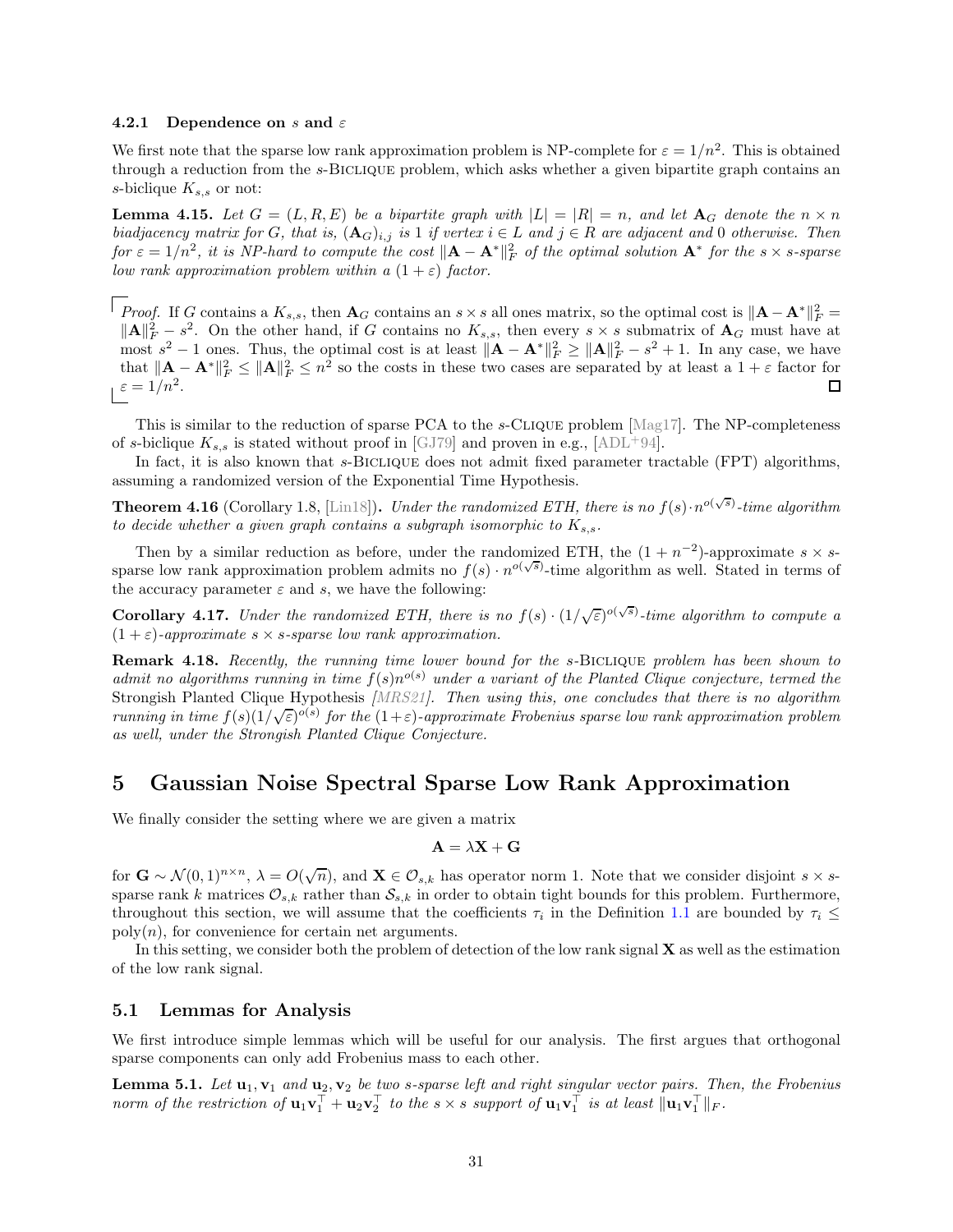*Proof.* Let  $S_u$  be intersection of the supports of  $\mathbf{u}_1$  and  $\mathbf{u}_2$ . Note then that  $\langle \mathbf{u}_1 |_{S_u}, \mathbf{u}_2 |_{S_u} \rangle = \langle \mathbf{u}_1, \mathbf{u}_2 \rangle = 0$ . Similarly,  $\langle v_1|_{S_v}, v_2|_{S_v}\rangle = 0$  where  $S_v$  is the intersection of the supports of  $v_1$  and  $v_2$ . Then by the Pythagorean theorem, the Frobenius norm of the sum  $\mathbf{u}_1 \mathbf{v}_1^{\perp} + \mathbf{u}_2 \mathbf{v}_2^{\perp}$  restricted to  $S_\mathbf{u} \times S_\mathbf{v}$  is

$$
\| \mathbf{u}_1 |_{S_{\mathbf{u}}} \mathbf{v}_1 |_{S_{\mathbf{v}}}^{\top} + \mathbf{u}_2 |_{S_{\mathbf{u}}} \mathbf{v}_2 |_{S_{\mathbf{v}}}^{\top} \|_F^2 = \| \mathbf{u}_1 |_{S_{\mathbf{u}}} \mathbf{v}_1 |_{S_{\mathbf{v}}}^{\top} \|_F^2 + \| \mathbf{u}_2 |_{S_{\mathbf{u}}} \mathbf{v}_2 |_{S_{\mathbf{v}}}^{\top} \|_F^2 + 2 \langle \mathbf{u}_1 |_{S_{\mathbf{u}}} \mathbf{v}_1 |_{S_{\mathbf{v}}}^{\top}, \mathbf{u}_2 |_{S_{\mathbf{u}}} \mathbf{v}_2 |_{S_{\mathbf{v}}}^{\top} \rangle
$$
  
\n
$$
= \| \mathbf{u}_1 |_{S_{\mathbf{u}}} \mathbf{v}_1 |_{S_{\mathbf{v}}}^{\top} \|_F^2 + \| \mathbf{u}_2 |_{S_{\mathbf{u}}} \mathbf{v}_2 |_{S_{\mathbf{v}}}^{\top} \|_F^2 + 2 \langle \mathbf{u}_1 |_{S_{\mathbf{u}}}, \mathbf{u}_2 |_{S_{\mathbf{u}}} \rangle \langle \mathbf{v}_1 |_{S_{\mathbf{v}}}, \mathbf{v}_2 |_{S_{\mathbf{v}}} \rangle
$$
  
\n
$$
= \| \mathbf{u}_1 |_{S_{\mathbf{u}}} \mathbf{v}_1 |_{S_{\mathbf{v}}}^{\top} \|_F^2 + \| \mathbf{u}_2 |_{S_{\mathbf{u}}} \mathbf{v}_2 |_{S_{\mathbf{v}}}^{\top} \|_F^2 \ge \| \mathbf{u}_1 |_{S_{\mathbf{u}}} \mathbf{v}_1 |_{S_{\mathbf{v}}}^{\top} \|_F^2
$$

By adding in the rest of the entries of  $\mathbf{u}_1 \mathbf{v}_1^{\dagger}$  outside of  $S_{\mathbf{u}} \times S_{\mathbf{v}}$ , we conclude as desired.

Our second lemma shows that any unit vector is essentially an s-sparse vector with entries of squared value roughly  $1/s$ , for some s.

<span id="page-32-1"></span>**Lemma 5.2.** Let  $\mathbf{v} \in \mathbb{R}^m$ . Then, there exists an  $s \in [m]$  such that there are at least  $s/2$  entries of  $\mathbf{A}$  with *squared value at least*  $\|\mathbf{v}\|_2^2(s(1 + \log_2 m))^{-1}$ .

*Proof.* By scaling, assume WLOG that  $\|\mathbf{v}\|_2^2 = 1$ . If **v** has an entry with squared value at least  $(1 + \log_2 m)^{-1}$ , then we are already done with  $s = 1$ . Thus, let  $|\mathbf{v}_i| < (1 + \log_2 m)^{-1}$  for all  $i \in [m]$ .

Suppose for contradiction that for every  $\ell \in [\log_2 m]$ , there are fewer than  $2^{\ell}/2$  entries of **v** with absolute value at least  $(2^{\ell} \log_2 m)^{-1}$ . We then partition the entries of **A** into the multiset  $S_0$  of entries with squared value at most  $1/m(1 + \log_2 m)$  and the multisets  $S_{\ell}$  with squared value in

$$
\left[\frac{1}{2^{\ell}(1+\log_2 m)}, \frac{2}{2^{\ell}(1+\log_2 m)}\right)
$$

for each  $\ell \in [\log_2 m]$ . Note then that

$$
\|\mathbf{v}\|_{2}^{2} < |S_{0}| \cdot \frac{1}{m(1 + \log_{2} m)} + \sum_{\ell=1}^{\log_{2} m} |S_{\ell}| \cdot \frac{2}{2^{\ell} (1 + \log_{2} m)}
$$
\n
$$
\leq \frac{m}{m(1 + \log_{2} m)} + \sum_{\ell=1}^{\log_{2} m} \frac{2^{\ell}}{2} \frac{2}{2^{\ell} (1 + \log_{2} m)}
$$
\n
$$
\leq \frac{1}{1 + \log_{2} m} + \sum_{\ell=1}^{\log_{2} m} \frac{1}{1 + \log_{2} m}
$$
\n
$$
= \frac{1 + \log_{2} m}{1 + \log_{2} m} = 1,
$$

a contradiction.

### 5.2 Detection

We first consider the problem of detection.

### <span id="page-32-2"></span>5.2.1 Lower Bounds

As previously noted,  $[LNW19]$  give sketching lower bounds for the detection problem when  $X$  is a random  $n \times n$  rank 1 matrix. We first adapt this lower bound to the setting where  $\mathbf{X} \in \mathcal{O}_{s,k}$ . For our sparse low rank signal lower bound, we draw our low rank signal matrix as a random sparse vector.

<span id="page-32-0"></span>**Definition 5.3** (Random sparse vector). We define the distribution  $\nu_{s,n}$  which samples a vector  $\mathbf{u} \in \mathbb{R}^n$  by *sampling a subset*  $S \subseteq [n]$  *of*  $|S| = s$  *random coordinates, drawing the values for* **u** *on the coordinates of* S *as* **u**| $S$  ∼  $\mathcal{N}(0, \mathbf{I}_s)$ *, and* 0*s everywhere else.* 

 $\Box$ 

 $\Box$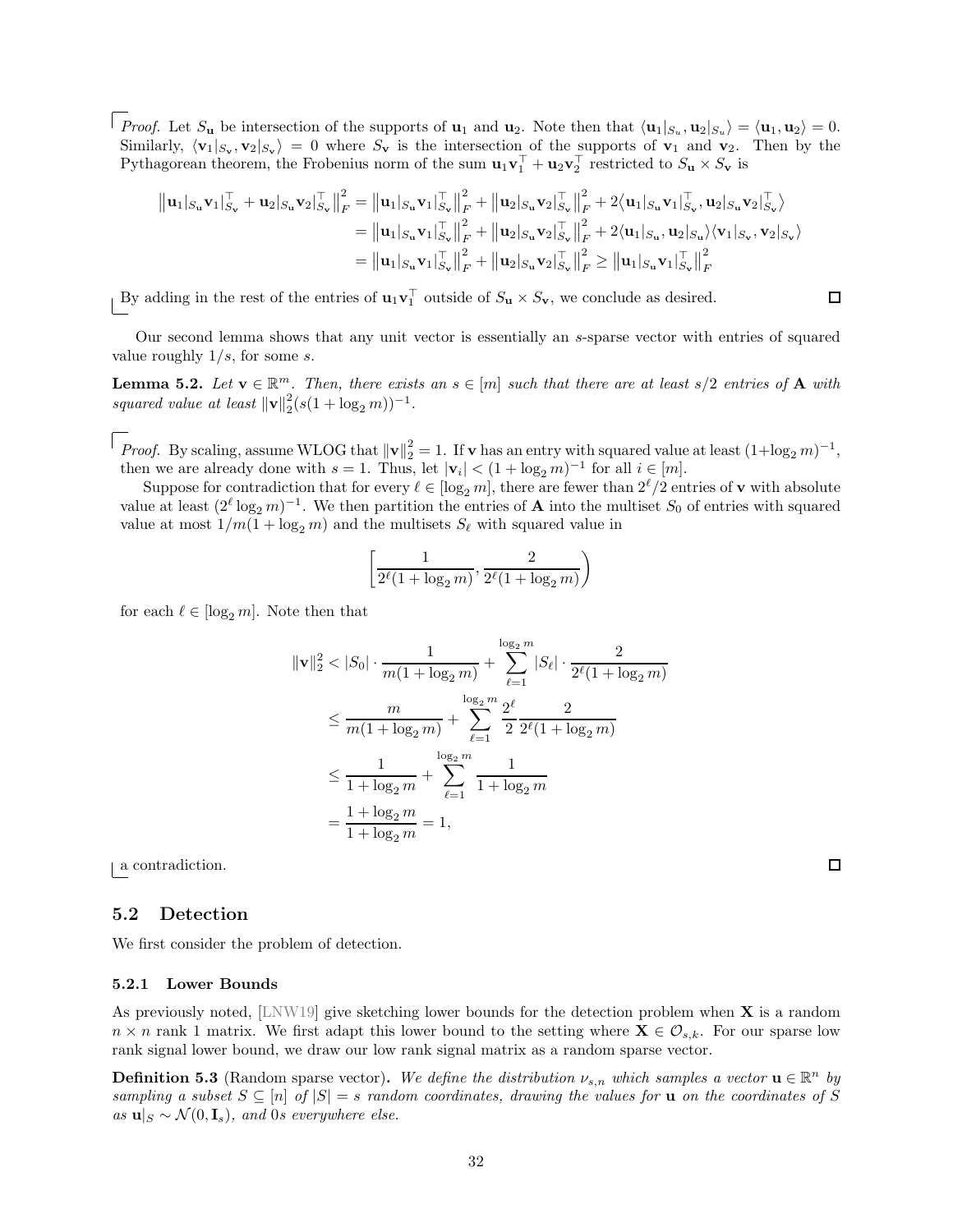Now consider the problem of distinguishing between two distributions where  $\mathcal{D}_1 = \mathcal{N}(0, 1)^{n \times n}$  is an  $n \times n$ matrix with independent standard Gaussian entries, and  $\mathcal{D}_2$  is the distribution drawn as  $\sum_{j=1}^k \mathbf{w}_j \mathbf{u}^j (\mathbf{v}^j)^\top$ where  $\mathbf{u}^j \sim \nu_{n,s_1}$  and  $\mathbf{v}^j \sim \nu_{d,s_2}$ , are all drawn independently (recall Definition [5.3\)](#page-32-0). We take m linear measurements and denote the corresponding measurements as  $\mathbf{L}^1, \mathbf{L}^2, \ldots, \mathbf{L}^m$ . We WLOG assume that  $\left\Vert \mathbf{L}^{i}\right\Vert$ 2  $\mathcal{L}_F^2 = 1$  and  $\text{tr}(\mathbf{L}^i(\mathbf{L}^j)^\top) = 0$  for  $i \neq j$ . Let  $\mathcal{L}_1$  and  $\mathcal{L}_2$  denote the distribution of the m dimensional linear sketches of  $\mathcal{D}_1$  and  $\mathcal{D}_2$ , respectively.

Useful Computations. We will need the following simple lemma.

<span id="page-33-0"></span>**Lemma 5.4.** *Let*  $A \in \mathbb{R}^{n \times d}$ *. Then,* 

$$
\mathop{\mathbf{E}}_{S\sim\binom{[n]}{s}}\|\mathbf{S}_S\mathbf{A}\|_F^2 = \sum_{S\in\binom{[n]}{s}}\frac{1}{\binom{n}{s}}\sum_{i\in S}\|\mathbf{e}_i^\top\mathbf{A}\|_2^2 = \sum_{i\in[n]}\frac{\binom{n-1}{s-1}}{\binom{n}{s}}\|\mathbf{e}_i^\top\mathbf{A}\|_2^2 = \frac{s}{n}\|\mathbf{A}\|_F^2
$$

We also need the following computation for later use. This slightly modifies [LNW19, Lemma 3.1].

<span id="page-33-1"></span>**Lemma 5.5.** Let  $A \in \mathbb{R}^{n \times d}$  with  $||A||_F < 1$ . Let  $u' \sim \nu_{s_1,n}$  and  $v' \sim \nu_{s_2,d}$  be drawn independently. Then,

$$
\mathbf{E}_{\mathbf{u}',\mathbf{v}'} \exp(\mathbf{u}'^\top \mathbf{A} \mathbf{v}') \le 1 + \frac{s_1 s_2}{n d} ||\mathbf{A}||_F^2.
$$

*Proof.* It is shown in the proof of [LNW19, Lemma 3.1] that for a matrix  $\mathbf{M} \in \mathbb{R}^{s_1 \times s_2}$  and independent Gaussians  $\mathbf{x} \sim \mathcal{N}(0, \mathbf{I}_{s_1})$  and  $\mathbf{y} \sim \mathcal{N}(0, \mathbf{I}_{s_2})$  that

$$
\mathbf{E}_{\mathbf{x},\mathbf{y}} \exp(\mathbf{x}^\top \mathbf{M} \mathbf{y}^\top) = \prod_i \frac{1}{\sqrt{1 - \sigma_i^2(\mathbf{M})}}
$$

.

Applying this identity, we obtain

$$
\mathbf{E}_{\mathbf{u}' \sim \nu_{s_1,n}} \exp(\mathbf{u}'^\top \mathbf{A} \mathbf{v}') = \mathbf{E}_{S \sim \binom{[n]}{s_1}, T \sim \binom{[d]}{s_2}} \mathbf{x} \sim \mathcal{N}(0, \mathbf{I}_{s_1}), \mathbf{y} \sim \mathcal{N}(0, \mathbf{I}_{s_2})} \exp(\mathbf{x}^\top (\mathbf{S}_S \mathbf{A} \mathbf{S}_T^\top) \mathbf{y})
$$
\n
$$
\mathbf{v}' \sim \nu_{s_2,d}
$$
\n
$$
= \mathbf{E}_{S \sim \binom{[n]}{s_1}, T \sim \binom{[d]}{s_2}} \prod_i \frac{1}{\sqrt{1 - \sigma_i^2(\mathbf{S}_S \mathbf{A} \mathbf{S}_T^\top)}}
$$

We then continue to bound as

$$
\mathbf{E}_{S \sim \binom{[n]}{s_1}, T \sim \binom{[d]}{s_2}} \prod_i \frac{1}{\sqrt{1 - \sigma_i^2(\mathbf{S}_S \mathbf{A} \mathbf{S}_T^{\top})}} \leq \mathbf{E}_{S \sim \binom{[n]}{s_1}, T \sim \binom{[d]}{s_2}} \frac{1}{\sqrt{1 - \sum_i \sigma_i^2(\mathbf{S}_S \mathbf{A} \mathbf{S}_T^{\top})}}
$$
\n
$$
= \mathbf{E}_{S \sim \binom{[n]}{s_1}, T \sim \binom{[d]}{s_2}} \frac{1}{\sqrt{1 - ||\mathbf{S}_S \mathbf{A} \mathbf{S}_T^{\top}||_F^2}}
$$
\n
$$
\leq \mathbf{E}_{S \sim \binom{[n]}{s_1}, T \sim \binom{[d]}{s_2}} 1 + ||\mathbf{S}_S \mathbf{A} \mathbf{S}_T^{\top}||_F^2}
$$
\n
$$
= 1 + \mathbf{E}_{S \sim \binom{[n]}{s_1}, T \sim \binom{[d]}{s_2}} \mathbf{S}_S \mathbf{A} \mathbf{S}_T^{\top}||_F^2
$$
\n
$$
= 1 + \frac{\mathbf{E}}{3\sqrt{\binom{[n]}{s_1}} T \sim \binom{[d]}{s_2}}
$$
\nLemma 5.4

which is the desired conclusion.

### Main Lower Bound.

 $\Box$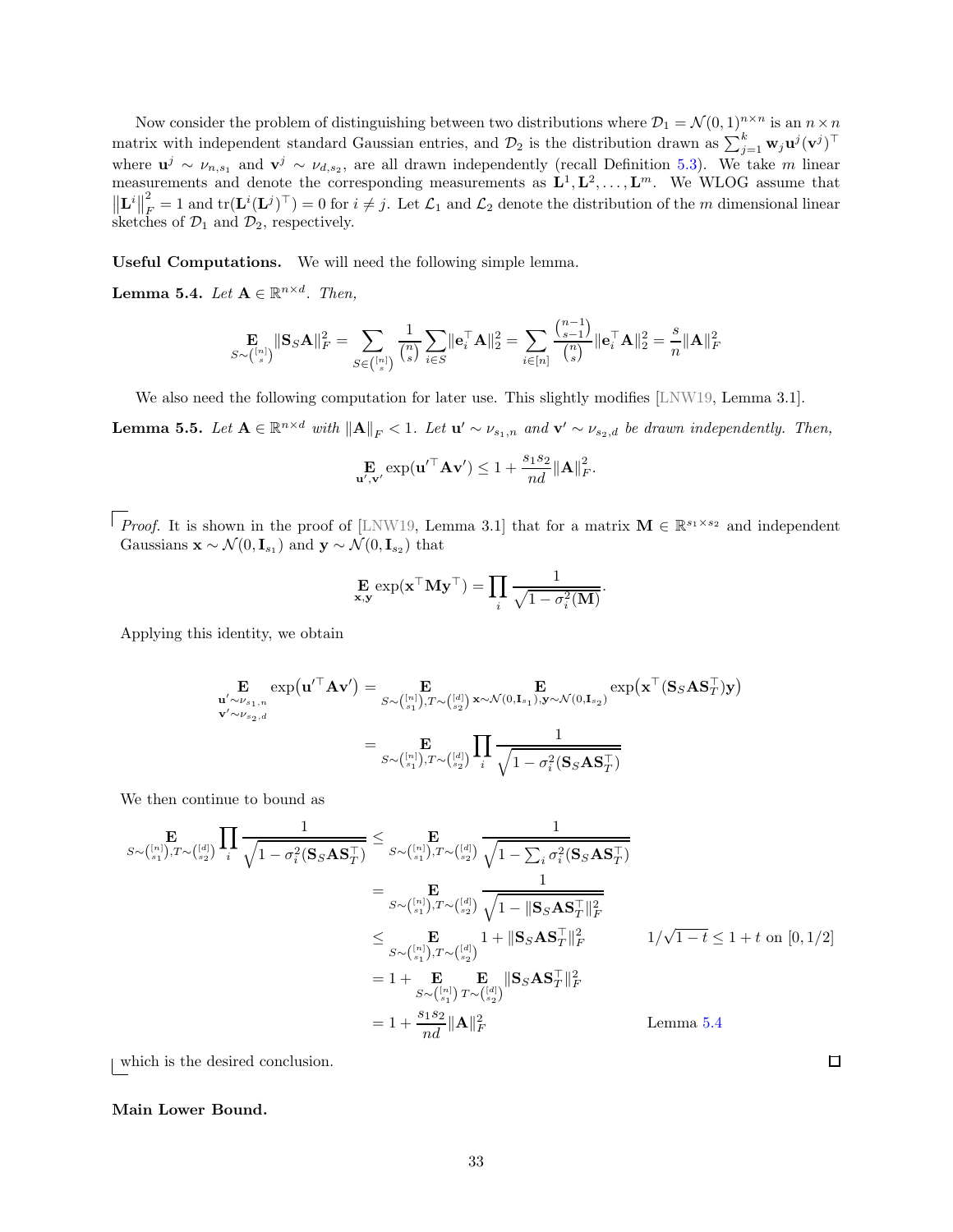<span id="page-34-0"></span>**Lemma 5.6.** We consider sketching dimension m with normalization vector  $\mathbf{w} \in \mathbb{R}^k$ . Let  $s_1$  and  $s_2$  be *sparsity parameters and let* n, d *be the dimensions of the Gaussian matrix. Further suppose*

$$
m\frac{s_1s_2}{nd}\|\mathbf{w}\|_2^4 \leq c
$$

*for a small enough constant* c*. Then,*

$$
\|\mathcal{L}_1-\mathcal{L}_2\|_{\mathsf{TV}}\leq \frac{1}{10}.
$$

*Proof.* Note that  $\mathcal{L}_1 = \mathcal{N}(0, \mathbf{I}_m)$  and  $\mathcal{L}_2 = \mathcal{N}(0, \mathbf{I}_m) * \mu$  where  $\mu$  is the distribution of

$$
\begin{pmatrix}\sum_{j=1}^k \mathbf{w}_j(\mathbf{u}^j)^\top \mathbf{L}^1 \mathbf{v}^j\\ \sum_{j=1}^k \mathbf{w}_j(\mathbf{u}^j)^\top \mathbf{L}^2 \mathbf{v}^j\\ \vdots\\ \sum_{j=1}^k \mathbf{w}_j(\mathbf{u}^j)^\top \mathbf{L}^m \mathbf{v}^j\end{pmatrix} \in \mathbb{R}^m
$$

Define

$$
\xi \coloneqq \sum_{i=1}^m \left( \sum_{j=1}^k \mathbf{w}_j (\mathbf{u}^j)^\top \mathbf{L}^i \mathbf{v}^j \right)^2
$$

Note that for a single  $j \in [k]$ ,  $\mathbf{E}(\mathbf{u}^j)^\top \mathbf{L}^i \mathbf{v}^j = 0$  so

$$
\begin{aligned} \mathbf{E}\,\xi &= \sum_{i=1}^m \mathbf{E}\Bigg(\sum_{j=1}^k \mathbf{w}_j (\mathbf{u}^j)^\top \mathbf{L}^i \mathbf{v}^j \Bigg)^2 \\ &= \sum_{i=1}^m \sum_{j=1}^k \mathbf{E}\big(\mathbf{w}_j (\mathbf{u}^j)^\top \mathbf{L}^i \mathbf{v}^j \big)^2 \\ &= \sum_{i=1}^m \sum_{j=1}^k \mathbf{w}_j^2 \sum_{a=1}^n \sum_{b=1}^d (\mathbf{L}^i)_{a,b}^2 \, \mathbf{E}(\mathbf{u}^j)_a^2 \, \mathbf{E}(\mathbf{v}^j)_b^2 \\ &= \frac{m s_1 s_2}{n d} ||\mathbf{w}||_2^2 \end{aligned}
$$

We now define the event

$$
\mathcal{E} := \left\{ \|\mathbf{w}\|_2^2 \xi < 1/2 \right\}.
$$

The expected value of  $\|\mathbf{w}\|_2^2 \xi$  is

$$
\frac{ms_1s_2}{nd}\|\mathbf{w}\|_2^4 \leq c
$$

so by Markov's inequality,  $Pr(\mathcal{E}) \ge 1-2c$ . Restrict  $\mu$  to this event and let  $\tilde{\mu}$  denote the resulting distribution. Let  $\tilde{\mathcal{L}}_2 = \mathcal{N}(0, \mathbf{I}_m) * \tilde{\mu}$ . Then using Propositions 2.1 and 2.2 of [LNW19],

$$
\|\mathcal{L}_1 - \mathcal{L}_2\|_{\mathsf{TV}} \le \left\|\mathcal{L}_1 - \tilde{\mathcal{L}}_2\right\|_{\mathsf{TV}} + \left\|\tilde{\mathcal{L}}_2 - \mathcal{L}_2\right\|_{\mathsf{TV}} \n\le \sqrt{\frac{\mathbf{E}}{\mathbf{z}_1, \mathbf{z}_2 \sim \tilde{\mu}} \exp(\langle \mathbf{z}_1, \mathbf{z}_2 \rangle) - 1} + \|\tilde{\mu} - \mu\|_{\mathsf{TV}} \n\le \sqrt{\frac{1}{\mathbf{Pr}(\mathcal{E})} \frac{\mathbf{E}}{\mathbf{z}_1 \sim \tilde{\mu}, \mathbf{z}_2 \sim \mu} \exp(\langle \mathbf{z}_1, \mathbf{z}_2 \rangle) - 1} + \mathbf{Pr}(\mathcal{E}^c).
$$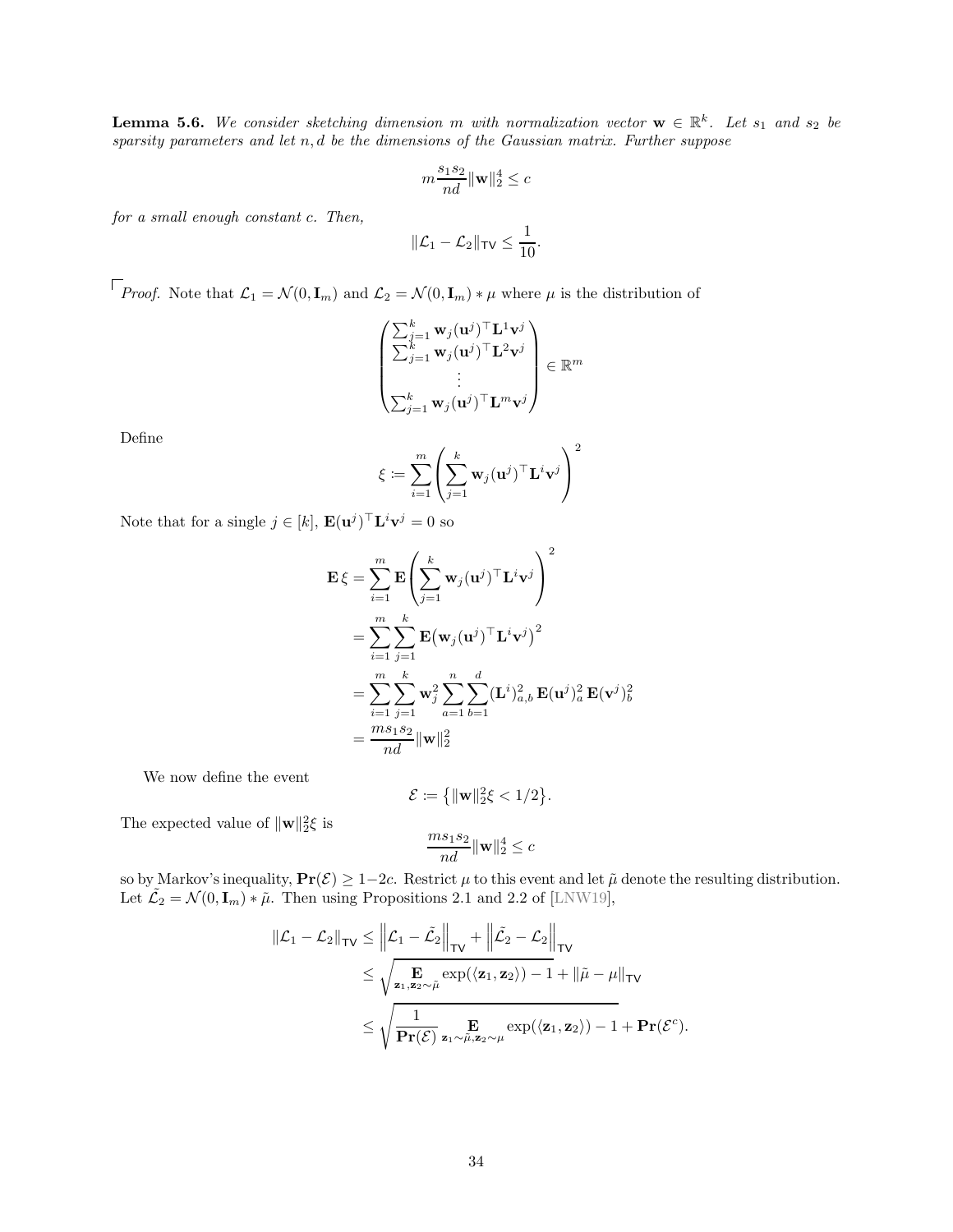Then,

$$
\begin{aligned} \mathbf{E} \underset{\mathbf{z}_1 \sim \tilde{\mu}, \mathbf{z}_2 \sim \mu}{\mathbf{E}} \exp(\langle \mathbf{z}_1, \mathbf{z}_2 \rangle) &= \mathbf{E} \exp\left( \sum_{i=1}^m \sum_{j=1}^k \sum_{j'=1}^k \mathbf{w}_j (\mathbf{u}^j)^\top \mathbf{L}^i \mathbf{v}^j \cdot \mathbf{w}_{j'} (\mathbf{u}^{j'})^\top \mathbf{L}^i \mathbf{v}^{j'} \right) \\ &= \mathbf{E} \exp\left( \sum_{j'=1}^k (\mathbf{u}^{j'})^\top \Bigg[ \sum_{i=1}^m \sum_{j=1}^k \mathbf{w}_j (\mathbf{u}^j)^\top \mathbf{L}^i \mathbf{v}^j \cdot \mathbf{w}_{j'} \mathbf{L}^i \Bigg] \mathbf{v}^{j'} \right) \\ &= \mathbf{u}^1, \dots, \mathbf{u}^r, \mathbf{v}^1, \dots, \mathbf{v}^r | \mathcal{E} \prod_{j'=1}^k \mathbf{E} \exp\left( (\mathbf{u}^{j'})^\top \mathbf{Q}^{j'} \mathbf{v}^{j'} \right) \end{aligned}
$$

where  $\mathbf{Q}^{j'}$  is an  $n \times d$  matrix defined by

$$
\mathbf{Q}^{j'}\coloneqq\sum_{i=1}^{m}\sum_{j=1}^{k}\mathbf{w}_{j}(\mathbf{u}^{j})^{\top}\mathbf{L}^{i}\mathbf{v}^{j}\cdot\mathbf{w}_{j'}\mathbf{L}^{i}
$$

We have that

$$
\|\mathbf{Q}^{j'}\|_{F}^{2} = \left\|\sum_{i=1}^{m} \sum_{j=1}^{k} \mathbf{w}_{j}(\mathbf{u}^{j})^{\top} \mathbf{L}^{i} \mathbf{v}^{j} \cdot \mathbf{w}_{j'} \mathbf{L}^{i}\right\|_{F}^{2}
$$
  
\n
$$
= \sum_{i=1}^{m} \left\|\sum_{j=1}^{k} \mathbf{w}_{j}(\mathbf{u}^{j})^{\top} \mathbf{L}^{i} \mathbf{v}^{j} \cdot \mathbf{w}_{j'} \mathbf{L}^{i}\right\|_{F}^{2}
$$
  
\n
$$
= \sum_{i=1}^{m} \left(\sum_{j=1}^{k} \mathbf{w}_{j}(\mathbf{u}^{j})^{\top} \mathbf{L}^{i} \mathbf{v}^{j} \cdot \mathbf{w}_{j'}\right)^{2} \|\mathbf{L}^{i}\|_{F}^{2}
$$
  
\n
$$
= \mathbf{w}_{j'}^{2} \sum_{i=1}^{m} \left(\sum_{j=1}^{k} \mathbf{w}_{j}(\mathbf{u}^{j})^{\top} \mathbf{L}^{i} \mathbf{v}^{j}\right)^{2}
$$
  
\n
$$
= \mathbf{w}_{j'}^{2} \xi < 1
$$

since the  $\mathbf{L}^i$  are orthogonal

since we have conditioned on  $\mathcal{E}$ . Thus,

$$
\mathbf{u}^{1}, \dots, \mathbf{u}^{k}, \mathbf{v}^{1}, \dots, \mathbf{v}^{k} | \mathcal{E} \prod_{j'=1}^{k} \mathbf{u}^{j'} \cdot \mathbf{v}^{j'} \exp \left( (\mathbf{u}^{j'})^{\top} \mathbf{Q}^{j'} \mathbf{v}^{j'} \right) \leq \mathbf{u}^{1}, \dots, \mathbf{u}^{k}, \mathbf{v}^{1}, \dots, \mathbf{v}^{k} | \mathcal{E} \prod_{j'=1}^{k} \left( 1 + \frac{s_{1} s_{2}}{nd} \mathbf{w}_{j'}^{2} \xi \right)
$$
\n
$$
\leq \mathbf{u}^{1}, \dots, \mathbf{u}^{k}, \mathbf{v}^{1}, \dots, \mathbf{v}^{k} | \mathcal{E} \exp \left( \sum_{j'=1}^{k} \frac{s_{1} s_{2}}{nd} \mathbf{w}_{j'}^{2} \xi \right)
$$
\n
$$
= \mathbf{u}^{1}, \dots, \mathbf{u}^{k}, \mathbf{v}^{1}, \dots, \mathbf{v}^{k} | \mathcal{E} \exp \left( \frac{s_{1} s_{2}}{nd} ||\mathbf{w}||_{2}^{2} \xi \right)
$$
\n
$$
\leq \mathbf{u}^{1}, \dots, \mathbf{u}^{k}, \mathbf{v}^{1}, \dots, \mathbf{v}^{k} | \mathcal{E} \left( 1 + 2 \frac{s_{1} s_{2}}{nd} ||\mathbf{w}||_{2}^{2} \xi \right)
$$
\n
$$
\leq 1 + 2c
$$

Thus,

$$
\|\mathcal{L}_1-\mathcal{L}_2\|_{\mathsf{TV}} \leq \sqrt{\frac{2c}{1-2c}} + 2c \leq \frac{1}{10}
$$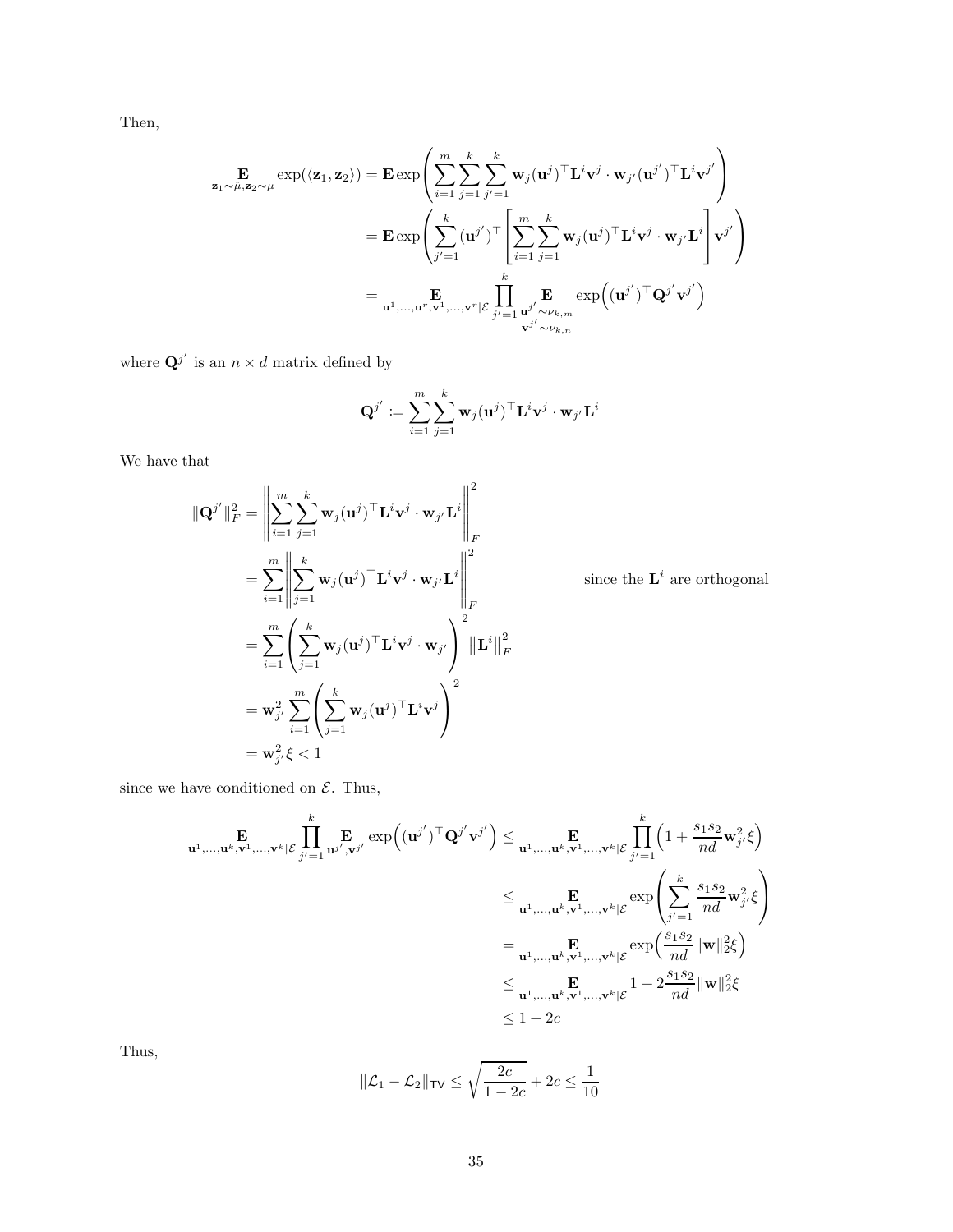when c is small enough.

Corollary 5.7. Let  $k = 1$ ,  $d = n$ , and

$$
w = \frac{\sqrt{n}}{\sqrt{s_1 s_2}}.
$$

*Then, a randomized sketching algorithm distinguishing between*  $\mathcal{D}_1$  *and*  $\mathcal{D}_2$  *must make at least*  $m = \Omega(s_1 s_2)$ *measurements.*

*Proof.* By Lemma [5.6,](#page-34-0) we must have that

$$
m\frac{s_1s_2}{n^2}w^4 = m\frac{1}{s_1s_2} \ge c
$$

for a constant c. Thus,  $m \ge cs_1s_2 = \Omega(s_1s_2)$ , as desired.

Now note that if we set  $s_1 = s$  and  $s_2 = sk$  in the above theorem, this yields a disjoint  $s \times s$ -sparse rank k matrix. To detect this matrix, our theorem states that  $\Omega(s^2 k)$  measurements are required.

<span id="page-36-1"></span>Corollary 5.8. *Any randomized sketching algorithm distinguishing between*  $A = G$  *and*  $A = \lambda X + G$  *for*  $\mathbf{G} \sim \mathcal{N}(0,1)^{n \times n}, \ \lambda = \sqrt{n}, \ and \ \mathbf{X} \in \mathcal{O}_{s,k} \ with \ \|\mathbf{X}\|_2 = 1 \ \ requires \ \Omega(s^2 k) \ \ measurements.$ 

Despite this natural lower bound, there is in fact a better lower bound when  $s^2k$  is small. Consider the task of distinguishing between  $\mathbf{A} = \mathbf{G}$  and  $\mathbf{A} = \mathbf{G} + \sqrt{n} \mathbf{e}_i \mathbf{e}_j^{\top}$  for two randomly chosen coordinates  $i \sim [n]$ and  $j \sim [n]$ . This is the hard instance in [ANPW13] for estimating the  $p = 4$  norm of an  $n^2$  dimensional vector in the context of frequency moment estimation. For this problem, they show that

$$
\Omega((n^2)^{1-2/p} \log(n^2)) = \Omega(n \log n)
$$

measurements are required. Putting these together, the lower bound we obtain is

$$
\Omega(n\log n + s^2k).
$$

### 5.2.2 Upper Bounds

We have two upper bounds, each matching the two terms, the  $n \log n$  and the  $s^2 k$ , in the lower bound.

**Small** s **Regime:**  $s \leq \sqrt{n/k \log n}$ . We first show that when

$$
s^2k\log(s^2k) \le n
$$

or equivalently when  $s \leq \sqrt{n/k \log n}$ , that is, when the first term in the lower bound is roughly tight, then an algorithm based on 4-norm estimation achieves a bound of  $n \cdot \text{poly}\log(n)$  measurements. In this setting, we essentially need none of the structure provided by the fact that  $\mathbf{X} \in \mathcal{O}_{s,k}$ . In fact, all we use is that  $\|\mathbf{X}\|_F^2 \ge 1$  and that **X** is supported on  $s^2k$  coordinates.

For intuition, let  $b \leq n$  and suppose that **X** is supported on b entries with each nonzero entry equal to  $1/\sqrt{b}$ , so the corresponding entry in **A** is  $\sqrt{n/b}$ . Now consider a random sample S of  $n^2/b^2$  elements of **A**, whose 4-norm we compute in roughly  $\sqrt{n^2/b^2} = n/b$  measurements. If S contains no entries of **X**, then  $||S||_4^4 = \Theta(n^2/b^2)$ , while if S does contain an entry of **X**, then 4-norm is a constant times larger, so we can distinguish between the two cases. If we now repeat this b times, for a total of  $b \cdot (n/b) = n$  measurements, then we sample a total of  $b \cdot (n^2/b^2) = n^2/b$  elements, so one of these trials will find one of the b elements of X.

As described earlier, when  $s \leq \sqrt{n/k \log n}$ , then we may make use of 4-norm estimation algorithms to detect the presence of the signal.

<span id="page-36-0"></span>**Theorem 5.9** (Sketching frequency moments [BO10, AKO11, Gan15, GW18]). For  $p > 2$ , the p-norm of *an* n-dimensional vector can be approximated up to constant factors with probability  $1 - \delta$  with sketching *complexity*  $\Theta(n^{1-2/p} \log(1/\delta) + n^{1-2/p} \log^{2/p}(1/\delta) \log n)$ *.* 

 $\Box$ 

 $\Box$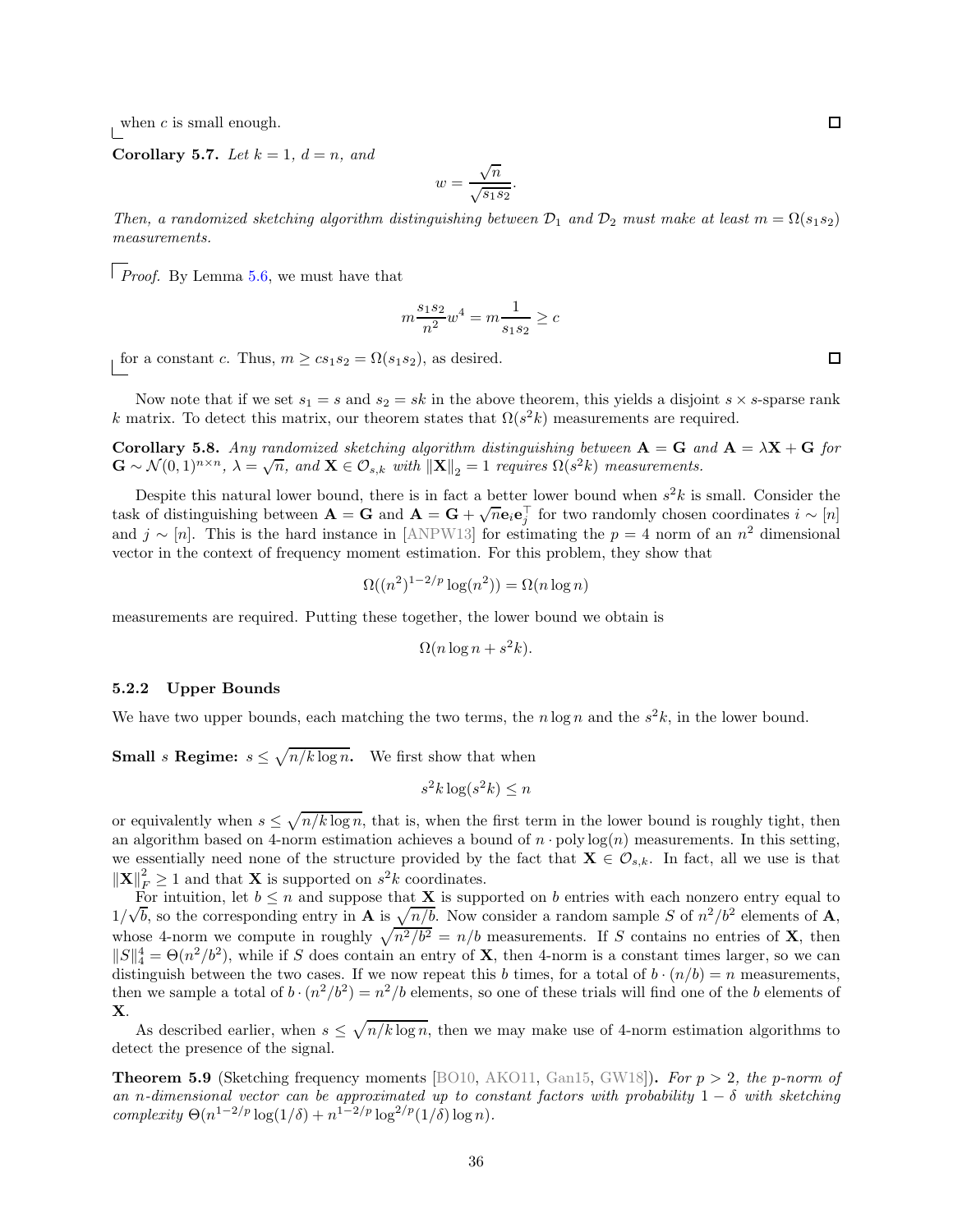**Algorithm 1** Detection algorithm for  $s \leq \sqrt{n/k \log n}$ 

**Input:**  $\mathbf{A} \in \mathbb{R}^{n \times n}$ , sparsity s, rank k **Output:** True if  $\vec{A} = \vec{G} + \sqrt{n} \vec{X}$  and false otherwise 1: for  $i = 0$  to  $i = \lceil \log_2(s^2 k) \rceil$  do 2:  $s' \coloneqq 2^i, \, \alpha = O((s'^2 \log(s^2 k))^{-1}), \, m \coloneqq \Theta(n^2 \alpha^2), \, \tau \coloneqq \Theta(m)$ 3: **for**  $j = 1$  to  $j = O(s'^2 \log^2(s^2 k))$  **do** 4: Sample a set S of m entries of **A**<br>5: Obtain an estimate y for  $||\mathcal{S}||_4^4$  w. 5: Obtain an estimate y for  $\|\mathcal{S}\|_4^4$  with  $O(\sqrt{m}(\log s^2 k)(\log n))$  measurements (Theorem [5.9\)](#page-36-0) 6: **if**  $y \geq \tau$  **then**<br>7: **return** Tru return True 8: end if 9: end for 10: end for 11: return False

<span id="page-37-1"></span><span id="page-37-0"></span>**Theorem 5.[1](#page-37-0)0.** Let  $X \in S_{s,k}$ . Then Algorithm 1 makes  $O(n(\log^3(sk))(\log n))$  sketching measurements and distinguishes between the cases of  $\mathbf{A} = \mathbf{G} + \sqrt{n}\mathbf{X}$  and  $\mathbf{A} = \mathbf{G}$  with constant probability, where  $\mathbf{G} \sim$  $\mathcal{N}(0,1)^{n \times n}$ .

*Proof.* We show in general that when **X** has Frobenius norm  $||\mathbf{X}||_F^2 \geq r$  for some r and is supported on b entries, then the sketching complexity is

$$
O\Big(\frac{n}{r} (\log^3 b)(\log \log b)(\log n)\Big).
$$

The result then follows since

$$
\left\|\mathbf{X}\right\|_F^2 \ge \left\|\mathbf{X}\right\|_2^2 = 1
$$

and **X** is supported on  $s^2k$  entries. In this case, we assume the parameter regime

$$
\frac{nr}{b\log b} \geq c
$$

for some sufficiently large constant c.

By applying Lemma [5.2](#page-32-1) to **X** viewed as a vector in b dimensions, there exists some  $s' \in [b]$  such that there are at least  $s'/2$  entries of **X** with squared value at least

$$
\alpha := r(s'(1 + \log_2 b))^{-1}.
$$

This translates to an entry of squared value at least  $n\alpha$  in **A** after scaling **X** by  $\sqrt{n}$ . Now consider a random sample of  $m = O(n^2\alpha^2)$  entries of **A**. Note that  $m \ge 1$  by assumption on our parameter regime. The 4-norm of this sample can be approximated up to constant factors with probability at least  $1 - O(1/b)$ with  $O(\sqrt{m}(\log b)(\log n))$  measurements by Theorem [5.9.](#page-36-0)

If this sample contains only Gaussian entries, then the 4-norm has an expectation of  $O(m^{1/4})$  [\[PVZ17,](#page-47-4) Proposition 2.4] and concentrates to this expectation up to a  $(1 + \varepsilon)$  factor with probability at least  $1 - \exp(-\Omega(\varepsilon \sqrt{m}))$  [\[PVZ17,](#page-47-4) Theorem 1.1]. On the other hand, if this sample contains an entry of squared size  $n\alpha$ , then this single entry increases the 4-norm of the sample by a constant factor, so this distinguishes between the two cases. The probability that this random sample contains one of these entries of squared size  $n\alpha$  is

$$
p = O\bigg(\frac{ms'}{n^2}\bigg) = O(\alpha^2 s') = O\bigg(\frac{r^2}{s' \log^2 b}\bigg).
$$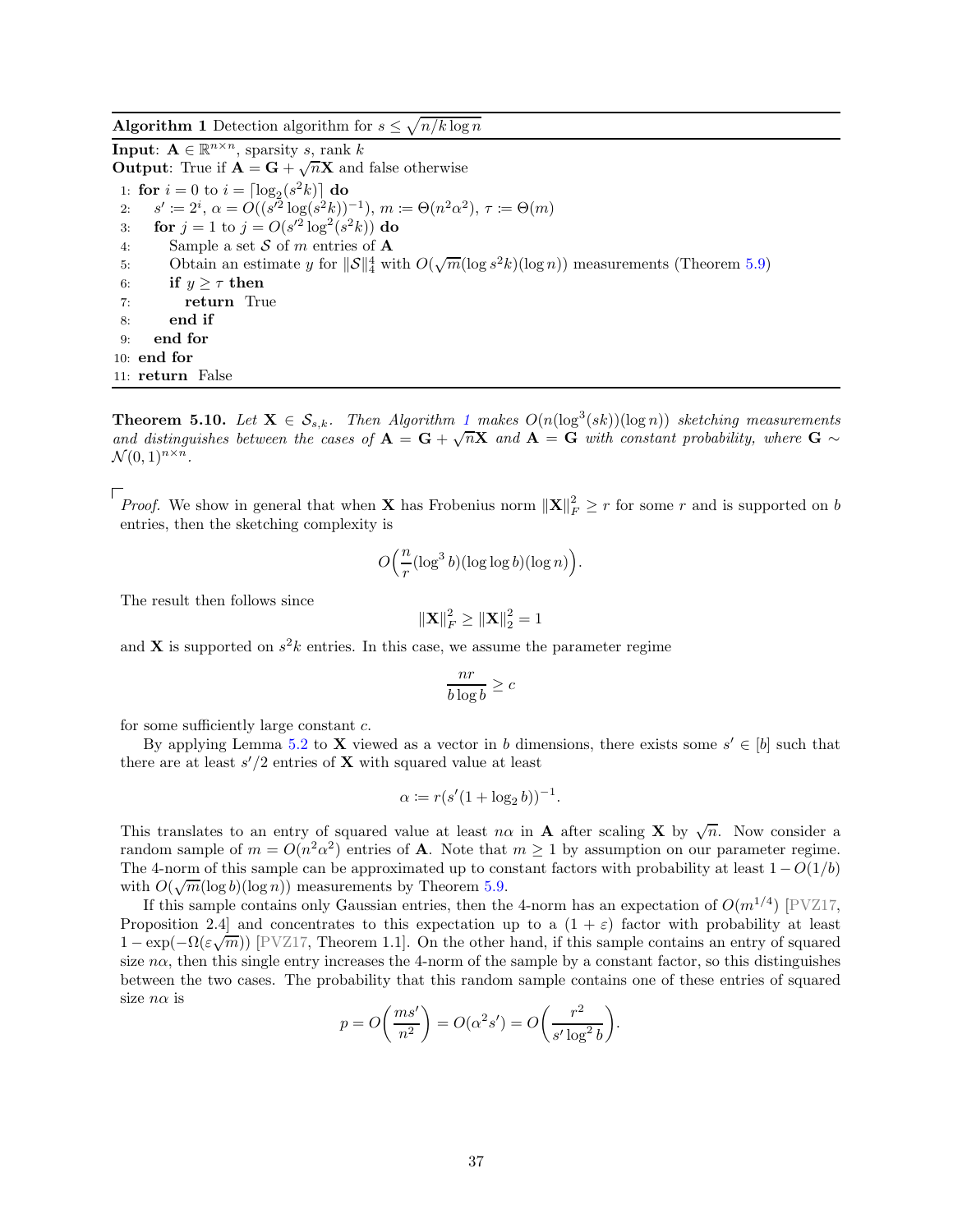Thus, with  $O(\log(1/\delta)/p)$  repetitions for  $\delta = 1/\log_2 b$ , the probability that we find none of the s' large entries is at most

$$
(1-p)^{\log(1/\delta)/p} \le \exp\left(-p\frac{\log\frac{1}{\delta}}{p}\right) = \delta
$$

we find one of the  $s'$  entries of squared size at least  $n\alpha$  with constant probability.

The total number of sketching measurements assuming that we know s' was

$$
O\left(\sqrt{m}(\log b)(\log n) \cdot \frac{\log \frac{1}{\delta}}{p}\right) = O\left(n\alpha(\log b)(\log n) \cdot \frac{\log \frac{1}{\delta}}{\alpha^2 s'}\right)
$$

$$
= O\left(\frac{n}{r}(\log^2 b)(\log n) \log \frac{1}{\delta}\right)
$$

By guessing s' up to constant factors by  $s' = 1, 2, 4, \ldots, b$  in  $\log_2 b$  guesses, our final sketching complexity is

$$
O\Big(\frac{n}{r}(\log^3 b)(\log \log b)(\log n)\Big).
$$

 $\sqcup$ 

Thus, in the regime where  $s \leq \sqrt{n/k \log n}$ , the detection problem can roughly be viewed as a simpler case of the 4-norm estimation problem, since both the algorithms and lower bounds are captured by 4-norm estimation.

**Large** s Regime:  $s \ge \sqrt{n/k \log n}$ . When  $s \ge \sqrt{n/k \log n}$ , the 4-norm estimation approach cannot work, and our approach shifts to sampling a submatrix and iterating over a net to identify the signal. We illustrate the basic idea of the algorithm on the hard instance of the lower bound in Corollary [5.8,](#page-36-1) where the signal matrix is X is essentially  $\mathbf{u} \mathbf{v}^\top$  for  $\mathbf{u} \sim \mathcal{N}(0, \mathbf{I}_s)$  and  $\mathbf{u} \sim \mathcal{N}(0, \mathbf{I}_{sk})$ , normalized appropriately, so that the signal matrix added to the Gaussian noise has operator norm  $\sqrt{n}$ . To detect this signal, suppose we sample an  $sk \times s$  submatrix. Then, in expectation, we sample a

$$
\frac{s^2k}{n} \times \frac{s^2k}{n}
$$

submatrix **X'** of **X**. We then iterate over a net N for  $(s^2k/n) \times (s^2k/n)$ -sparse rank 1 matrices, which has log size roughly  $O(s^2k/n)$ , to try to find a net vector that aligns with **X'**. If we find such a net vector, then the inner product between the net vector and  $X'$  will be

$$
\|\mathbf{X}'\|_F = \sqrt{\frac{s^2k}{n} \cdot \frac{s^2k}{n} \cdot \frac{n}{s^2k}} = \sqrt{\frac{s^2k}{n}}.
$$

On the other hand, note that the inner product between the net vector and the Gaussian noise will just be a standard Gaussian, since the net vector has Frobenius norm 1. Now for any  $\delta \in (0,1)$ , the Gaussian will be at most  $\sqrt{\log \frac{1}{\delta}}$  with probability at least  $1 - \delta$ , so with  $\delta = 1/\Theta(|\mathcal{N}|)$ , we can union bound over the net to see that the Gaussian noise is at most

$$
\sqrt{\log\frac{1}{\delta}} = \tilde{O}\left(\sqrt{\frac{s^2k}{n}}\right).
$$

We thus see that by adjusting constants and log factors appropriately, we can distinguish between the Gaussian noise and the signal and thus solve the detection problem.

In general, this approach will work to give a sketching upper bound of  $\tilde{O}(s^2k)$  dimensions, if we can find an  $a \times b$  submatrix with operator norm at least  $\tilde{\Omega}(1)$  for  $ab \leq \tilde{O}(s^2k)$ . However, we are unable to show that such a submatrix exists for every  $\mathbf{X} \in \mathcal{O}_{s,k}$ . Instead, we obtain a looser bound of

$$
\tilde{O}(s^2k^{4/3})
$$

measurements by showing two algorithms that roughly follow the above approach, one for when the Frobenius norm of  $X$  is large and one for when the Frobenius norm of  $X$  is small: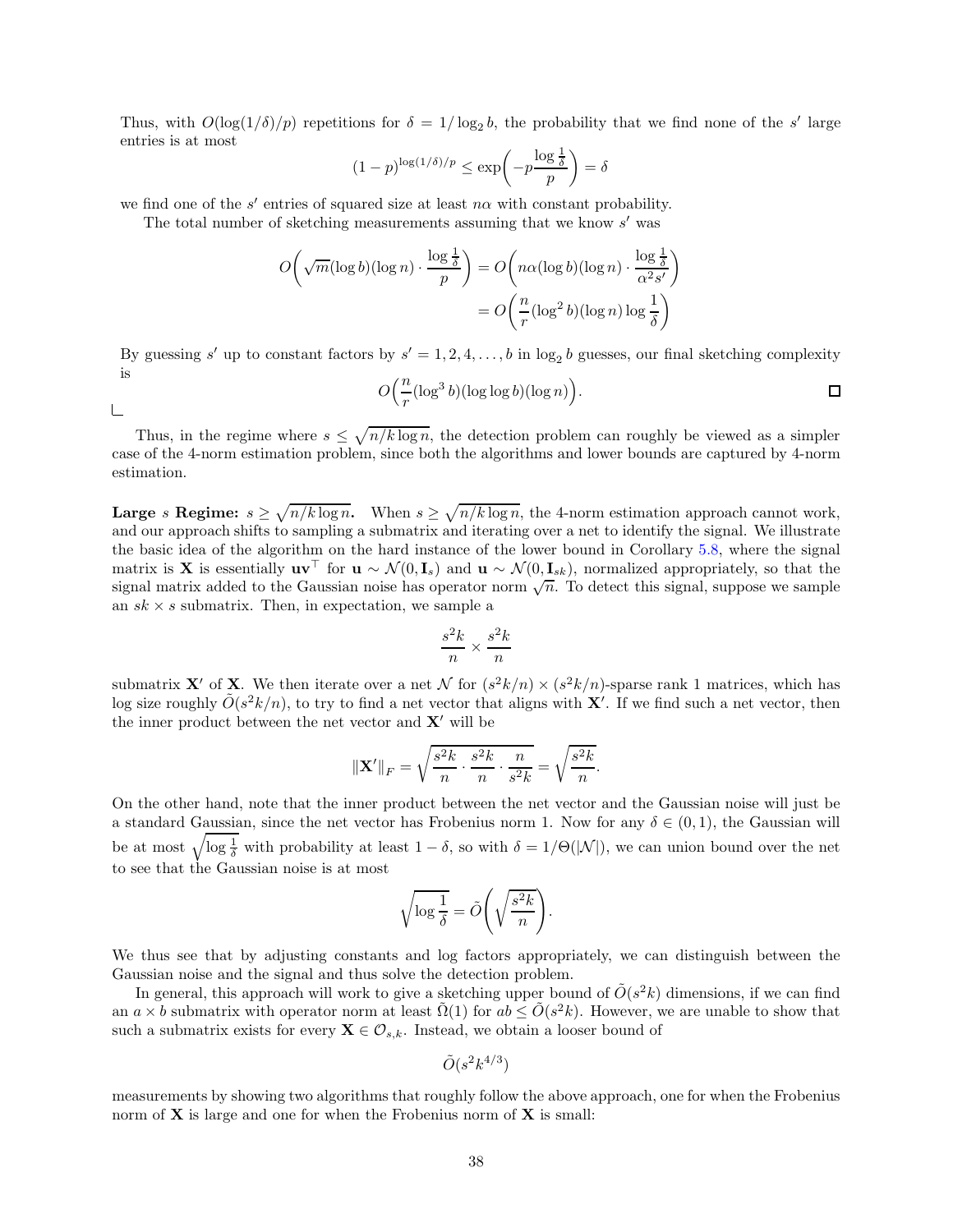<span id="page-39-1"></span>**Lemma 5.11.** Let  $X \in \mathcal{O}_{s,k}$  be an  $n \times n$  matrix with Frobenius norm at least

$$
\|\mathbf{X}\|_F^2 \ge r.
$$

*Then, we can distinguish*  $G + \sqrt{n}X$  *and*  $G$  *for*  $G \sim \mathcal{N}(0, 1)^{n \times n}$  *with* 

$$
O\left(\frac{s^2k^2}{r^2} (\log^6 s)(\log^2 n)\right)
$$

*measurements.*

*Proof.* Write

$$
\mathbf{X} = \sum_{i=1}^k \tau_i \mathbf{x}_i \mathbf{y}_i^{\top}.
$$

Note then that

$$
\|\mathbf{X}\|_{F}^{2} = \sum_{i=1}^{k} \left\|\tau_{i} \mathbf{x}_{i} \mathbf{y}_{i}^{\top}\right\|_{F}^{2} = \sum_{i=1}^{k} \tau_{i}^{2}.
$$

Then there is some  $i \in [k]$  such that  $\tau_i^2 \ge r/k$ .

We now apply Lemma [5.2](#page-32-1) to each of the vectors  $x_i$  and  $y_i$ , so that  $x_i$  has at least  $s_1/2$  entries, say  $S_1 \subseteq [n]$  of  $\mathbf{x}_i$  have squared size at least  $(s_1(1 + \log_2 s))^{-1}$ , and similarly,  $\mathbf{y}_i$  has at least  $s_2/2$  entries, say  $S_2 \subseteq [n]$ , of  $\mathbf{y}_i$  have squared size at least  $(s_2(1 + \log_2 s))^{-1}$ . We refer to these entries as the *flat entries*.

## Handling Sparse Components. Suppose that

$$
s_1 s_2 \le O\bigg(\frac{nr}{k(1+\log_2 s)^2 \log n}\bigg) = \tilde{O}\bigg(\frac{nr}{k}\bigg).
$$

Then, there is a submatrix supported on  $s_1s_2$  entries with squared Frobenius norm at least

$$
\frac{n\tau_i^2}{s_1s_2(1+\log_2 s)^2} \ge \frac{nr}{ks_1s_2(1+\log_2 s)^2} \ge 1,
$$

which has a sparsity of  $b = s_1 s_2$  and Frobenius norm  $r \geq 1$  such that

$$
\frac{nr}{b\log b} \geq c
$$

so we can detect this submatrix by using the 4-norm estimation procedure of Theorem [5.10.](#page-37-1) We thus assume that

<span id="page-39-0"></span>
$$
s_1 s_2 > \Omega\left(\frac{nr}{k(1 + \log_2 s)^2 \log n}\right) = \tilde{\Omega}\left(\frac{nr}{k}\right). \tag{2}
$$

**Handling Dense Components.** When  $s_1s_2 = \tilde{\Omega}(nr/k)$  as in Equation [\(2\)](#page-39-0), then our algorithm is to sample a submatrix. Suppose for the moment that we know  $s_1$  and  $s_2$ , and we will remove this assumption later. We then sample a random  $n_1 \times n_2$  submatrix  $\mathbf{A}'$  of  $\mathbf{A}$ , for  $n_1$  and  $n_2$  to be determined later. Then by Chernoff bounds, we sample  $t_1 := \Theta(n_1s_1/n)$  rows and  $t_2 := \Theta(n_2s_2/n)$  columns of the component  $\tau_i\mathbf{x}_i\mathbf{y}_i$ in expectation, and with high probability  $1 - O(1/\log^2 s)$  as long as

$$
\Theta\left(\frac{n_1s_1}{n}\right) = \Theta\left(\frac{n_2s_2}{n}\right) \ge \log\log s.
$$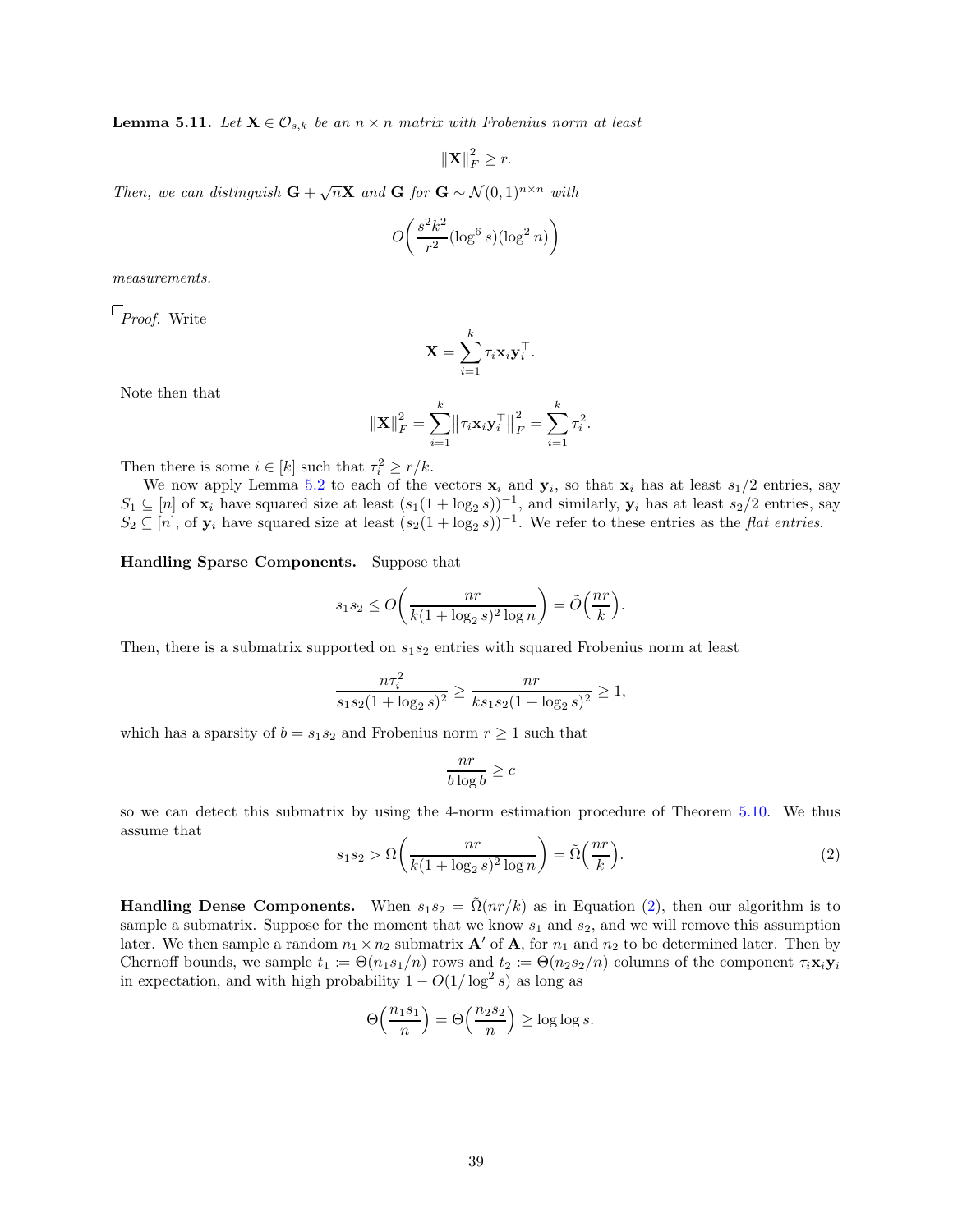Denote this flat sampled submatrix of **X**, supported on the flat entries  $S_1 \times S_2$ , as **X'**. We now consider an  $\varepsilon$ -net N (in the Frobenius norm) over rank 1  $n_1 \times n_2$  matrices with  $t_1 \times t_2$ -sparse components and operator norm 1. This has size

$$
\binom{n_1}{t_1} \left(\frac{6}{\varepsilon}\right)^{t_1} \cdot \binom{n_2}{t_2} \left(\frac{6}{\varepsilon}\right)^{t_2} \le \left(\frac{6en_1}{\varepsilon t_1}\right)^{t_1} \left(\frac{6en_2}{\varepsilon t_2}\right)^{t_2}
$$

by a straightforward modification of the proof of Corollary [2.3.](#page-8-2) If  $\mathbf{A} \sim \mathcal{N}(0, 1)^{n \times n}$ , then  $\mathbf{A}'$  is just a  $n_1 \times n_2$ Gaussian matrix so for all  $\mathbf{B} \in \mathcal{N}$ ,

$$
\langle \mathbf{A}', \mathbf{B} \rangle \sim \mathcal{N}(0, \|\mathbf{B}\|_F^2) = \mathcal{N}(0, 1)
$$

On the other hand, if **A** has the rank 1 signal, then for some  $B \in \mathcal{N}$ , **B** is  $\varepsilon$ -close to **X'** in Frobenius norm and thus

$$
\langle \mathbf{A}', \mathbf{B} \rangle \sim \mathcal{N}(\langle \sqrt{n} \mathbf{X}', \mathbf{B} \rangle, \|\mathbf{B}\|_F^2) = \mathcal{N}(\langle \sqrt{n} \mathbf{X}', \mathbf{B} \rangle, 1)
$$

where

$$
\left\langle \sqrt{n} \mathbf{X}', \mathbf{B} \right\rangle = \Theta(||\sqrt{n} \mathbf{X}'||_F) = \Theta\left(\sqrt{t_1 t_2 \frac{n\tau_i^2}{s_1 s_2 (1 + \log_2 s)^2}}\right) \ge \Omega\left(\sqrt{\frac{n_1 n_2 r}{k n \log^2 s}}\right).
$$

Then the two Gaussians means are separated by  $\Theta(\sqrt{n}||\mathbf{X}'||_F)$ , while by a union bound over the net N, the Gaussian noise can be as large as

$$
\Theta(\sqrt{\log |\mathcal{N}|}) = \Theta\left(\sqrt{t_1 \log \frac{6en_1}{\varepsilon t_1} + t_2 \log \frac{6en_2}{\varepsilon t_2}}\right) \leq O\left(\frac{\sqrt{n_1 s_1 + n_2 s_2}}{\sqrt{n}} \sqrt{\log n}\right).
$$

One can check that this is at most  $\Theta(\sqrt{n} \|\mathbf{X}'\|_F)$  if

$$
n_1 = O\bigg(\frac{k}{r}s_2(\log^2 s)(\log n)\bigg), \qquad n_2 = O\bigg(\frac{k}{r}s_1(\log^2 s)(\log n)\bigg).
$$

Thus, the total sketching complexity so far is

$$
O\left(\frac{k^2}{r^2} s_1 s_2 (\log^4 s)(\log^2 n)\right)
$$

Now to remove our assumption that we know  $s_1$  and  $s_2$ , we must iterate over  $O(\log^2 s)$  guesses for  $s_1 =$  $1, 2, 4, \ldots, s$  and  $s_2 = 1, 2, 4, \ldots, s$ , which brings the total sketching complexity up to

$$
O\left(\frac{s^2k^2}{r^2}(\log^6 s)(\log^2 n)\right).
$$

 $\sqcup$ 

<span id="page-40-0"></span>**Lemma 5.12.** *Let*  $X \in \mathcal{O}_{s,k}$  *be an*  $n \times n$  *matrix with Frobenius norm at most* 

$$
\|\mathbf{X}\|_F^2 \leq r.
$$

*Then, we can distinguish*  $G + \sqrt{n}X$  *and*  $G$  *for*  $G \sim \mathcal{N}(0, 1)^{n \times n}$  *with* 

$$
O(s^2kr\log^6(sk)\log^2 n).
$$

*measurements.*

*Proof.* The proof proceeds in two stages. We first prove the existence of a small rank 1 approximation to X, and then iterate over a net to find it.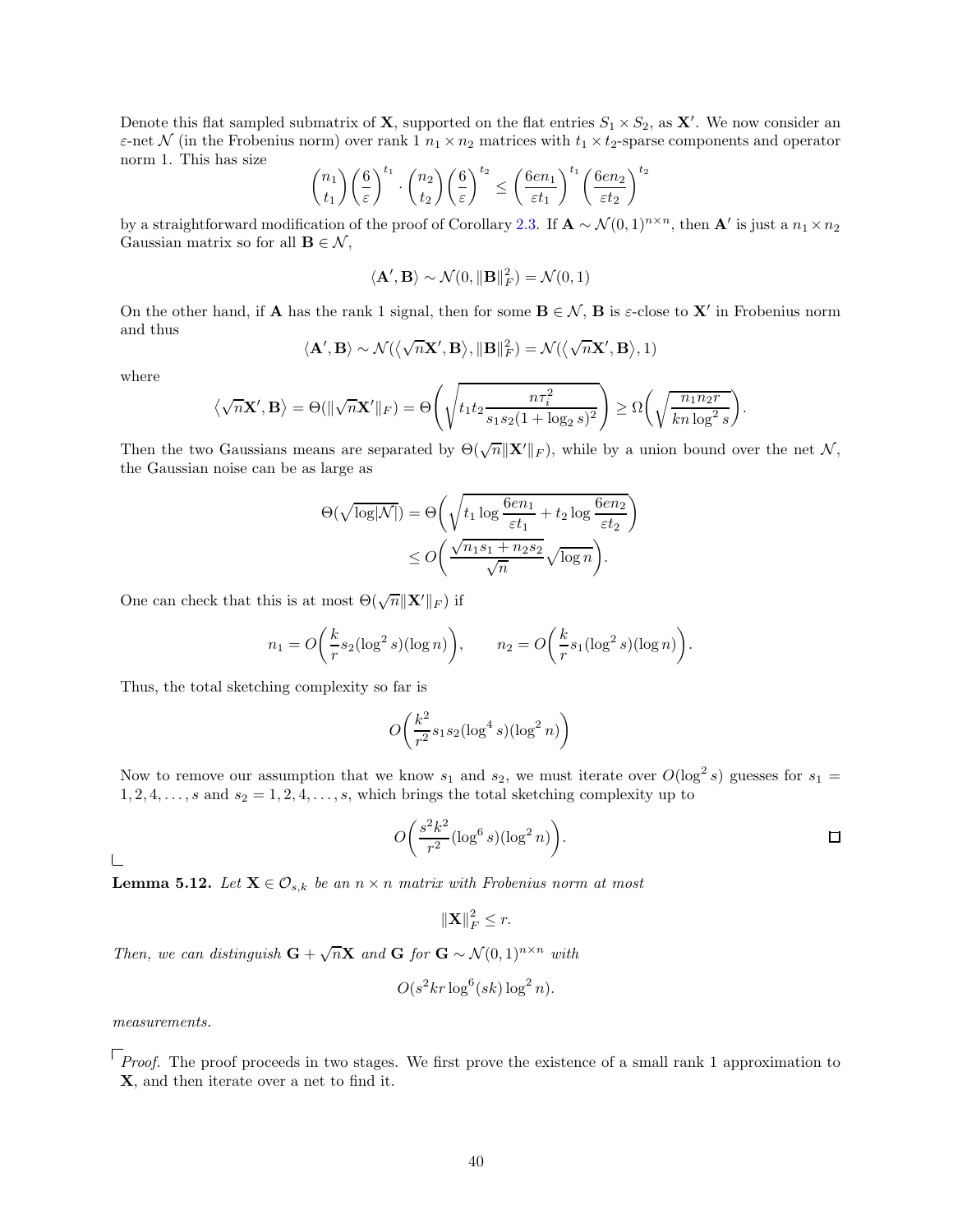Existence of a Sparse Rank 1 Approximation. Let u and v be the top left and right singular vectors of  $X$ . Write the vectors  $u$  and  $v$  in level sets by

$$
\mathbf{u} = \sum_{i=1}^{O(\log(s k))} \mathbf{u}_i, \qquad \mathbf{v} = \sum_{i=1}^{O(\log(s k))} \mathbf{v}_i.
$$

Then,

$$
1 = \left| \mathbf{u}^\top \mathbf{X} \mathbf{v} \right| \le \sum_{i=1}^{O(\log n)} \sum_{j=1}^{O(\log n)} \left| \mathbf{u}_i^\top \mathbf{X} \mathbf{v}_j \right|
$$

and thus by averaging, there exist  $i, j$  such that

$$
\frac{1}{\Theta(\log^2(sk))} \le \left| \mathbf{u}_i^\top \mathbf{X} \mathbf{v}_j \right|
$$

where  $\mathbf{u}_i$  is s<sub>1</sub>-sparse and  $\mathbf{v}_j$  is s<sub>2</sub>-sparse. Let  $\mathbf{X} \vert_{\mathbf{u},\mathbf{v}}$  denote the restriction of  $\mathbf{X}$  to the supports of  $\mathbf{u}$  and v. Then,

$$
\left|\mathbf{u}_i^{\top} \mathbf{X} \mathbf{v}_j\right| \leq \frac{\|\mathbf{X}\|_{\mathbf{u},\mathbf{v}}\|_1}{\sqrt{ab}} \leq \frac{\sqrt{\texttt{nnz}(\mathbf{X}\|_{\mathbf{u},\mathbf{v}})}\|\mathbf{X}\|_{\mathbf{u},\mathbf{v}}\|_2}{\sqrt{ab}} \leq \frac{\sqrt{s^2k}\sqrt{r}}{\sqrt{ab}}.
$$

Combining the previous bounds,

$$
s_1 s_2 \le \Theta(s^2 k r \log^2(s k)).
$$

Net Argument. By the previous argument, there exist vectors u and v of norm at most 1 that are  $s_1\text{-sparse}$  and  $s_2\text{-sparse}$  for  $s_1,s_2\in [sk],$  respectively, such that

$$
\left|\left\langle \mathbf{u}\mathbf{v}^{\top},\mathbf{X}\right\rangle \right|=\left|\mathbf{u}^{\top}\mathbf{X}\mathbf{v}\right|\geq\frac{1}{\Theta(\log^{2}(sk))}
$$

and

$$
s_1 s_2 \le \Theta(s^2 k r \log^2(s k)).
$$

We then proceed as in the subsampling and net iteration step of Lemma [5.11.](#page-39-1) Since the calculations are essentially the same, we only quickly outline the proof. We first assume we know  $s_1$  and  $s_2$  and we sample a  $n_1 \times n_2$  submatrix. This samples a  $t_1 \times t_2$  submatrix of **X**  $|_{\mathbf{u},\mathbf{v}}$  where

$$
t_1 = \Theta\left(\frac{n_1s_1}{n}\right), \qquad t_2 = \Theta\left(\frac{n_2s_2}{n}\right).
$$

We then iterate over a net  $N$  over  $t_1 \times t_2$  rank 1 matrices of log size at most

$$
\log|\mathcal{N}| \le (t_1 + t_2) \log n = \frac{n_1 s_2 + n_2 s_2}{n} \log n.
$$

Let  $\mathbf{B} \in \mathcal{N}$ . If there is no signal, then

$$
\langle \mathbf{B}, \mathbf{A} \rangle \sim \mathcal{N}(0, \|\mathbf{B}\|_F^2) = \mathcal{N}(0, 1)
$$

while if there is a signal, then for some  $\mathbf{B} \in \mathcal{N}$ ,

$$
\langle \mathbf{B}, \mathbf{A} \rangle \sim \mathcal{N}(\left<\sqrt{n}\mathbf{X} \bigm|_{\mathbf{u},\mathbf{v}}, \mathbf{B} \right>, \|\mathbf{B}\|_F^2) = \mathcal{N}(\left<\sqrt{n}\mathbf{X} \bigm|_{\mathbf{u},\mathbf{v}}, \mathbf{B} \right), 1)
$$

where

$$
\langle \sqrt{n} \mathbf{X} |_{\mathbf{u},\mathbf{v}}, \mathbf{B} \rangle = \Theta \left( \sqrt{t_1 t_2 \frac{n}{s_1 s_2 \log^2(s k)}} \right) = \Theta \left( \sqrt{\frac{n_1 n_2}{n \log^2(s k)}} \right).
$$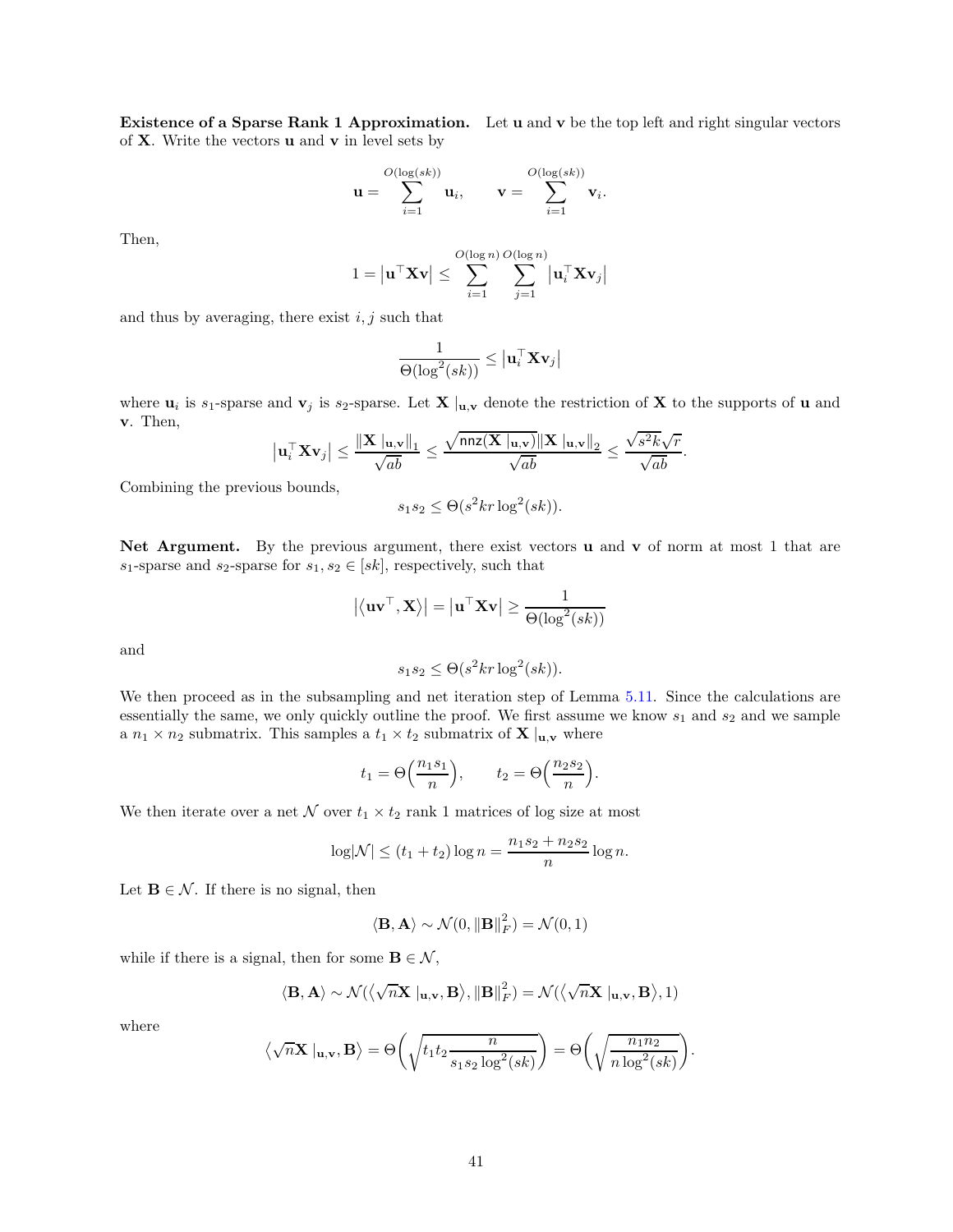This is larger than the noise from the Gaussian over  $\mathcal N$  as long as

$$
\sqrt{\log |\mathcal{N}|} = \sqrt{\frac{n_1 s_2 + n_2 s_2}{n} \log n} = O\left(\sqrt{\frac{n_1 n_2}{n \log^2(sk)}}\right)
$$

which happens for

$$
n_1 = O(s_2 \log^2(sk) \log n),
$$
  $n_2 = O(s_1 \log^2(sk) \log n).$ 

Thus, the required number of samples in this case is

$$
O(s_1s_2\log^4(sk)\log^2 n) = O(s^2kr\log^4(sk)\log^2 n)
$$

Iterating over  $\log^2(sk)$  choices of  $s_1$  and  $s_2$ , the total number of measurements is

 $O(s^2 k r \log^6(s k) \log^2 n).$  $\Box$ 

L

 $\overline{\phantom{a}}$ 

By combining Lemmas [5.11](#page-39-1) and [5.12](#page-40-0) and balancing parameters, we obtain the following:

**Theorem 5.13.** Let  $X \in \mathcal{O}_{s,k}$  be an  $n \times n$  matrix. Then, we can distinguish  $G + \sqrt{n}X$  and  $G$  for  $\mathbf{G} \sim \mathcal{N}(0,1)^{n \times n}$  *with* 

$$
O\Big(s^2k^{4/3}(\log^6 sk)(\log^2 n)\Big)
$$

*measurements.*

*Proof.* If  $||\mathbf{X}||_F^2 \ge k^{1/3}$ , then we use Lemma [5.11](#page-39-1) to obtain a bound of

$$
O\left(\frac{s^2 k^2}{k^{2/3}} (\log^6 s)(\log^2 n)\right) \le O\left(s^2 k^{4/3} (\log^6 (sk))(\log^2 n)\right).
$$

Otherwise, when  $\|\mathbf{X}\|_F^2 < k^{1/3}$ , we use Lemma [5.12](#page-40-0) to obtain a bound of

$$
O\Big(s^2k^{4/3}(\log^6(sk))(\log^2 n)\Big). \qquad \qquad \Box
$$

### 5.3 Estimation

We now consider the estimation problem, in which, given a matrix  $\mathbf{A} = \mathbf{G} + \sqrt{n}\mathbf{X}$ , we must output an s  $\times$  s-sparse matrix rank  $k$   $\mathbf{X}' \in \mathcal{S}_{s,k}$  such that

$$
\mathbf{X} = \|\mathbf{X} - \mathbf{X}'\|_2 \leq \varepsilon.
$$

For this problem, for constant  $\varepsilon$ , we show that iteration over a net gives an algorithm that makes  $O(nsk \log(nk))$ measurements in Theorem [5.15,](#page-43-0) and this is approximately optimal by a Gaussian channel information ca-pacity argument in Theorem [5.16](#page-44-0) by showing a lower bound of  $\Omega(nsk \log(n/sk))$  measurements.

### <span id="page-42-1"></span>5.3.1 Gaussian Noise Estimation Upper Bound

We will need an analogue of the approximate matrix product lemma (Lemma [2.8\)](#page-11-3) for matrices with i.i.d. Gaussian entries from [Sar06, Lemma 6].

<span id="page-42-0"></span>**Lemma 5.14** (Gaussian approximate matrix product [Sar06]). Let  $\mathbf{A} \in \mathbb{R}^{n \times d}$ ,  $\mathbf{B} \in \mathbb{R}^{m \times d}$ , and  $\varepsilon > 0$ . *Consider an*  $r \times d$  *matrix* **S** *of all i.i.d. Gaussian entries for*  $r = \Omega(\varepsilon^{-2}(\log(n+m))(\log \frac{1}{\delta}))$ *. Then,* 

$$
\mathbf{Pr}\left\{\left\|\mathbf{A}\mathbf{S}^{\top}\mathbf{S}\mathbf{B}^{\top}-\mathbf{A}\mathbf{B}^{\top}\right\|_{F}^{2} \leq \varepsilon^{2}\|\mathbf{A}\|_{F}^{2}\|\mathbf{B}\|_{F}^{2}\right\} \geq 1-\delta.
$$

Given this lemma, our algorithm is simply to approximately maximize the inner product between A and net vectors given by Corollary [2.3.](#page-8-2)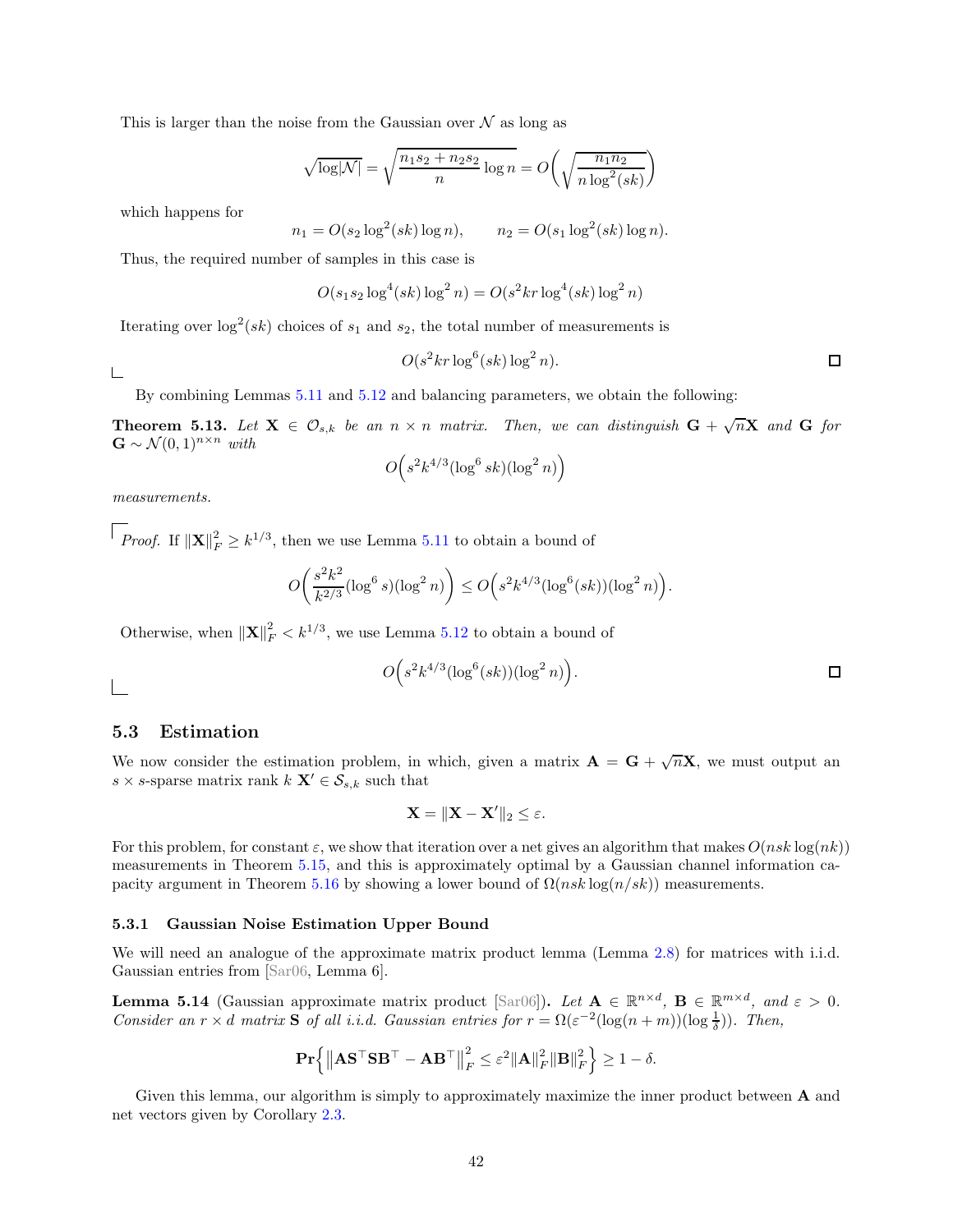<span id="page-43-0"></span>**Theorem 5.15.** Let  $\varepsilon$ ,  $s$ ,  $n$  be such that

$$
\sqrt{2s\log\frac{3en}{\varepsilon s}} \le \varepsilon^2 \sqrt{n}.
$$

Let  $H$  be an  $m \times n^2$  *Gaussian matrix for* 

$$
m = O\left(\frac{ns}{\varepsilon^4} \log \frac{n}{\varepsilon s}\right).
$$

*Consider*  $\mathbf{A} = \mathbf{G} + \sqrt{n}\mathbf{X}$  *for a* s × s *sparse rank* 1 *matrix* **X** *with operator norm* 1 *and*  $\mathbf{G} \sim \mathcal{N}(0, 1)^{n \times n}$ . *Then, there is an algorithm which, given* m *Gaussian measurements of*  $\bf{A}$ *, outputs an*  $s \times s$  *sparse rank* 1 *matrix* X′ *such that*

$$
\left\|\mathbf{X}-\mathbf{X}'\right\|_2\leq\varepsilon.
$$

*Proof.* We iterate over an  $\varepsilon$ -net N for  $\mathcal{S}_{s,k}$  of size at most  $(\text{poly}(n)k/\varepsilon)^{sk}$ , which exists by Corollary [2.3.](#page-8-2) Our approach is to select the best candidate in the net by finding the  $X' \in N$  that approximately maximizes the inner product with  $X$ . Indeed, if we find a  $X'$  such that

$$
\langle \mathbf{X}, \mathbf{X}' \rangle \ge 1 - \varepsilon^2 / 2
$$

then

$$
\begin{aligned} \|\mathbf{X} - \mathbf{X}'\|_2^2 &\leq \|\mathbf{X} - \mathbf{X}'\|_F^2 \\ &= \|\mathbf{X}\|_F^2 + \|\mathbf{X}'\|_F^2 - 2\langle \mathbf{X}, \mathbf{X}' \rangle \\ &= 2 - 2\langle \mathbf{X}, \mathbf{X}' \rangle \leq \varepsilon^2. \end{aligned}
$$

To do this, we make use of the *approximate matrix product* lemma, Lemma [5.14.](#page-42-0) Then with the failure rate set to  $\delta = 1/10|\mathcal{N}|$  and the accuracy parameter  $\varepsilon$  in the lemma set to  $\varepsilon^2/\sqrt{n}$ , we use

$$
m = \Theta\left(\frac{nsk}{\varepsilon^4} \log \frac{nk}{\varepsilon}\right)
$$

measurements to guarantee that for an  $m \times n^2$  i.i.d. Gaussian matrix **S** and a net vector  $X' \in \mathcal{N}$ ,

$$
\mathbf{Pr}\bigg\{|\langle \mathbf{A}, \mathbf{X}'\rangle - \langle \mathbf{S}\,\mathrm{vec}(\mathbf{A}), \mathbf{S}\,\mathrm{vec}(\mathbf{X}')\rangle| \leq \frac{\varepsilon^2}{\sqrt{n}} \|\mathbf{A}\|_F \|\mathbf{X}'\|_F \bigg\} \geq 1 - \frac{1}{10|\mathcal{N}|}.
$$

Note that

$$
\frac{\varepsilon^2}{\sqrt{n}} \|\mathbf{A}\|_F \|\mathbf{X}'\|_F = \frac{\varepsilon^2}{\sqrt{n}} \cdot n \cdot 1 = \varepsilon^2 \sqrt{n}.
$$

Furthermore,

$$
\langle \mathbf{A}, \mathbf{X}' \rangle = \langle \mathbf{G} + \sqrt{n} \mathbf{X}, \mathbf{X}' \rangle \sim \mathcal{N}(\langle \sqrt{n} \mathbf{X}, \mathbf{X}' \rangle, ||\mathbf{X}'||_F^2) = \mathcal{N}(\sqrt{n} \langle \mathbf{X}, \mathbf{X}' \rangle, 1),
$$

and a standard Gaussian is at most  $O(\sqrt{\log(1/\delta)})$  with probability at least  $1-\delta$ . Then by setting  $\delta = 1/|N|$ , we have by a union bound over the net that, with constant probability,

$$
\langle \mathbf{S} \, \text{vec}(\mathbf{A}), \mathbf{S} \, \text{vec}(\mathbf{X}') \rangle = \langle \mathbf{A}, \mathbf{X}' \rangle \pm \varepsilon^2 \sqrt{n}
$$

$$
= \sqrt{n} \langle \mathbf{X}, \mathbf{X}' \rangle \pm \left( O(sk) \log \frac{nk}{\varepsilon} + \varepsilon^2 \sqrt{n} \right)
$$

$$
= \sqrt{n} \langle \mathbf{X}, \mathbf{X}' \rangle \pm 2\varepsilon^2 \sqrt{n}
$$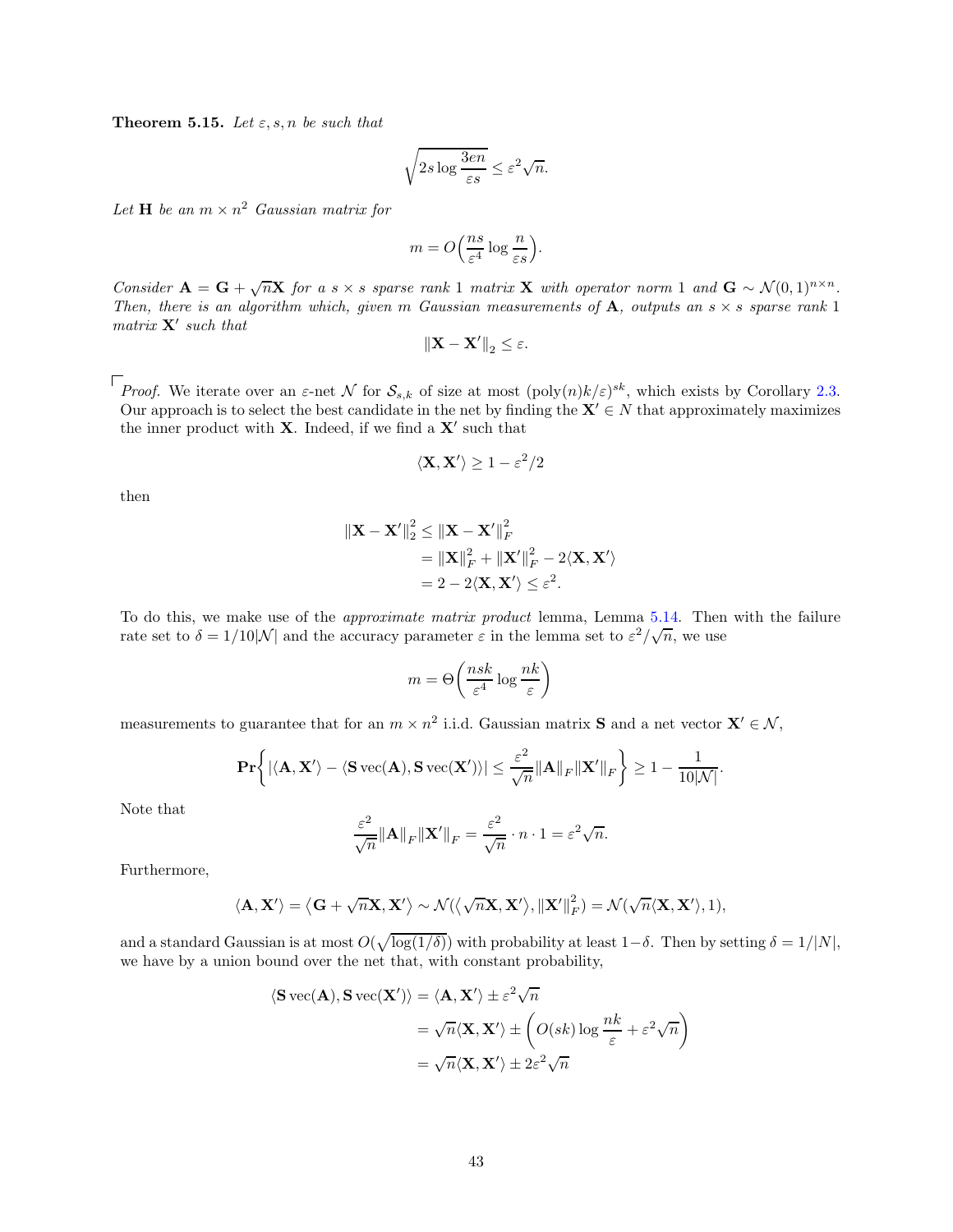$$
= \sqrt{n} \big( \langle \mathbf{X}, \mathbf{X}' \rangle \pm 2\varepsilon^2 \big)
$$

for all  $X' \in \mathcal{N}$ . Thus by rescaling  $\varepsilon$ , we may approximately maximize the inner product between X and  $\mathbf{X}'$ , and thus retrieve a net vector  $\mathbf{X}'$  such that

$$
\left\| \mathbf{X} - \mathbf{X}' \right\|_2 \le \varepsilon.
$$

### 5.3.2 Gaussian Noise Estimation Lower Bound

<span id="page-44-0"></span>**Theorem 5.16.** Suppose that **S** is a random  $m \times (nd)$  matrix such that, given  $\mathbf{S}(\text{vec}(\mathbf{A}))$  for  $\mathbf{A} = \sqrt{n}\mathbf{X} + \mathbf{A}$  $\frac{1}{100}$ **G** for s × s-sparse rank k matrix **X** with  $||\mathbf{X}||_2 = 1$  and **G** ~  $\mathcal{N}(0, 1)^{n \times n}$ , there is an algorithm which *outputs an*  $s \times s$ -sparse rank k matrix **B** such that

$$
\|\mathbf{A} - \mathbf{B}\|_2 \le \frac{1}{10} \|\mathbf{G}\|_2.
$$

*Then,*  $m = \Omega(nsk \log(n/sk)).$ 

 $\Box$ 

*Proof.* We follow the sparse recovery lower bound technique of  $[PW11]$  using the information capacity of a Gaussian channel. The techniques are essentially the same, so we only briefly outline their argument and the modifications that are necessary.

Consider a family  $\mathcal F$  of sk-sparse supports such that:

- $|S \triangle S'| \geq sk$  for  $S \neq S' \in \mathcal{F}$
- $\mathbf{Pr}_{S \in \mathcal{F}}[i \in S] = sk/n$  for all  $i \in [n]$
- $\log|\mathcal{F}| = \Omega(sk \log(n/sk))$

which can be taken to be a random linear code in  $[n/sk]^{sk}$  with relative distance  $1/2$ .

We then define a communication game as follows. Alice first chooses a random  $S \sim \mathcal{F}$ . Then to construct a random rank 1 matrix **X**, she chooses a random row  $i \in [n]$  and chooses a random sign vector supported on the support S on the *i*th row, and normalizes by  $\sqrt{n/sk}$  so that the resulting matrix **X** has operator norm  $\sqrt{n}$ . She then sets  $\mathbf{y} = \mathbf{S}(\text{vec}(\mathbf{X} + \frac{1}{100}\mathbf{G}))$  for  $\mathbf{G} \sim \mathcal{N}(0, 1)^{n \times n}$  and sends y to Bob. Bob performs the Gaussian noise estimation algorithm on **y** to retrieve some  $s \times s$  sparse rank k matrix **B**, rounds to a matrix **X'** in the set of possible matrices **X**, and returns the support  $S' = \text{supp}(\mathbf{X}')$ .

We WLOG assume that  $S$  has orthonormal rows. Note that for any fixed matrix  $V$  with Frobenius norm 1,

$$
\mathbf{E}_{\mathbf{X}} \langle \mathbf{X}, \mathbf{V} \rangle^2 = \frac{n}{sk} \mathbf{E}_{S \sim \mathcal{F}} \mathbf{E}_{i \sim [n]} \left[ \sum_{j \in S} (\mathbf{e}_i^\top \mathbf{V} \mathbf{e}_j)^2 \right] = \frac{n}{sk} \frac{sk}{n^2} = \frac{1}{n}
$$

while  $\mathbf{E}(\mathbf{G}, \mathbf{V})^2 = \mathbf{E}_{x \sim \mathcal{N}(0,1)} x^2 = 1$ . Thus, for  $i \in [m]$ , if  $\mathbf{V} = \mathbf{e}_i^{\top} \mathbf{S}$ , then

$$
\mathbf{e}_i^{\top} \mathbf{y} = \mathbf{e}_i^{\top} \mathbf{S} \left( \text{vec} \left( \mathbf{X} + \frac{1}{100} \mathbf{G} \right) \right) = \langle \mathbf{V}, \mathbf{X} \rangle + \frac{1}{100} \langle \mathbf{V}, \mathbf{G} \rangle
$$

is a Gaussian channel with noise-to-signal ratio

$$
\alpha = \frac{\mathbf{E}\langle \mathbf{G}, \mathbf{V} \rangle^2}{\mathbf{E}_{\mathbf{X}} \langle \mathbf{X}, \mathbf{V} \rangle^2} = n.
$$

The following lemma follows exactly as in [PW11]:

<span id="page-44-1"></span>**Lemma 5.17** (Lemma 4.1 of  $[PW11]$ ).

$$
I(S; S') = O\left(m\log\left(1 + \frac{1}{\alpha}\right)\right)
$$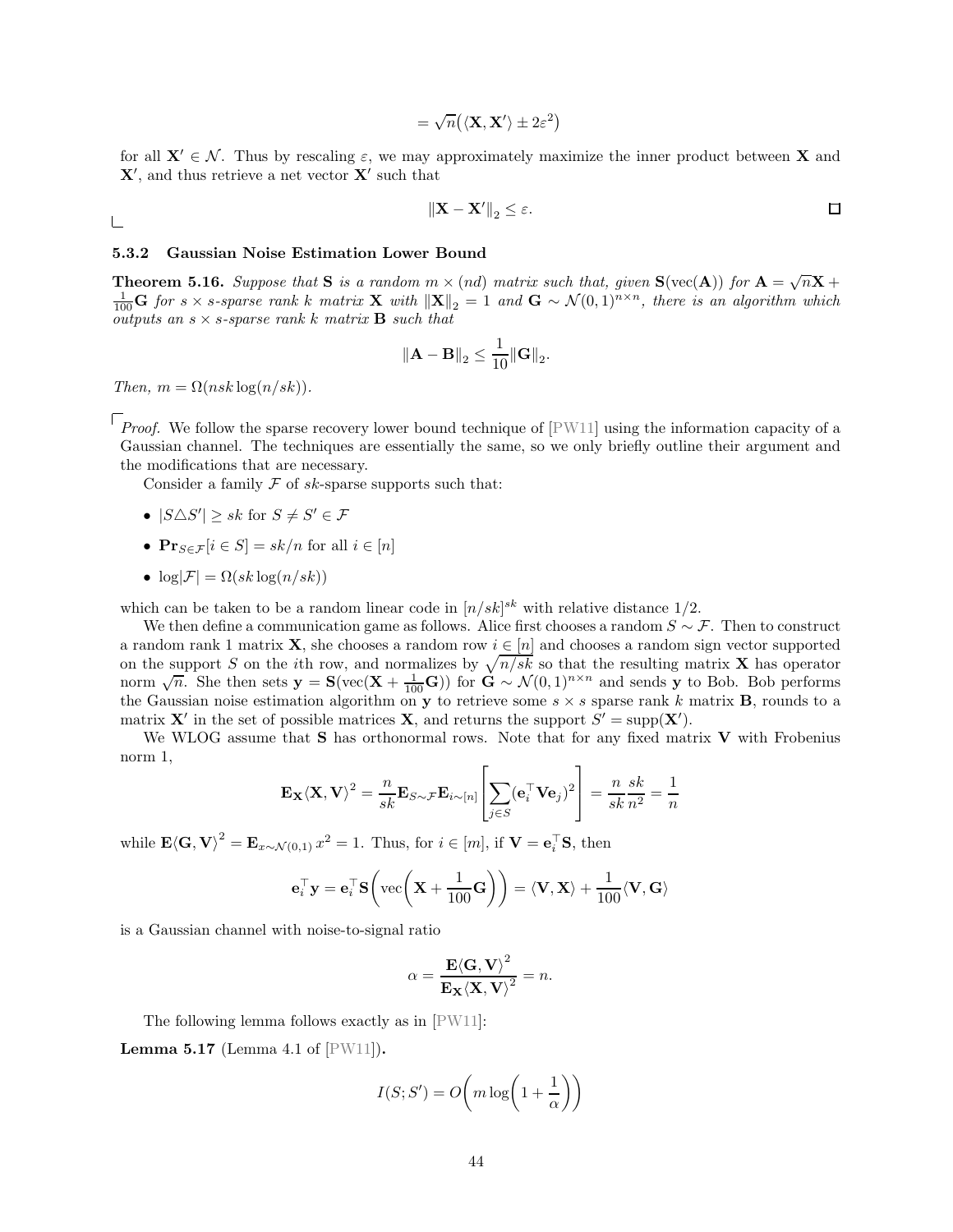We now show that a successful Gaussian noise estimation output must necessarily retrieve  $S'$  with constant probability. Because the recovery is successful with probability at least 9/10, with this probabiliy, we have that  $\left\|\mathbf{A} - \mathbf{B}\right\|_2 \leq \left\|\mathbf{G}\right\|_2 / 10$  so

$$
\|\mathbf{X} - \mathbf{B}\|_2 \le \left\|\mathbf{X} + \frac{1}{100}\mathbf{G} - \mathbf{B} - \frac{1}{100}\mathbf{G}\right\|_2
$$
  
\n
$$
\le \left\|\mathbf{X} + \frac{1}{100}\mathbf{G} - \mathbf{B}\right\|_2 + \frac{1}{100}\|\mathbf{G}\|_2
$$
  
\n
$$
= \|\mathbf{A} - \mathbf{B}\|_2 + \frac{1}{100}\|\mathbf{G}\|_2
$$
  
\n
$$
\le \frac{11}{100}\|\mathbf{G}\|_2.
$$

By [Ver12],  $\|\mathbf{G}\|_2 \leq 2.1\sqrt{n}$  so the above bound is at most  $(24/100)\sqrt{n}$ . Now note that if  $\mathbf{X} \neq \mathbf{X}'$ , then

$$
\|\mathbf{X}-\mathbf{X}'\|\geq \sqrt{n}
$$

so

$$
\|\mathbf{X}' - \mathbf{B}\|_2 \ge \|\mathbf{X} - \mathbf{X}'\|_2 - \|\mathbf{X} - \mathbf{B}\|_2 \ge \frac{76}{100}\sqrt{n}
$$

and thus  $X'$  is not the closest matrix to  $B$  in the allowed matrices, which is a contradiction.

By Fano's inequality, we then have that

$$
I(S; S') = H(S) - H(S | S') \ge -1 + \frac{9}{10} \log |\mathcal{F}| = \Omega(s k \log (n/sk))
$$

but we showed that  $I(S; S') = O(m \log(1 + 1/n)) = O(m/n)$ , so

$$
m = \Omega(nsk \log(n/sk))
$$

as claimed.

 $\Box$ 

# 6 Acknowledgements

We thank the anonymous reviewers for their insightful comments. This research was supported in part by ONR grant N00014-18-1-2562, and a Simons Investigator Award.

# References

- [ADL<sup>+94]</sup> Noga Alon, Richard A. Duke, Hanno Lefmann, Vojtech Rödl, and Raphael Yuster. The algorithmic aspects of the regularity lemma. *J. Algorithms*, 16(1):80–109, 1994. [4.2.1](#page-31-1)
- [AHLW16] Yuqing Ai, Wei Hu, Yi Li, and David P. Woodruff. New characterizations in turnstile streams with applications. In *Computational Complexity Conference*, volume 50 of *LIPIcs*, pages 20:1– 20:22. Schloss Dagstuhl - Leibniz-Zentrum für Informatik, 2016. [1.2](#page-3-0)
- [AKO11] Alexandr Andoni, Robert Krauthgamer, and Krzysztof Onak. Streaming algorithms via precision sampling. In *FOCS*, pages 363–372. IEEE Computer Society, 2011. [1.3,](#page-6-1) [5.9](#page-36-0)
- [ANPW13] Alexandr Andoni, Huy L. Nguyên, Yury Polyanskiy, and Yihong Wu. Tight lower bound for linear sketches of moments. In *ICALP (1)*, volume 7965 of *Lecture Notes in Computer Science*, pages 25–32. Springer, 2013. [??](#page-7-1), [5.2.1](#page-36-1)

 $\Box$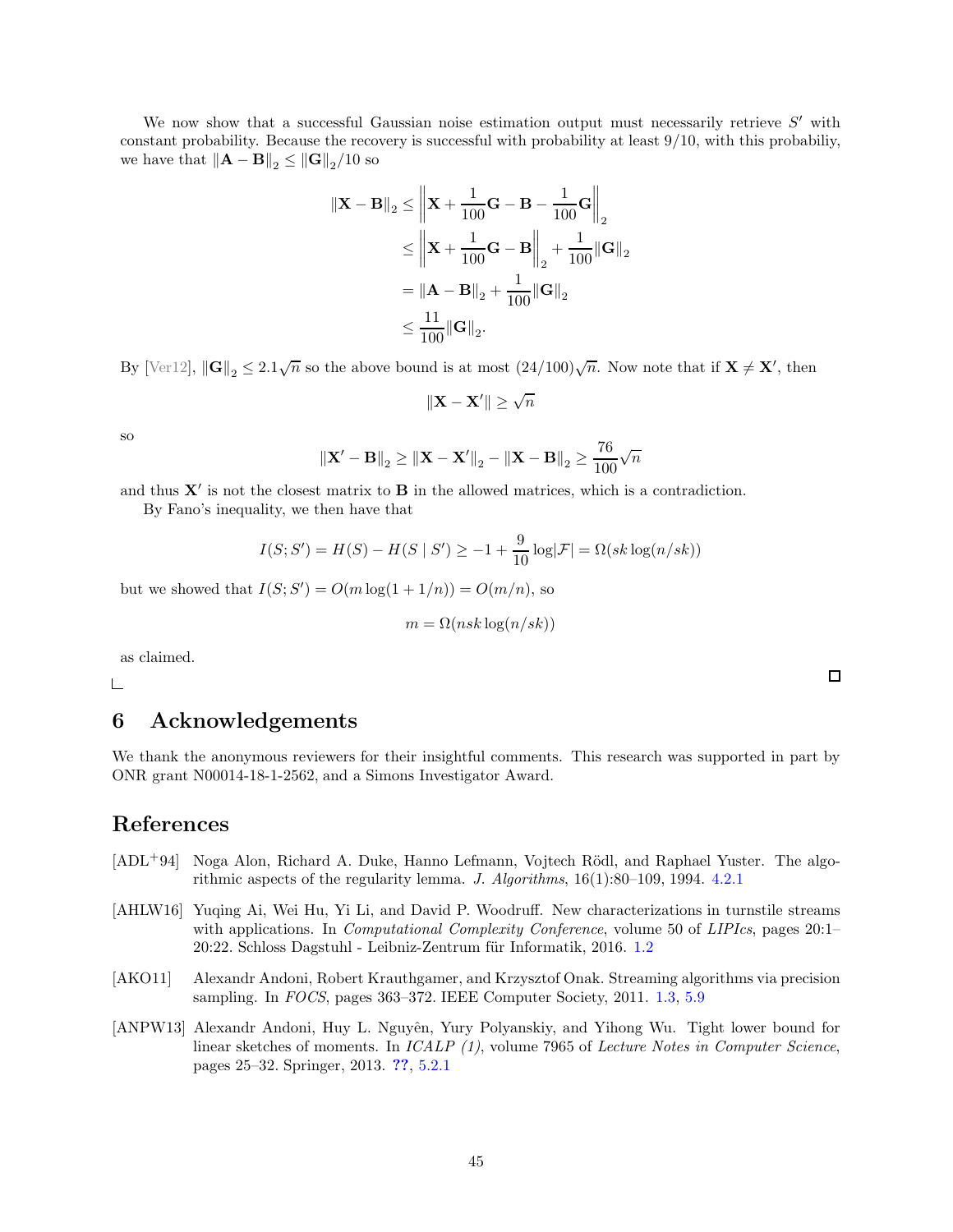- [BB19] Matthew Brennan and Guy Bresler. Optimal average-case reductions to sparse PCA: from weak assumptions to strong hardness. In *COLT*, volume 99 of *Proceedings of Machine Learning Research*, pages 469–470. PMLR, 2019. [1.4](#page-7-2)
- [BBB+19] Frank Ban, Vijay Bhattiprolu, Karl Bringmann, Pavel Kolev, Euiwoong Lee, and David P. Woodruff. A PTAS for  $\ell_p$ -low rank approximation. In *SODA*, pages 747–766. SIAM, 2019. [4.2](#page-30-0)
- [BO10] Vladimir Braverman and Rafail Ostrovsky. Recursive sketching for frequency moments. *CoRR*, abs/1011.2571, 2010. [5.9](#page-36-0)
- [BSBP16] Konstantinos Benidis, Ying Sun, Prabhu Babu, and Daniel P. Palomar. Orthogonal sparse PCA and covariance estimation via procrustes reformulation. *IEEE Trans. Signal Process.*, 64(23):6211–6226, 2016. [1.3](#page-6-1)
- <span id="page-46-0"></span>[BSS20] A Bandeira, A Singer, and T Strohmer. Mathematics of data science. *Book draft available at https://people. math. ethz. ch/abandeira/BandeiraSingerStrohmer-MDS-draft. pdf*, 2020. [4.2](#page-19-1)
- [BWZ16] Christos Boutsidis, David P. Woodruff, and Peilin Zhong. Optimal principal component analysis in distributed and streaming models. In *STOC*, pages 236–249. ACM, 2016. [1.2,](#page-3-0) [1.4](#page-4-0)
- [CCF04] Moses Charikar, Kevin C. Chen, and Martin Farach-Colton. Finding frequent items in data streams. *Theor. Comput. Sci.*, 312(1):3–15, 2004. [2.2,](#page-9-0) [2.4,](#page-9-2) [2.2.1,](#page-9-3) [2.5](#page-9-1)
- [CPR16] Siu On Chan, Dimitris Papailliopoulos, and Aviad Rubinstein. On the approximability of sparse PCA. In *COLT*, volume 49 of *JMLR Workshop and Conference Proceedings*, pages 623–646. JMLR.org, 2016. [1.4,](#page-7-2) [4.2](#page-30-0)
- [CST13] Emmanuel J. Cand`es, Carlos Sing-Long, and Joshua D. Trzasko. Unbiased risk estimates for singular value thresholding and spectral estimators. *IEEE Trans. Signal Process.*, 61(19):4643– 4657, 2013. [1.3](#page-6-2)
- [CW09] Kenneth L. Clarkson and David P. Woodruff. Numerical linear algebra in the streaming model. In *STOC*, pages 205–214. ACM, 2009. [1.2,](#page-3-0) [1.4](#page-4-0)
- [CW13] Kenneth L. Clarkson and David P. Woodruff. Low rank approximation and regression in input sparsity time. In *STOC*, pages 81–90. ACM, 2013. [1,](#page-1-0) [1.5,](#page-7-3) [2.2.3](#page-11-4)
- [DG03] Sanjoy Dasgupta and Anupam Gupta. An elementary proof of a theorem of johnson and lindenstrauss. *Random Struct. Algorithms*, 22(1):60–65, 2003. [2.2.2](#page-10-0)
- [DKM06] Petros Drineas, Ravi Kannan, and Michael W. Mahoney. Fast monte carlo algorithms for matrices II: computing a low-rank approximation to a matrix. *SIAM J. Comput.*, 36(1):158–183, 2006. [1.2.1,](#page-4-1) [4.1.3,](#page-25-1) [4.1.3,](#page-25-0) [4.11,](#page-25-2) [4.1.3](#page-27-1)
- [FKV04] Alan M. Frieze, Ravi Kannan, and Santosh S. Vempala. Fast monte-carlo algorithms for finding low-rank approximations. *J. ACM*, 51(6):1025–1041, 2004. [1.2.1,](#page-4-1) [4.1.3,](#page-24-1) [4.1.3,](#page-25-1) [4.10,](#page-25-0) [4.1.3](#page-27-1)
- [Gan15] Sumit Ganguly. Taylor polynomial estimator for estimating frequency moments. In *ICALP (1)*, volume 9134 of *Lecture Notes in Computer Science*, pages 542–553. Springer, 2015. [5.9](#page-36-0)
- [GG11] Nicolas Gillis and François Glineur. Low-rank matrix approximation with weights or missing data is np-hard. *SIAM J. Matrix Anal. Appl.*, 32(4):1149–1165, 2011. [4.2](#page-30-0)
- [GJ79] M. R. Garey and David S. Johnson. *Computers and Intractability: A Guide to the Theory of NP-Completeness*. W. H. Freeman, 1979. [4.2.1](#page-31-1)
- [Gu15] Ming Gu. Subspace iteration randomization and singular value problems. *SIAM J. Sci. Comput.*, 37(3), 2015. [3.1,](#page-11-5) [3.1](#page-11-2)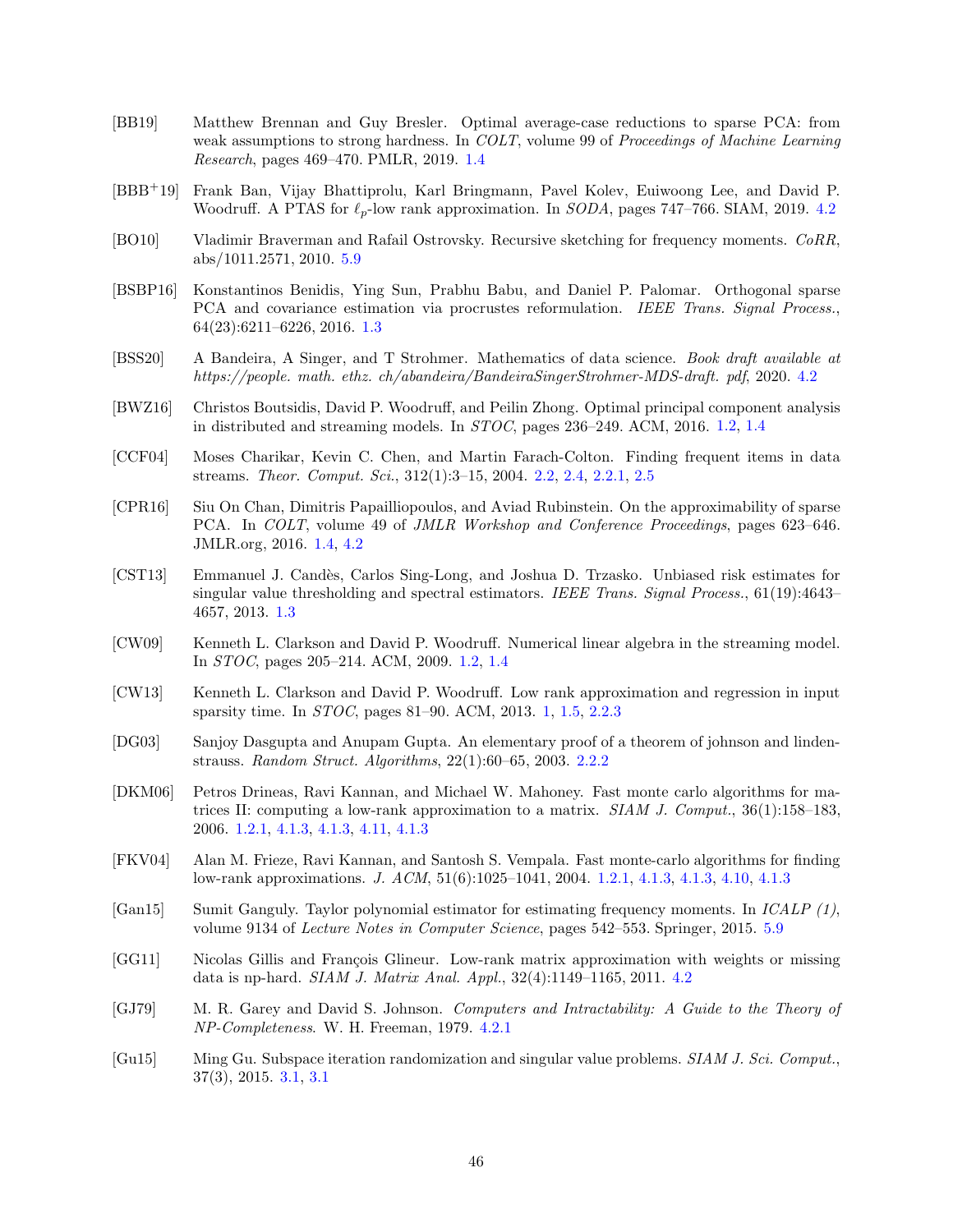- [GW18] Sumit Ganguly and David P. Woodruff. High probability frequency moment sketches. In *ICALP*, volume 107 of *LIPIcs*, pages 58:1–58:15. Schloss Dagstuhl - Leibniz-Zentrum für Informatik, 2018. [5.9](#page-36-0)
- [HBCY21] Taylor M. Hernandez, Roel Van Beeumen, Mark A. Caprio, and Chao Yang. A greedy algorithm for computing eigenvalues of a symmetric matrix with localized eigenvectors. *Numer. Linear Algebra Appl.*, 28(2), 2021. [1,](#page-1-0) [1.1](#page-2-2)
- [KP20] John Kallaugher and Eric Price. Separations and equivalences between turnstile streaming and linear sketching. In *STOC*, pages 1223–1236. ACM, 2020. [1.2](#page-3-0)
- [Lin18] Bingkai Lin. The parameterized complexity of the *k*-biclique problem. *J. ACM*, 65(5):34:1–34:23, 2018. [4.16](#page-31-2)
- [LNW14] Yi Li, Huy L. Nguyen, and David P. Woodruff. Turnstile streaming algorithms might as well be linear sketches. In *STOC*, pages 174–183. ACM, 2014. [1.2](#page-3-0)
- [LNW19] Yi Li, Huy L. Nguyen, and David P. Woodruff. On approximating matrix norms in data streams. *SIAM J. Comput.*, 48(6):1643–1697, 2019. [1.3,](#page-6-3) [1.8,](#page-6-0) [5.2.1,](#page-32-2) [5.2.1,](#page-33-0) [5.2.1,](#page-33-1) [5.2.1](#page-34-0)
- <span id="page-47-0"></span>[LVTW09] Aart Lagendijk, Bart Van Tiggelen, and Diederik S Wiersma. Fifty years of anderson localization. *Phys. Today*, 62(8):24–29, 2009. [1](#page-1-0)
- [Mac08] Lester W. Mackey. Deflation methods for sparse PCA. In *NIPS*, pages 1017–1024. Curran Associates, Inc., 2008. [1.3](#page-6-1)
- [Mag17] Malik Magdon-Ismail. Np-hardness and inapproximability of sparse PCA. *Inf. Process. Lett.*, 126:35–38, 2017. [1.4,](#page-7-2) [4.2,](#page-30-0) [4.2.1](#page-31-1)
- [MM15] Cameron Musco and Christopher Musco. Randomized block krylov methods for stronger and faster approximate singular value decomposition. In *NIPS*, pages 1396–1404, 2015. [1,](#page-1-0) [1.1,](#page-1-1) [1.1.1,](#page-2-1) [1.5,](#page-7-3) [1.11,](#page-8-0) [3.1,](#page-11-5) [3.2,](#page-12-0) [3.3,](#page-14-0) [3.3,](#page-15-0) [3.4,](#page-17-1) [3.9,](#page-17-0) [3.4](#page-17-2)
- [MRS21] Pasin Manurangsi, Aviad Rubinstein, and Tselil Schramm. The strongish planted clique hypothesis and its consequences. In *ITCS*, volume 185 of *LIPIcs*, pages 10:1–10:21. Schloss Dagstuhl - Leibniz-Zentrum für Informatik, 2021. [4.18](#page-31-3)
- [MRWZ20] Sepideh Mahabadi, Ilya P. Razenshteyn, David P. Woodruff, and Samson Zhou. Non-adaptive adaptive sampling on turnstile streams. In *STOC*, pages 1251–1264. ACM, 2020. [2.2.2,](#page-10-2) [2.6,](#page-10-1) [4.1.3](#page-25-1)
- [MWA06] Baback Moghaddam, Yair Weiss, and Shai Avidan. Generalized spectral bounds for sparse LDA. In *ICML*, volume 148 of *ACM International Conference Proceeding Series*, pages 641–648. ACM, 2006. [1.4,](#page-7-2) [4.2](#page-30-0)
- <span id="page-47-1"></span>[NH15] Rahul Nandkishore and David A Huse. Many-body localization and thermalization in quantum statistical mechanics. *Annu. Rev. Condens. Matter Phys.*, 6(1):15–38, 2015. [1](#page-1-0)
- <span id="page-47-3"></span>[NmJ15] Shen Ning-min and Li Jing. A literature survey on high-dimensional sparse principal component analysis. *International Journal of Database Theory and Application*, 8(6):57–74, 2015. [1.4](#page-7-2)
- <span id="page-47-2"></span>[PSC18] Romualdo Pastor-Satorras and Claudio Castellano. Eigenvector localization in real networks and its implications for epidemic spreading. *Journal of Statistical Physics*, 173(3):1110–1123, 2018. [1](#page-1-0)
- <span id="page-47-4"></span>[PVZ17] Grigoris Paouris, Petros Valettas, and Joel Zinn. Random version of dvoretzky's theorem in  $\ell_p^n$ . *Stochastic Processes and their Applications*, 127(10):3187–3227, 2017. [5.2.2](#page-37-1)
- [PW11] Eric Price and David P. Woodruff. (1 + eps)-approximate sparse recovery. In *FOCS*, pages 295–304. IEEE Computer Society, 2011. [1.6,](#page-5-3) [1.3,](#page-6-1) [??](#page-7-1), [5.3.2,](#page-44-0) [5.17](#page-44-1)